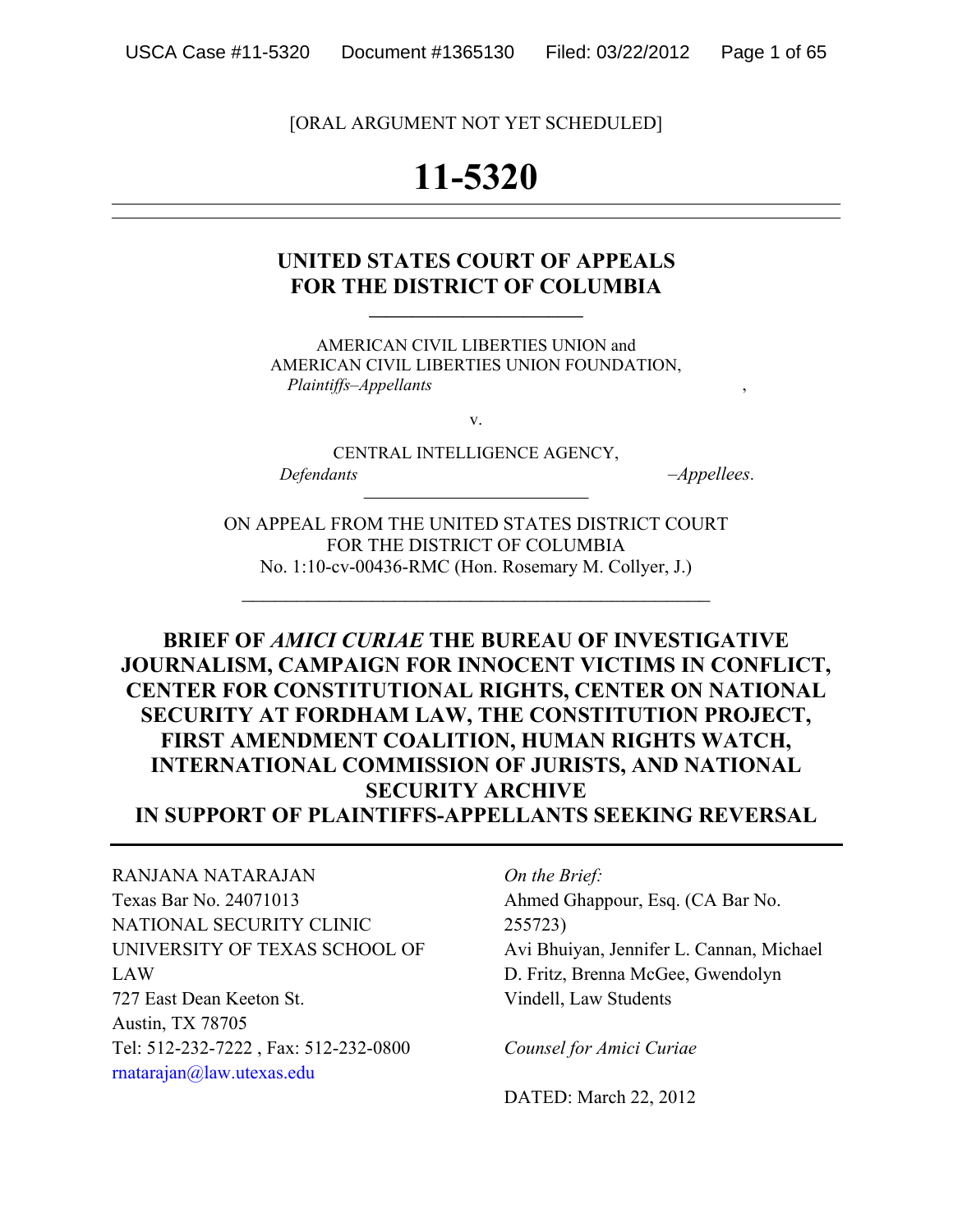### **CERTIFICATE AS TO PARTIES, RULINGS, AND RELATED CASES**

**A. Parties and** *Amici***.** Except for the following, all parties, intervenors, and *amici* appearing before the district court and in this Court are listed in the Brief for Plaintiffs-Appellants:

 The Bureau of Investigative Journalism, Campaign for Innocent Victims in Conflict, Center for Constitutional Rights, Center on National Security at Fordham Law, The Constitution Project, First Amendment Coalition, Human Rights Watch, International Commission of Jurists and National Security Archive are *amici curiae* in this appeal.

**B. Rulings under Review.** References to the rulings at issue appear in the Brief for Plaintiffs-Appellants. *See ACLU v. DOJ*, 808 F.Supp. 2d 280 (D.D.C. 2011). **C. Related Cases.** References to related cases appear in the Brief for Plaintiffs-Appellants.

Dated: March 22, 2012 Respectfully submitted,

/s/ Ranjana Natarajan RANJANA NATARAJAN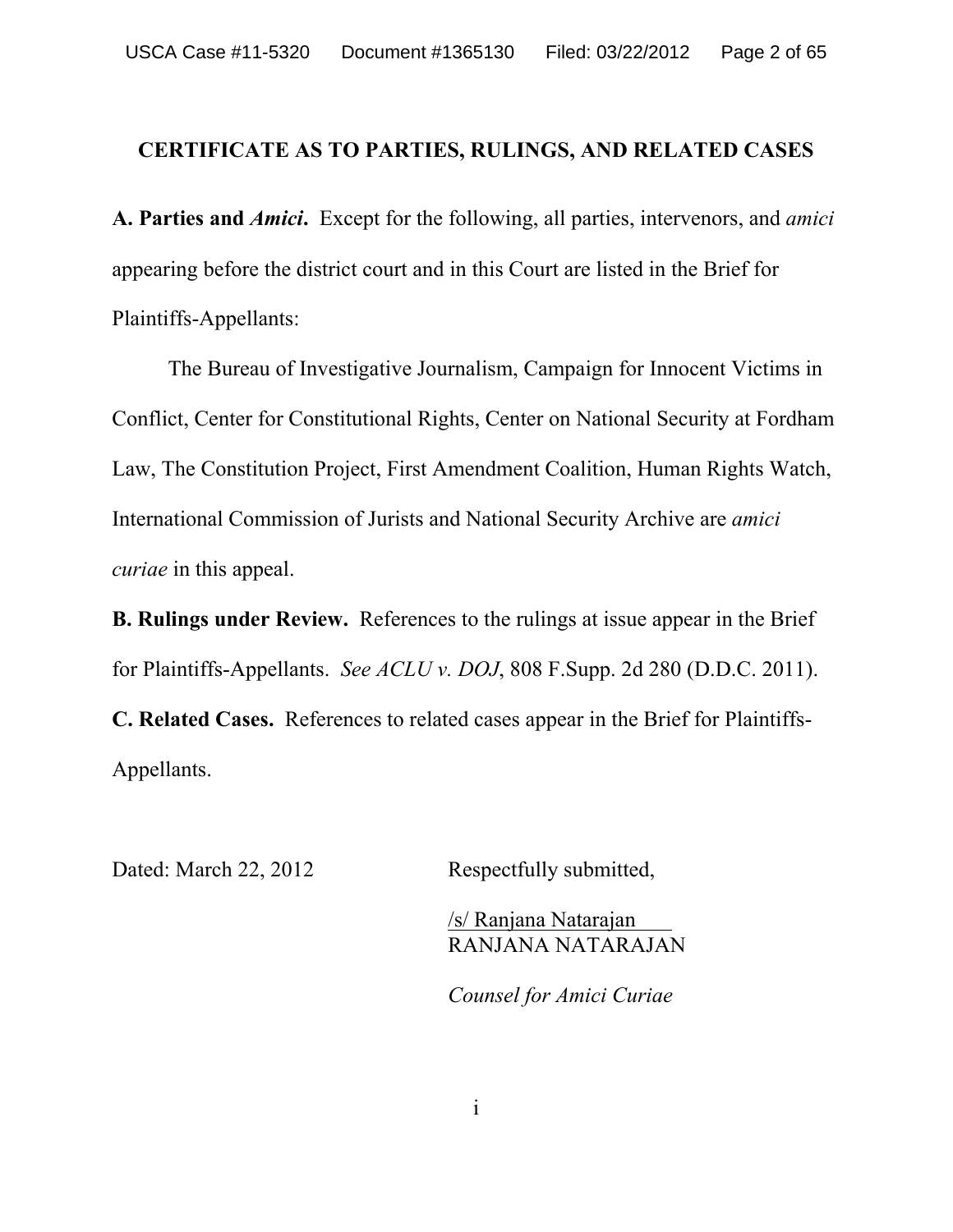#### **CORPORATE DISCLOSURE STATEMENT**

*Amici curiae* the Bureau of Investigative Journalism, Campaign for Innocent Victims in Conflict, Center for Constitutional Rights, Center on National Security at Fordham Law, The Constitution Project, First Amendment Coalition, Human Rights Watch, International Commission of Jurists, and National Security Archive are non-profit corporations. None of the *amici* is a publicly held corporation, and no corporation or other publicly held entity own more than 10% of the stock of any of the *amici*. The *amici* have no parents, subsidiaries, or affiliates that have issued shares or debt securities to the public. The general purpose, insofar as relevant to this litigation, of the *amici* organizations is to promote or advocate for greater access to government records through the Freedom of the Information Act when such records relate to pressing public debates on important national and global issues.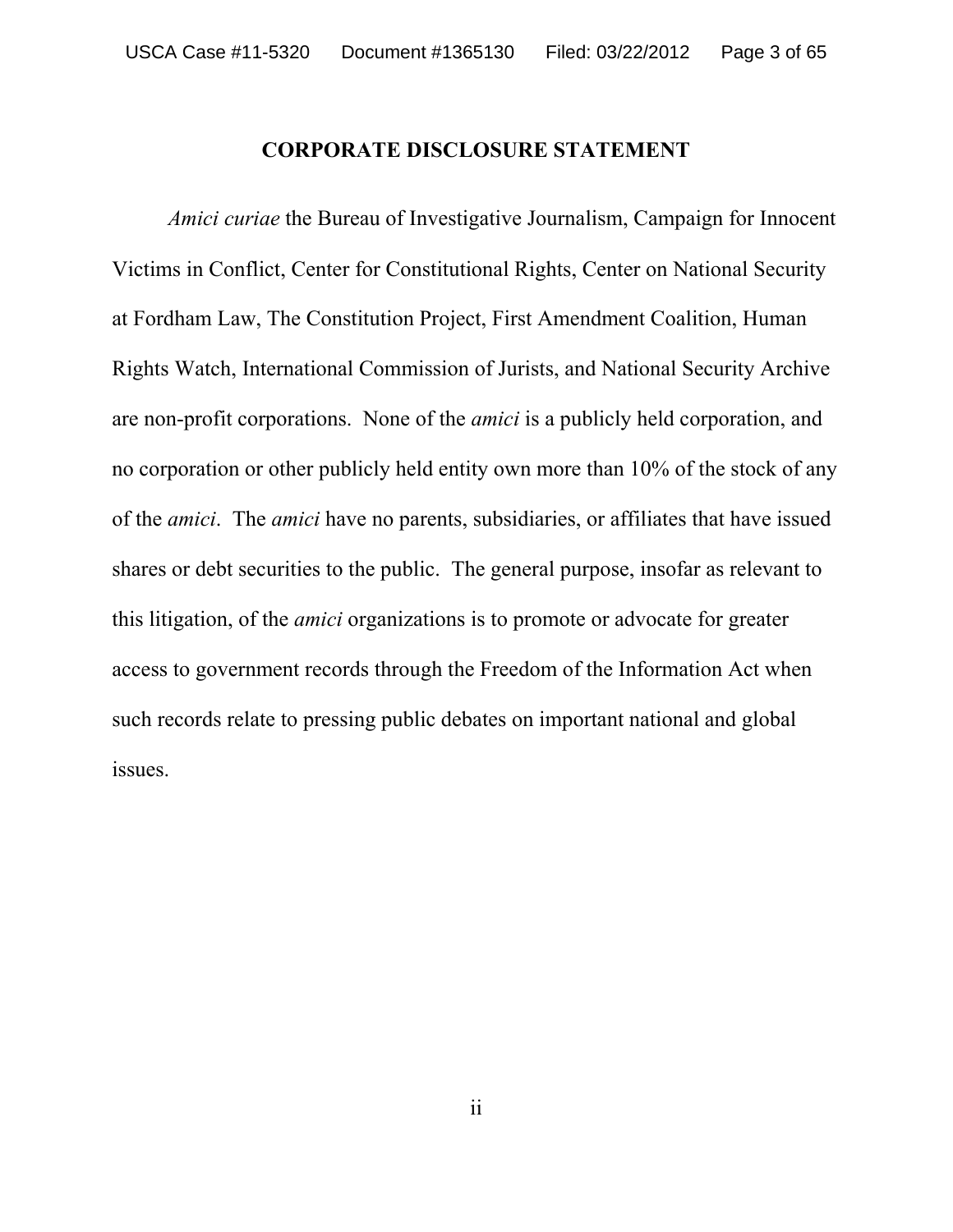# **TABLE OF CONTENTS**

|                |                 |    | CERTIFICATE AS TO PARTIES, RULINGS, AND RELATED CASES  i                                                                                               |  |
|----------------|-----------------|----|--------------------------------------------------------------------------------------------------------------------------------------------------------|--|
|                |                 |    |                                                                                                                                                        |  |
|                |                 |    |                                                                                                                                                        |  |
|                |                 |    |                                                                                                                                                        |  |
|                |                 |    |                                                                                                                                                        |  |
|                |                 |    |                                                                                                                                                        |  |
|                |                 |    |                                                                                                                                                        |  |
|                |                 |    |                                                                                                                                                        |  |
|                |                 |    |                                                                                                                                                        |  |
| $\overline{L}$ |                 |    | THE PUBLIC HAS A SIGNIFICANT AND PRESSING INTEREST IN<br><b>INFORMATION RELATING TO THE CIA'S DRONE-BASED</b>                                          |  |
| II.            |                 |    | THE EXISTENCE OF THE CIA'S DRONE-BASED TARGETED<br>KILLING PROGRAM IS WIDELY ACKNOWLEDGED, AND<br>NUMEROUS DETAILS OF THE PROGRAM HAVE BEEN DISCLOSED. |  |
|                | $A_{\cdot}$     |    |                                                                                                                                                        |  |
|                | B <sub>1</sub>  |    | First-Hand News Reports and Investigations Have Confirmed The                                                                                          |  |
|                | $\mathcal{C}$ . |    | The President and CIA Director Have Officially Acknowledged The                                                                                        |  |
|                |                 | 1. | Official Acknowledgments by President Obama15                                                                                                          |  |
|                |                 | 2. |                                                                                                                                                        |  |
|                | D.              | 1. | Government Officials Have Unofficially Confirmed Numerous                                                                                              |  |
|                |                 | 2. |                                                                                                                                                        |  |
|                |                 | 3. |                                                                                                                                                        |  |
|                |                 | 4. |                                                                                                                                                        |  |
|                |                 | 5. |                                                                                                                                                        |  |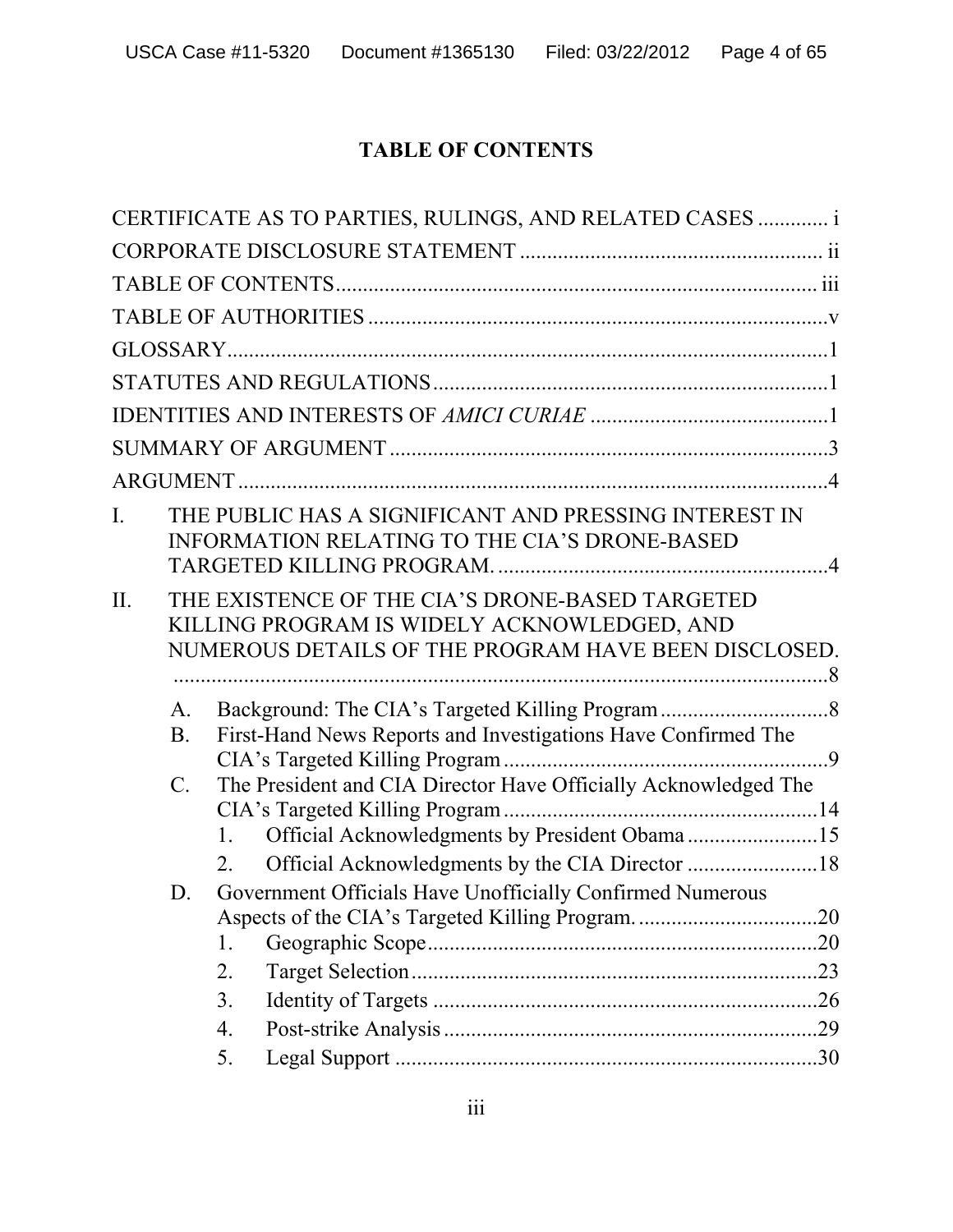| III. | GIVEN WIDESPREAD ACKNOWLEDGMENT OF THE CIA'S          |  |
|------|-------------------------------------------------------|--|
|      | PROGRAM, THE COURT SHOULD REJECT THE CIA'S ARGUMENT   |  |
|      | THAT NATIONAL SECURITY WILL BE HARMED IF THE CIA IS   |  |
|      |                                                       |  |
|      |                                                       |  |
|      |                                                       |  |
|      |                                                       |  |
|      |                                                       |  |
|      |                                                       |  |
|      | B. TRANSCRIPT OF SELECT RELEVANT PORTION OF PRESIDENT |  |
|      |                                                       |  |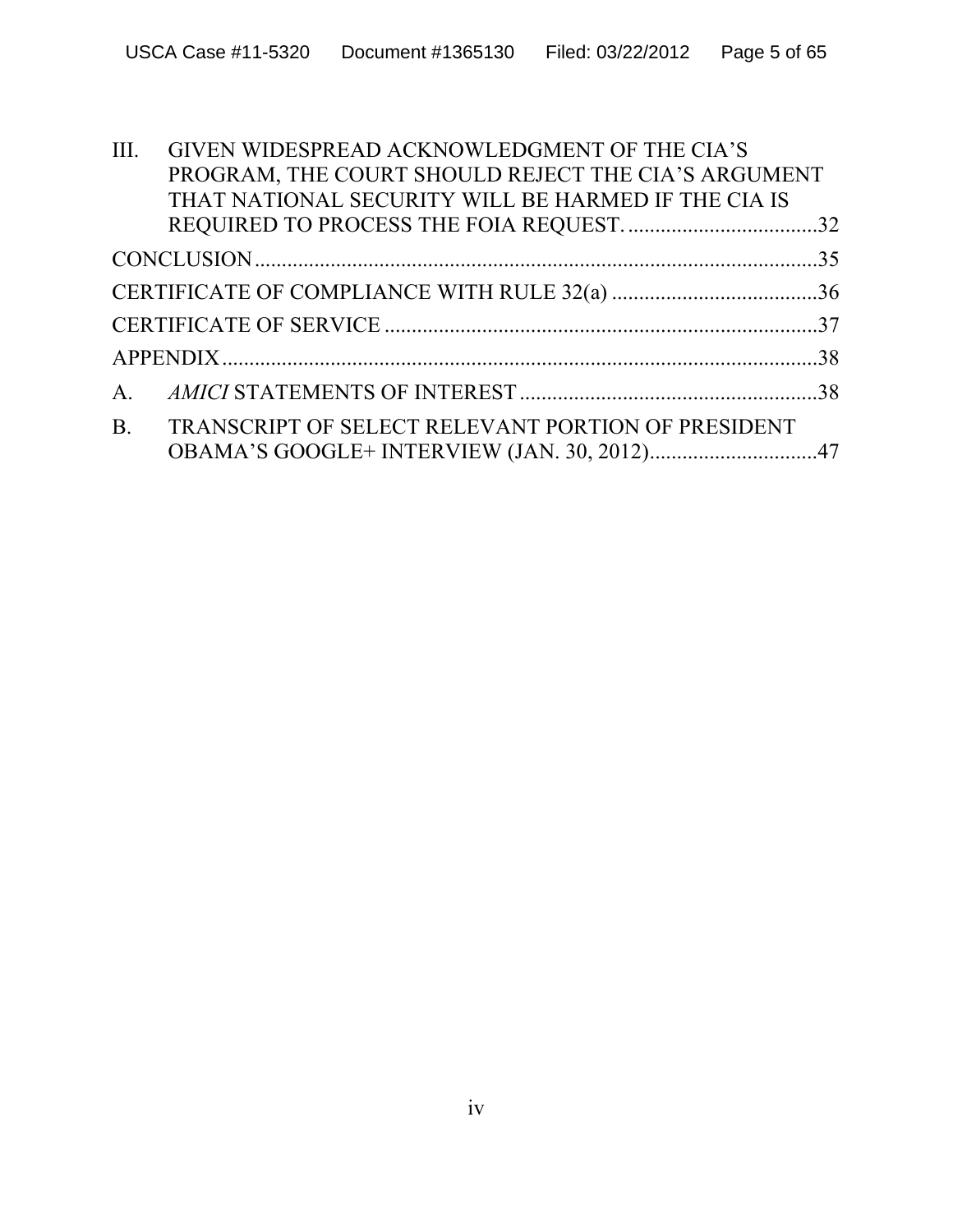# **TABLE OF AUTHORITIES**

# **Cases**

| Al-Haramain Islamic Found. v. Bush, 507 F.3d 1190 (9th Cir. 2007)31 |  |
|---------------------------------------------------------------------|--|
|                                                                     |  |
|                                                                     |  |
|                                                                     |  |
| * Authorities upon which we chiefly rely are marked with asterisks  |  |

#### **Statutes**

|--|--|

# **Other Authorities**

| Afsheen John Radsan and Richard Murphy, The Evolution of Law and Policy for                                                                             |  |
|---------------------------------------------------------------------------------------------------------------------------------------------------------|--|
|                                                                                                                                                         |  |
| Elizabeth Bone, Cong. Research Serv., RL 31872, Unmanned Aerial Vehicles,<br>Background and Issues for Congress (2003), www.fas.org/irp/crs/RL31872.pdf |  |
| Gabriella Blum & Philip Heymann, Law and Policy of Targeted Killing, 1 Harv.                                                                            |  |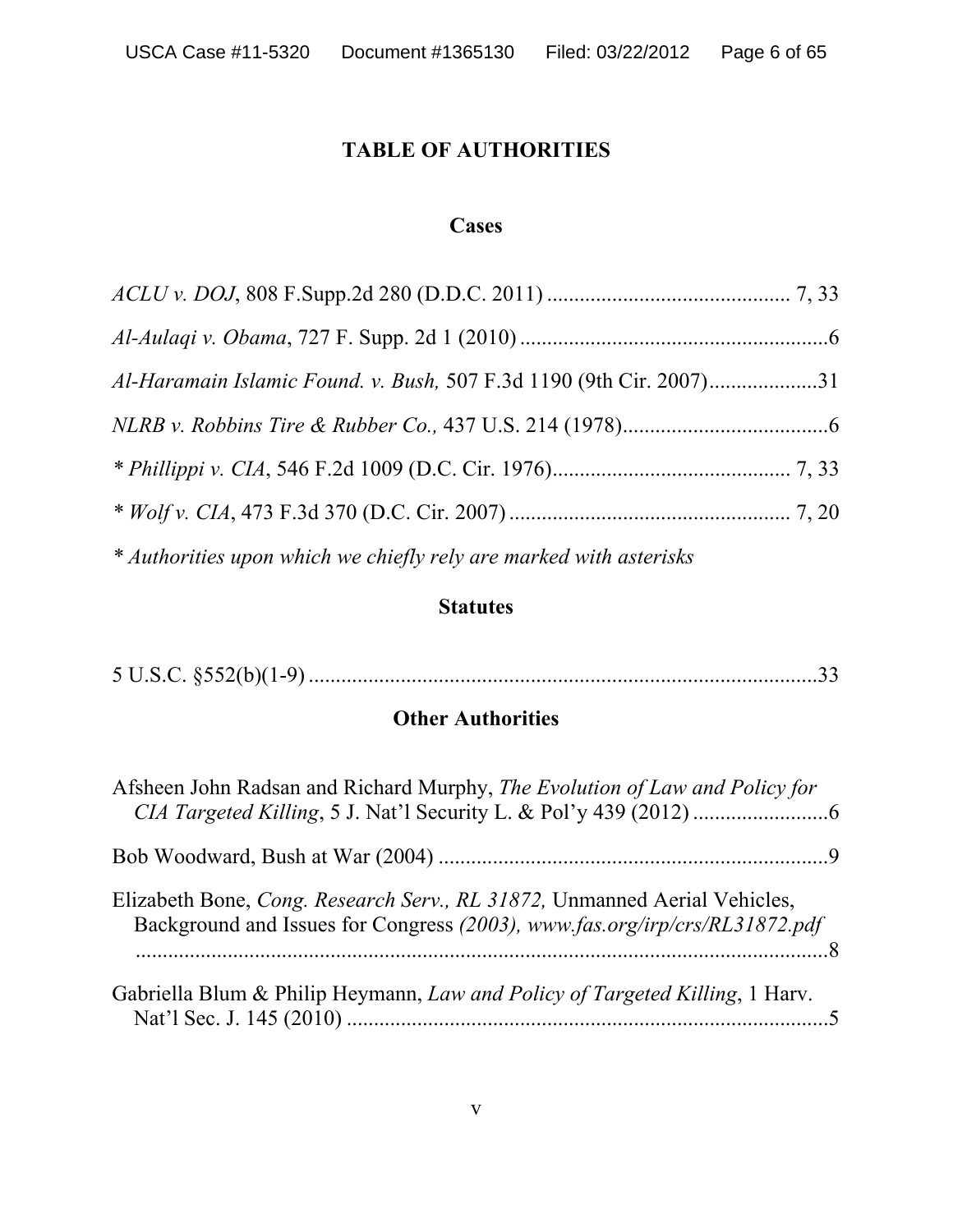| Jeremiah Gertler, Cong. Research Serv., R 42136, U.S. Unmanned Aerial Systems                                                                               |
|-------------------------------------------------------------------------------------------------------------------------------------------------------------|
| John C. Dehn & Kevin Jon Heller, Targeted Killing: The Case of Anwar Al-Aulaqi,                                                                             |
| Joint Special Operations Command, United State Special Operations Command,                                                                                  |
| Jules Lobel, Covert War and the Constitution, 5 J. Nat'l Security L. & Pol'y 393                                                                            |
| Mary Ellen O'Connell, Unlawful Killing with Combat Drones, A Case Study of                                                                                  |
| Philip Alston, The CIA and Targeted Killings Beyond Borders, 2 Harv. Nat'l Sec.                                                                             |
| Richard Murphy and Afsheen John Radsan, Due Process and Targeted Killing of                                                                                 |
| Robert Chesney, Military-Intelligence Convergence and the Law of the Title                                                                                  |
| Robert F. Turner, Covert War and the Constitution: A Response, J. Nat'l Security                                                                            |
| Special Rapporteur on Extrajudicial, Summary or Arbitrary Executions, Study on<br>Targeted Killings, Human Rights Council, U.N. Doc. A/HRC/14/24/Add.6 (May |

# **Additional Sources**

| Adam Entous et al., U.S. Tightens Drone Rules, Wall St. J., Nov. 4, 2011,<br>http://online.wsj.com/article/SB100014240529702046219045770139826729738 |  |
|------------------------------------------------------------------------------------------------------------------------------------------------------|--|
|                                                                                                                                                      |  |
| Adam Entous, <i>Drones Kill Low-Level Militants, Few Civilians: U.S.</i> , Reuters, May                                                              |  |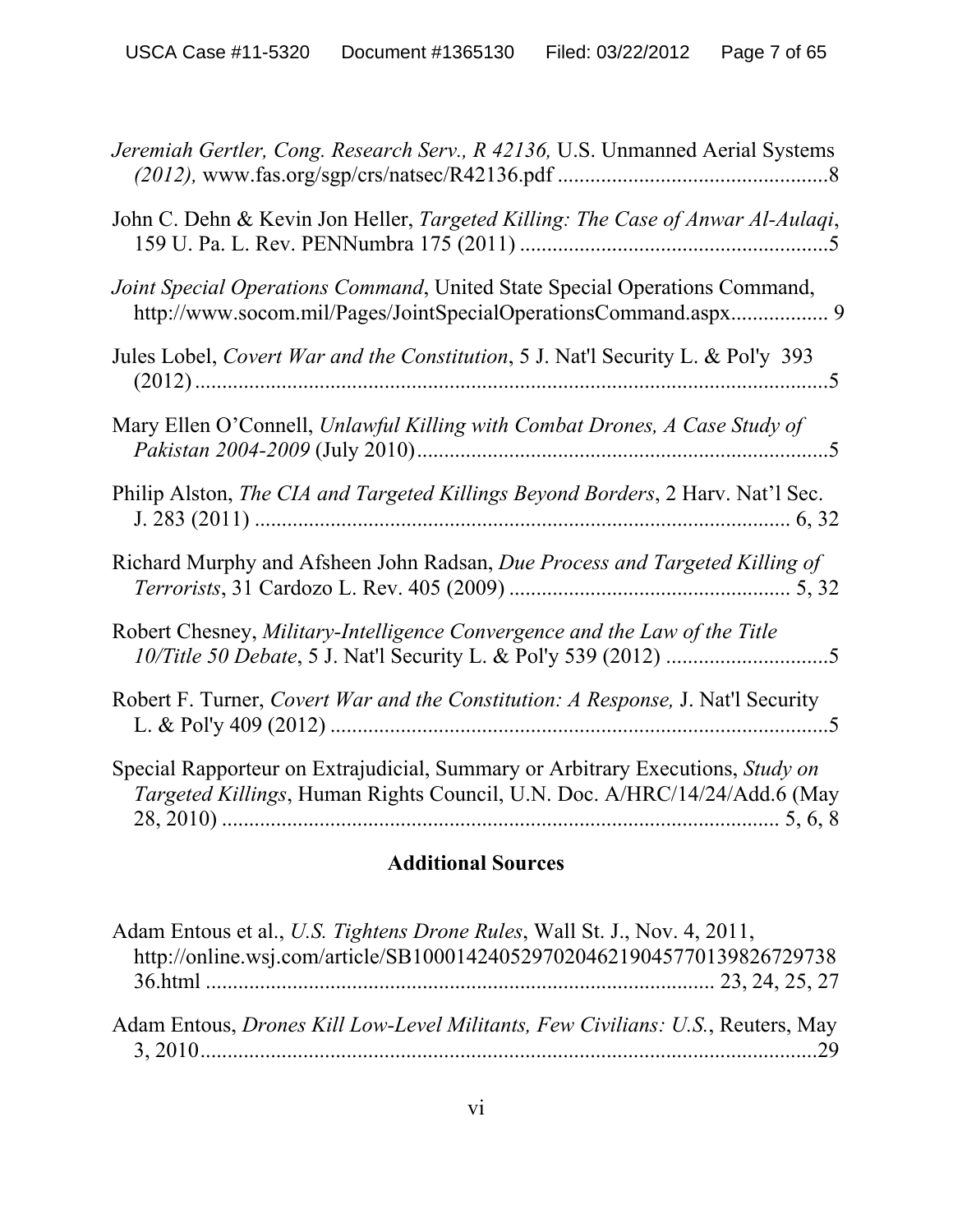| Arthur S. Brisbane, Op-Ed., The Secrets of Government Killing, N.Y. Times, Oct.                                                                                                                                                                                                          |
|------------------------------------------------------------------------------------------------------------------------------------------------------------------------------------------------------------------------------------------------------------------------------------------|
| Attorney General Eric Holder Speaks at Northwestern University School of Law<br>(Mar. 5, 2012), http://www.justice.gov/iso/opa/ag/speeches/2012/ag-speech-                                                                                                                               |
| Bill Roggio & Alexander Mayer, Charting the Data for US Airstrikes in Pakistan,<br>2004 - 2012, The Long War Journal (Feb. 23, 2012, 3:30 PM)                                                                                                                                            |
| Charlie Savage, A Not-Quite Confirmation of a Memo Approving Killing, N.Y.                                                                                                                                                                                                               |
| Charlie Savage, Secret U.S. Memo Made Legal Case to Kill a Citizen, N.Y. Times,<br>Oct. 8, 2011, http://www.nytimes.com/2011/10/09/world/middleeast/secret-us-<br>memo-made-legal-case-to-kill-a-citizen.html?pagewanted=all 30                                                          |
| Chris Woods & Christina Lamb, Obama Terror Drones: CIA Tactics in Pakistan<br>Include Targeting Rescuers and Funerals, BIJ (Feb. 4, 2012),<br>http://www.thebureauinvestigates.com/2012/02/04/obama-terror-drones-cia-<br>tactics-in-pakistan-include-targeting-rescuers-and-funerals/34 |
| Chris Woods & Rahimullah Yusufzai, Get the Data: Twenty-five Deadly Strikes,<br>BIJ (July 18, 2011), http://www.thebureauinvestigates.com/2011/07/18/get-the-                                                                                                                            |
| Chris Woods, Analysis: Obama Outs CIA Drone Campaign—But Do His Words<br><i>Add Up?</i> , Bureau of Investigative Journalism (Feb. 1, 2012),<br>http://www.thebureauinvestigates.com/2012/02/01/analysis-obama-outs-secret-                                                              |
| Chris Woods, Drone War Exposed – the Complete Picture of CIA Strikes in<br>Pakistan, BIJ, (Aug. 10, 2011),<br>http://www.thebureauinvestigates.com/2011/08/10/most-complete-picture-yet-                                                                                                 |
| Chris Woods, Get the Data: Obama's Terror Drones, BIJ (Feb. 4, 2012),<br>http://www.thebureauinvestigates.com/2012/02/04/get-the-data-obamas-terror-                                                                                                                                     |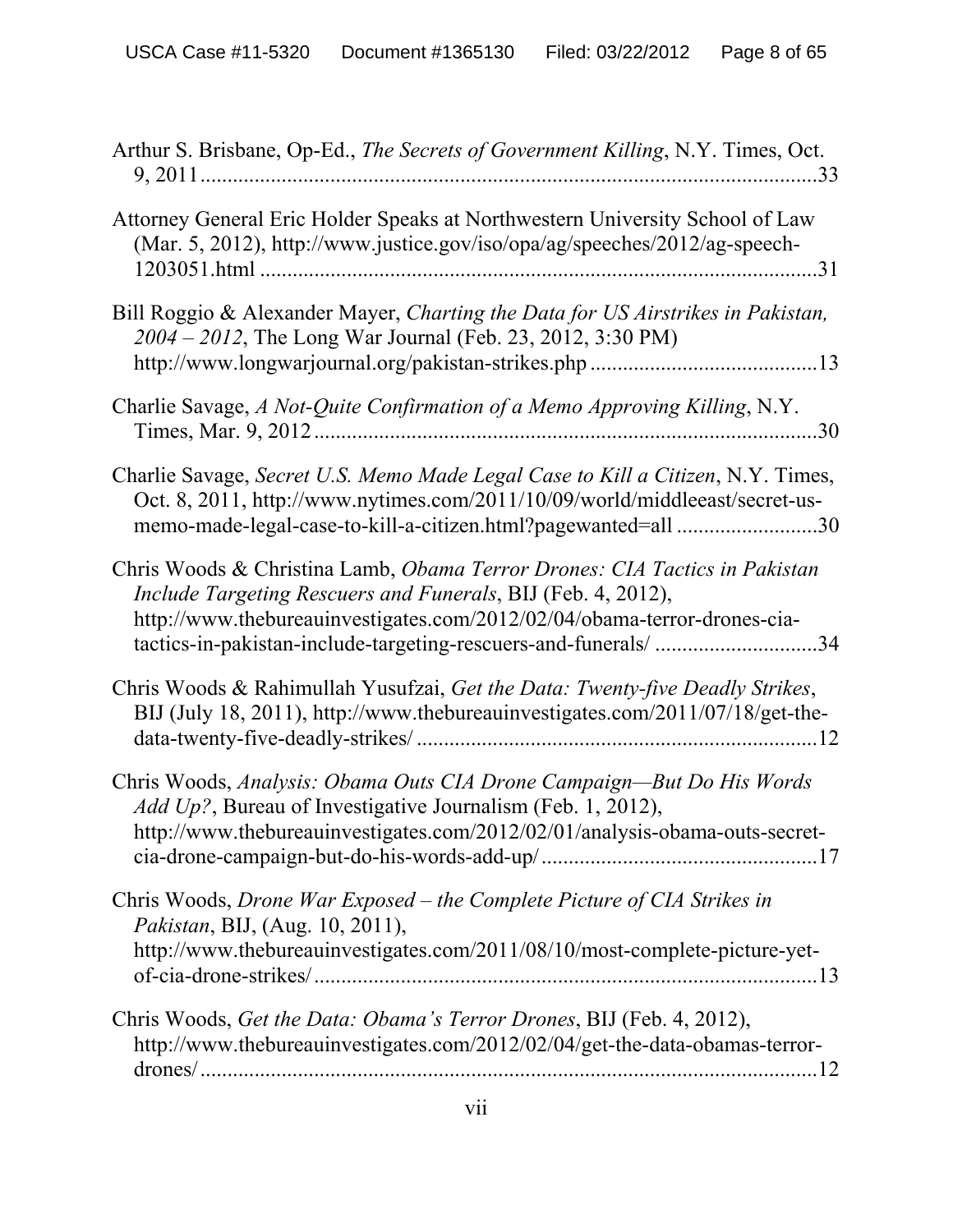| Chris Woods, U.S. Claims of 'No Civil Deaths' are Untrue, BIJ (July 18, 2011),<br>http://www.thebureauinvestigates.com/2011/07/18/washingtons-untrue-claims-                                                                   |
|--------------------------------------------------------------------------------------------------------------------------------------------------------------------------------------------------------------------------------|
| Chris Woods, Witnesses Speak Out, BIJ (Feb. 4, 2012),<br>http://www.thebureauinvestigates.com/2012/02/04/witnesses-speak-out/12                                                                                                |
| Christi Parsons & Michael A. Memoli, Obama Opens Up about Drone Strikes in                                                                                                                                                     |
| Christopher Drew, <i>Drones Are Playing a Growing Role in Afghanistan</i> , N.Y.                                                                                                                                               |
| Complaint Against the United States of America for the Killing of Innocent<br>Citizens of the Islamic Republic of Pakistan, Reprieve (Feb. 23, 2012),<br>http://reprieve.org.uk/media/downloads/2012 02 22 PUB drones UN HRC c |
| Dana Priest & William M. Arkin, 'Top Secret America': A Look at the Military's                                                                                                                                                 |
| Dana Priest & William M. Arkin, Top Secret America 205 (2011)                                                                                                                                                                  |
| David Ignatius, What the Partisan Squabbles Miss on Obama's Terror Response,                                                                                                                                                   |
| David Zucchino, Remote Drone Crews Feel Combat Strain, L.A. Times, Mar. 18,                                                                                                                                                    |
| Declan Walsh, Eric Schmitt, and Ihsanullah Tipu Mehsud, Drones at Issue as U.S.                                                                                                                                                |
| Dept. of the Army, Army Unmanned Aircraft System Operations: Field manual 3-<br>04.155 (2006), http://www.fas.org/irp/doddir/army/fmi3-04-155.pdf 32                                                                           |
| Drone Strike 'Kills Fighters' in Pakistan, Al Jazeera (Nov. 15, 2011)<br>http://www.aljazeera.com/news/asia/2011/11/201111155354189611.html10                                                                                  |
| Eric Schmitt, <i>Pakistan Drone Strikes Resume</i> , N.Y. Times, Jan. 11, 2012 34                                                                                                                                              |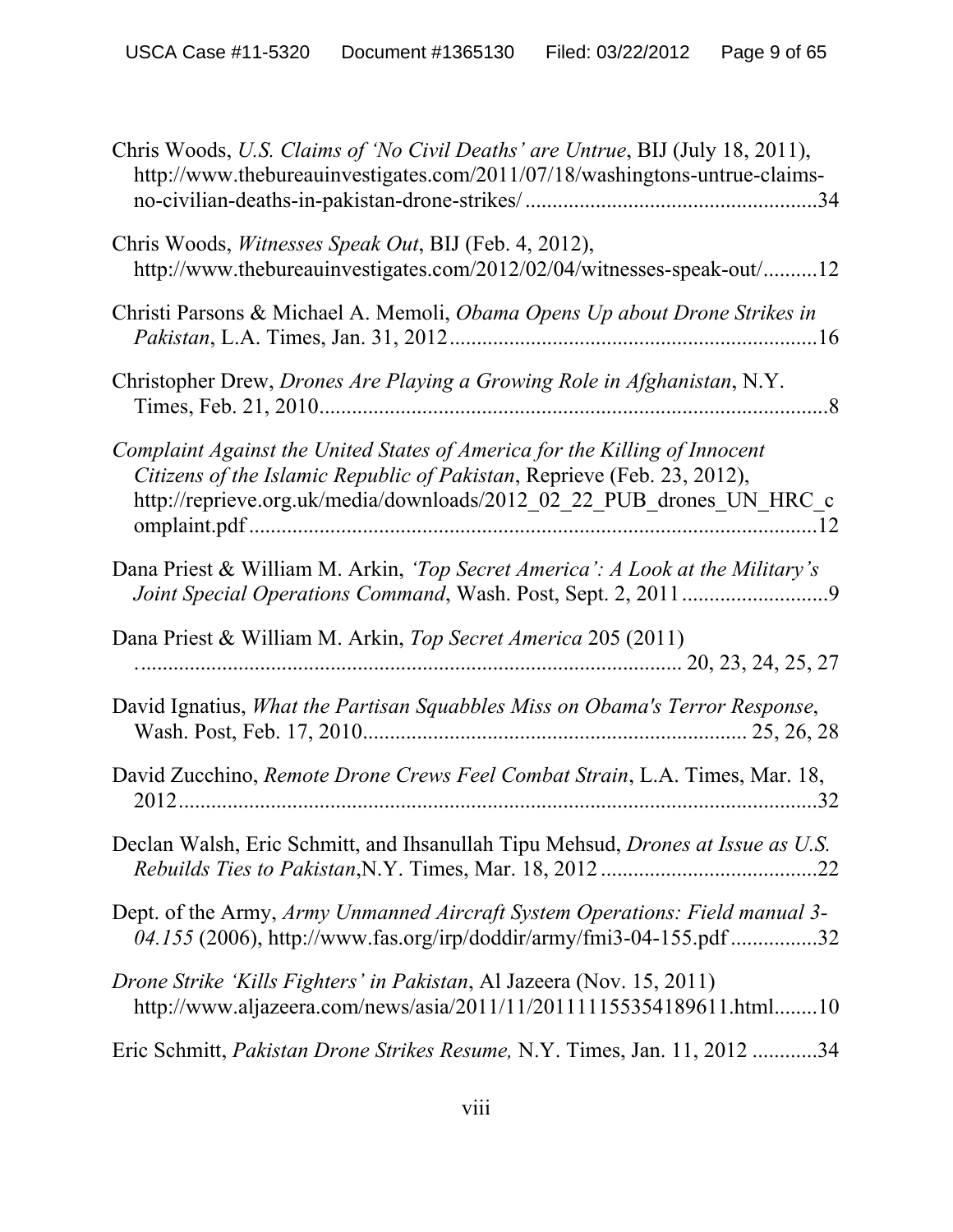| Eric Schmitt, U.S. Teaming With New Yemen Government on Strategy to Combat                                                                                                                                         |
|--------------------------------------------------------------------------------------------------------------------------------------------------------------------------------------------------------------------|
| Google+, Your Interview with the President-2012, YouTube (Jan. 30, 2012),                                                                                                                                          |
| Greg Jaffe and Karen DeYoung, U.S. drone targets two leaders of Somali group                                                                                                                                       |
| Greg Miller, CIA Backed by Military Drones in Pakistan, Wash. Post, Oct. 3, 2010                                                                                                                                   |
| Greg Miller, CIA to Operate Drones Over Yemen, Wash. Post, June 13, 20119                                                                                                                                          |
| Greg Miller, Feinstein Comment on U.S. Drones Likely to Embarrass Pakistan,<br>.20                                                                                                                                 |
| Greg Miller, Increased U.S. drone strikes in Pakistan killing few high-value<br>.27                                                                                                                                |
| Greg Miller, U.S. Citizen in CIA's Cross Hairs, L.A. Times, Jan. 31, 2010 23                                                                                                                                       |
| Haji Mujtaba, U.S. Drone Attacks Kill at Least 4 in Pakistan: Officials, Reuters,<br>Jan. 23, 2012, http://www.reuters.com/article/2012/01/23/us-pakistan-drones-                                                  |
| Iftikha Firdous, Attacks resume: Drone strike kills six in North Waziristan, Express<br>Trib. (Jan. 13, 2012) http://tribune.com.pk/story/320437/us-drone-strike-kills-                                            |
| Interview by Jake Tapper with Leon Panetta, CIA Director, ABC News (June 27,<br>2010), http://abcnews.go.com/ThisWeek/week-transcript-                                                                             |
| Ismail Khan & Declan Walsh, <i>Drone Kills Pakistani Militant</i> , <i>Official Says</i> , N.Y.                                                                                                                    |
| Jennifer Griffin & Justin Fishel, Two U.S.-Born Terrorists Killed in CIA-Led<br><i>Drone Strike</i> , Fox News, Sept. 30, 2011,<br>http://www.foxnews.com/politics/2011/09/30/us-born-terror-boss-anwar-al-<br>.28 |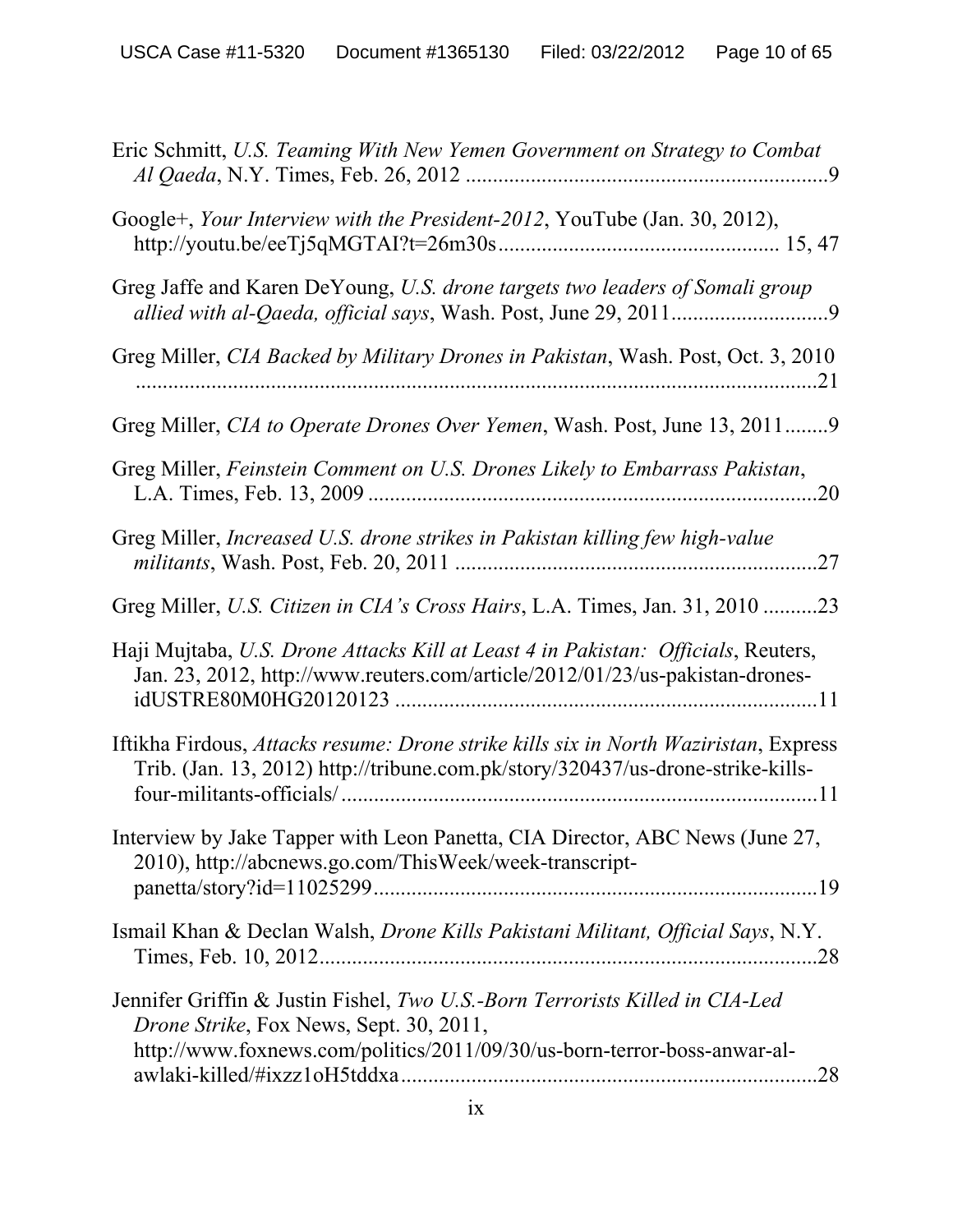| Julian E. Barnes, Panetta Makes Cracks About Not-So-Secret CIA Drone<br><i>Program</i> , Wall St. J., Oct. 7, 2011,                                                   |
|-----------------------------------------------------------------------------------------------------------------------------------------------------------------------|
| http://blogs.wsj.com/washwire/2011/10/07/panetta-makes-cracks-about-not-so-                                                                                           |
| Karen DeYoung, Secrecy Defines Obama's Drone War, Wash. Post, Dec. 19, 2011                                                                                           |
| Karen DeYoung, U.S. Steps up Drone Strikes in Pakistan Against Haqqani<br>.28                                                                                         |
| Kathy Gannon et al., AP Exclusive: Timing of US Drone Strike Questioned, ABC<br>News, Aug. 2, 2011,                                                                   |
| http://abcnews.go.com/International/wireStory?id=14213135#.T2bBc3kU58E                                                                                                |
| Ken Dilanian, CIA Drones May Be Avoiding Pakistani Civilians, L.A. Times, Feb.<br>22, 2011, http://articles.latimes.com/2011/feb/22/world/la-fg-drone-strikes-<br>.29 |
| Ken Dilanian, CIA has Suspended Drone Attacks in Pakistan, U.S. Officials Say,                                                                                        |
| Ken Dilanian, U.S. Put New Restrictions on CIA Drone Strikes in Pakistan, L.A.                                                                                        |
| Manzoor Ali, Drone Attacks: Two Strikes Wipe Out 11 Militants, Express Trib.<br>(Oct. 27, 2011) http://tribune.com.pk/story/283153/drone-strike-kills-6-in-s-<br>.10  |
| Mark Landler, Civilian Deaths Due to Drones Are Not Many, Obama Says, N.Y.                                                                                            |
| Mark Mazzetti et al., C.I.A. Strike Kills U.S.-Born Militant In A Car In Yemen,                                                                                       |
| Mark Mazzetti et al., Two-year Manhunt Led to Killing of Awlaki in Yemen, N.Y.                                                                                        |
| Mark Mazzetti, C.I.A. Kills Top Qaeda Operative, N.Y. Times, Sept. 16, 2011                                                                                           |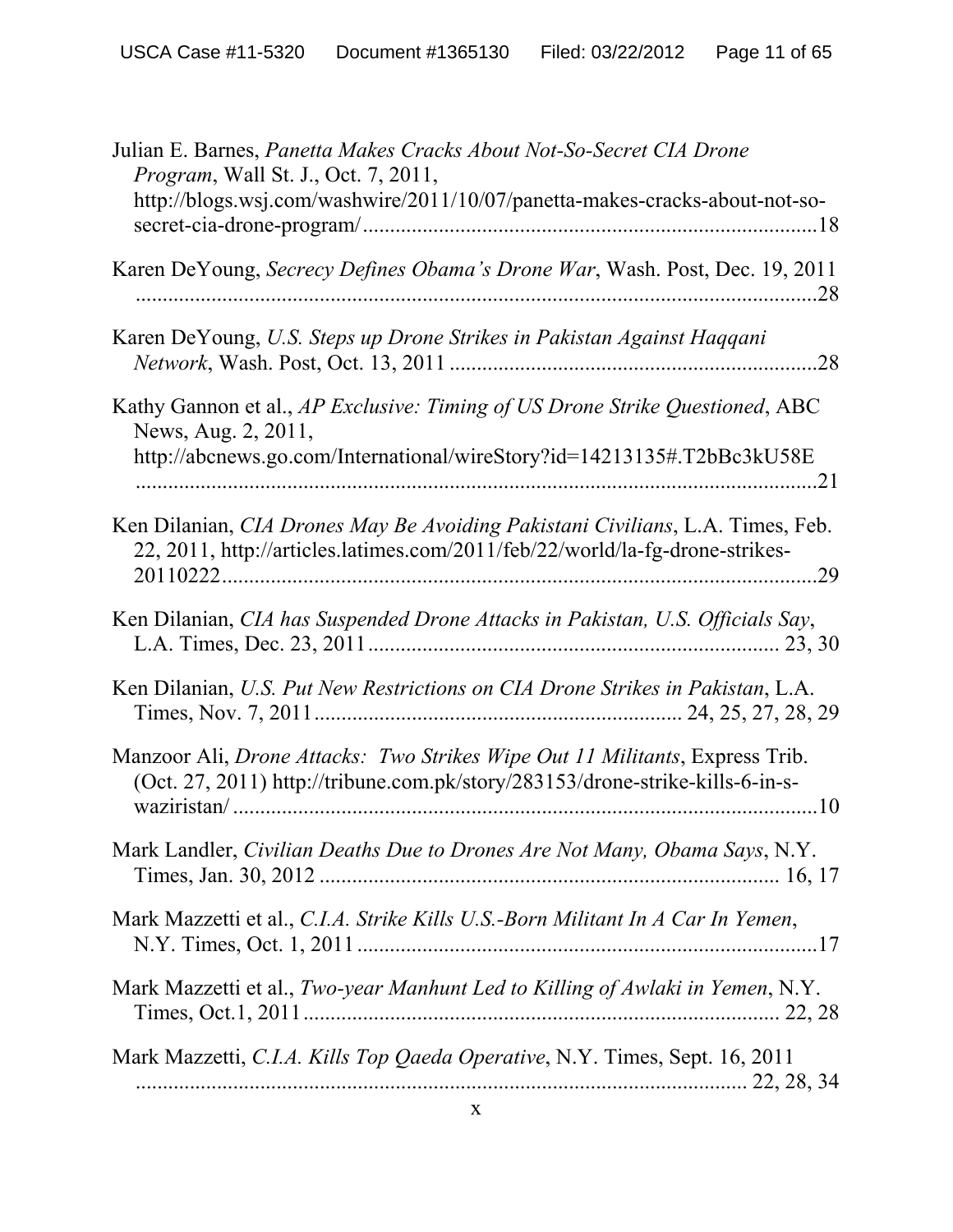| National Public Radio, War By Remote Control: Drones Make It Easy, Nov. 26,                                                                                                                                                                                                           |
|---------------------------------------------------------------------------------------------------------------------------------------------------------------------------------------------------------------------------------------------------------------------------------------|
| Obama Defends US Drone Strikes in Pakistan, BBC News, Jan. 31, 2012,                                                                                                                                                                                                                  |
| Pakistan Drone Attack 'Kills Four Fighters', Al Jazeera (Aug. 16, 2011),<br>http://www.aljazeera.com/news/asia/2011/08/201181615038200379.html10                                                                                                                                      |
| Pam Benson & Elise Labott, US Disputes Report Alleging High Civilian Death<br>Toll from Drone Strikes, CNN Security Clearance Blog (Aug. 12, 2011),<br>http://security.blogs.cnn.com/2011/08/12/us-disputes-report-alleging-high-<br>.26                                              |
| Peter Finn & Joby Warrick, CIA Director Says Secret Attacks in Pakistan Have<br>Hobbled al-Qaeda, Wash. Post, Mar. 18, 2010,<br>http://www.washingtonpost.com/wp-<br>dyn/content/article/2010/03/17/AR2010031702558.html?hpid=topnews19                                               |
| Peter Finn, Secret U.S. Memo Sanctioned Killing of Aulaqi, Wash. Post, Sept. 30,                                                                                                                                                                                                      |
| Pir Zubair Shah, My Drone War, Foreign Policy (Mar./Apr. 2012),<br>http://www.foreignpolicy.com/articles/2012/02/27/my_drone_war?page=full                                                                                                                                            |
| President Barack Obama, Remarks by the President at the "Change of Office"<br>Chairman of the Joint Chiefs of Staff Ceremony (Sept. 30, 2011),<br>http://www.whitehouse.gov/the-press-office/2011/09/30/remarks-president-<br>.17                                                     |
| Remarks of John O. Brennan, Assistant to the President for Homeland Security and<br>Counterterrorism, at Harvard Law School (Sept. 16, 2011),<br>http://www.whitehouse.gov/the-press-office/2011/09/16/remarks-john-o-<br>brennan-strengthening-our-security-adhering-our-values-an31 |
| S.H. Khan, US Drone Kills Three Taliban in Pakistan: Officials, AFP, Sept. 30,<br>2011,<br>http://www.google.com/hostednews/afp/article/ALeqM5iAr585MBstWwM1b4b                                                                                                                       |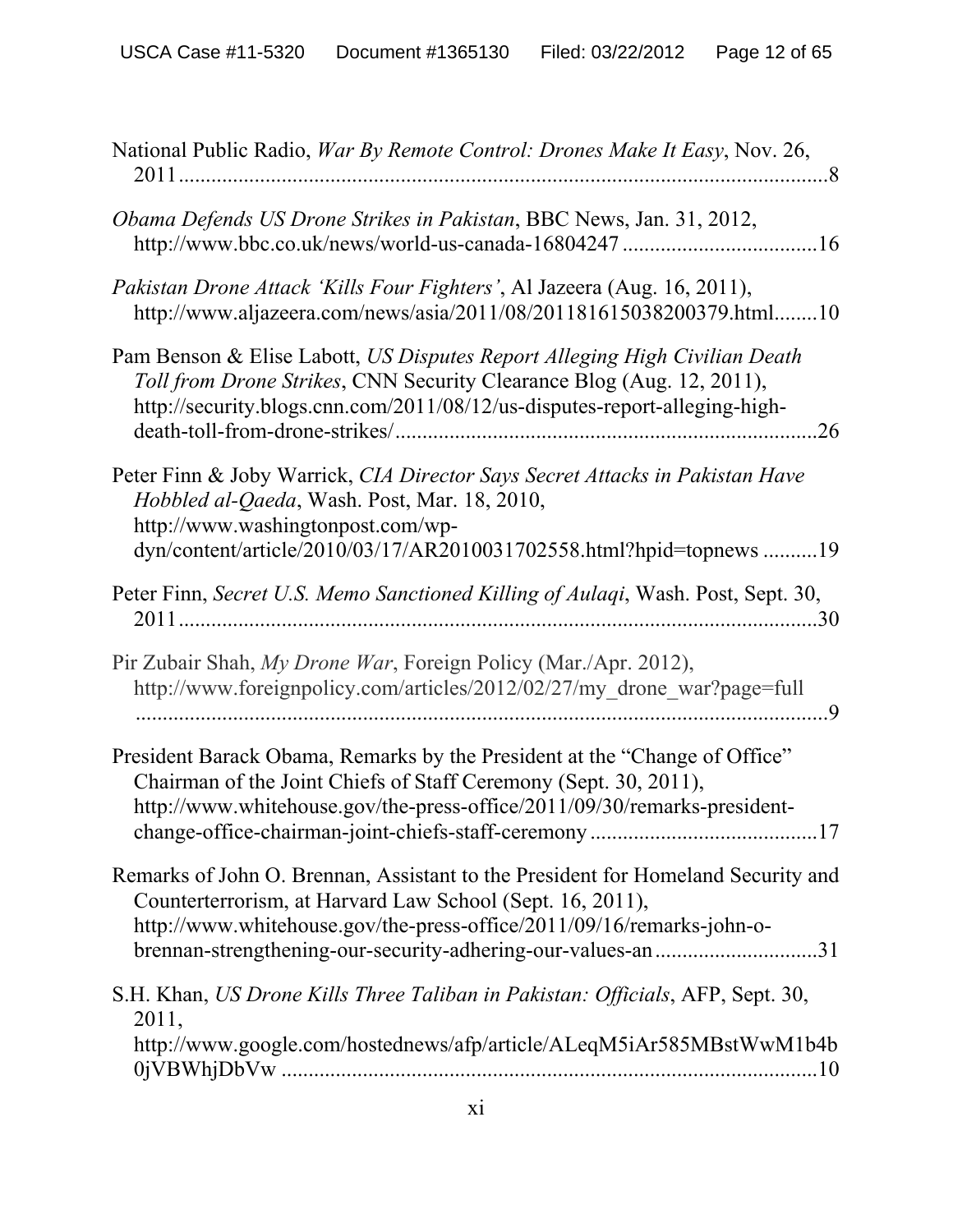| Salman Masood, U.S. Leaves Drone Base On Orders From Pakistan, N.Y. Times,                                                                                                                                |
|-----------------------------------------------------------------------------------------------------------------------------------------------------------------------------------------------------------|
| Scott Shane, A Closed-Mouth Policy Even on Open Secrets, N.Y. Times, Oct. 5,                                                                                                                              |
| Scott Shane, C.I.A. Is Disputed on Civilian Toll in Drone Strikes, N.Y. Times,                                                                                                                            |
| Scott Shane, Contrasting Reports of Drone Strikes, N.Y. Times, Aug. 11, 201129                                                                                                                            |
| Scott Shane, Drone Strike Kills Qaeda Operative in Pakistan, U.S. Says, N.Y.                                                                                                                              |
| Scott Shane, U.S. Drone Strikes Are Said To Target Rescuers at Sites, N.Y. Times,                                                                                                                         |
| Shatha Al-Harazi & Anas Rawi, American Drone Strikes Provoke Yemenis Against<br>interim government, Yemeni Times, Feb. 2, 2012,<br>http://yementimes.com/en/1543/news/269/American-drone-strikes-provoke- |
| Siobhan Gorman & Jonathan Weisman, Drone Kills Suspect in CIA Suicide<br><i>Bombing</i> , Wall St. J., Mar. 18, 2010,<br>http://online.wsj.com/article/SB300014240527487040590045751281234495515          |
| Siobhan Gorman, <i>Drones Target Terror Plot</i> , Wall St. J., Sept. 27, 2010 21                                                                                                                         |
| Speech by Harold Koh, Legal Adviser for U.S. Department of State, at Annual<br>Meeting of the American Society of International Law (Mar. 25, 2010),<br>.31                                               |
| The Associated Press, AP IMPACT: New Light On Drone War's Death Toll,<br>National Public Radio, (Feb. 26, 2012),<br>http://www.npr.org/templates/story/story.php?storyId=147407641 10                     |
| The Year of the Drone, New America Foundation (Mar. 5, 2012),                                                                                                                                             |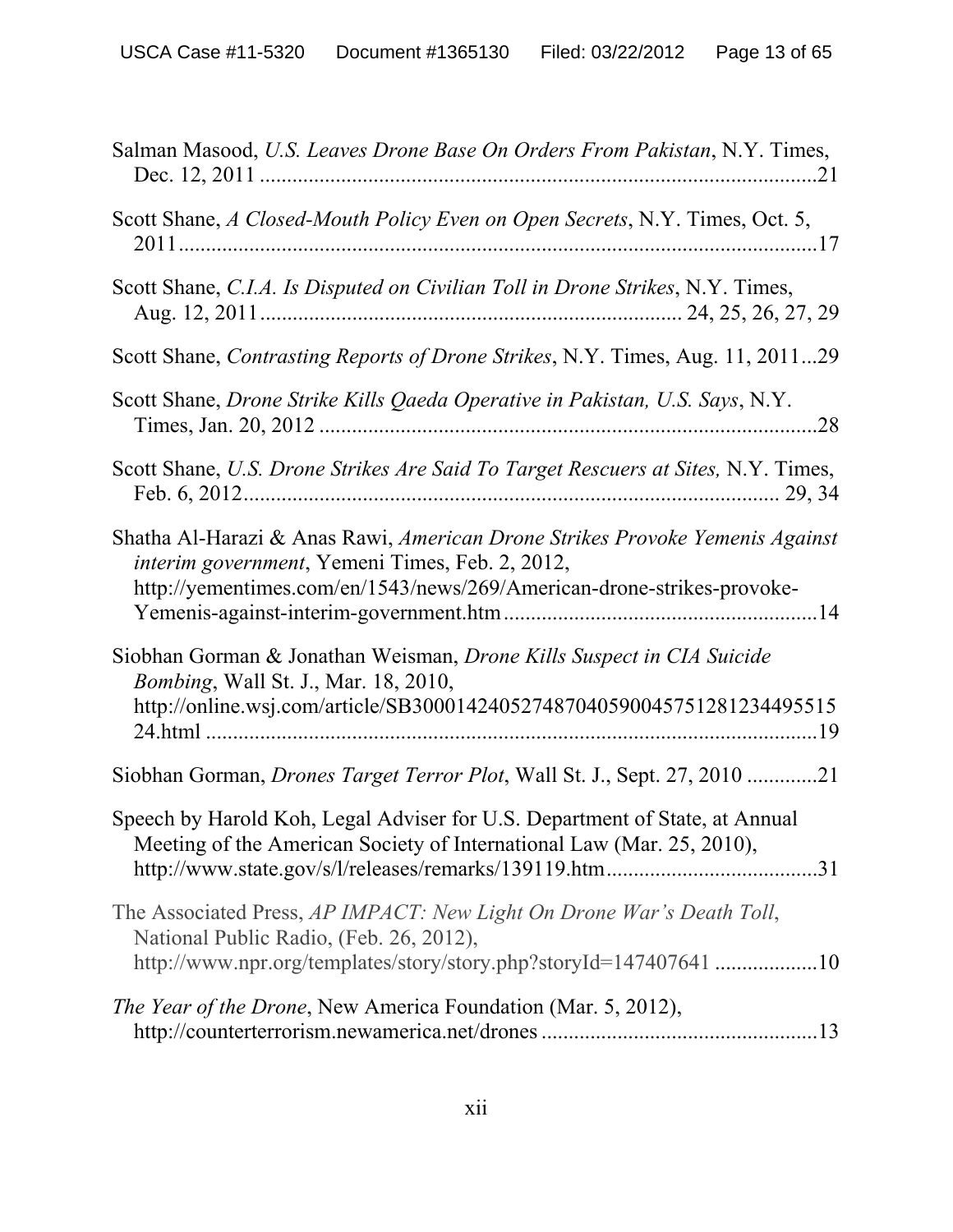| Timing of U.S. Drone Strike Questioned By Munter, Dawn, Aug. 2, 2011,<br>http://www.dawn.com/2011/08/02/timing-of-us-drone-strike-questioned-by-<br>25                                                                        |
|-------------------------------------------------------------------------------------------------------------------------------------------------------------------------------------------------------------------------------|
| Tom Finn & Noah Browning, An American Teenager in Yemen: Paying for the<br>Sins of his Father?, Time, Oct. 27, 2011,<br>http://www.time.com/time/world/article/0,8599,2097899,00.html<br>.22                                  |
| Two Drone Strikes Kill 17 in North Waziristan, Express Trib., (Feb. 16, 2012)<br>http://tribune.com.pk/story/337310/us-drone-strike-kills-five-militants-in-<br>11                                                            |
| U.S. Officials Warn of Possible Retaliation after al Qaeda Cleric is Killed, CNN,<br>Sept. 30, 2011, http://articles.cnn.com/2011-09-<br>30/middleeast/world_africa_yemen-radical-cleric_1_al-qaeda-cleric-samir-khan-<br>.22 |
| US Drone 'Kills 23 in Training Camp Strike', Al Jazeera, (Aug. 10, 2011),<br>http://www.aljazeera.com/news/asia/2011/08/20118106185901308.html10                                                                              |
| US drone attack kills four militants in Pakistan: Officials, Express Trib. (Jan. 11,<br>2012) http://tribune.com.pk/story/319683/us-drone-attack-kills-four-militants-in-                                                     |
| US Drone Strike Kills 10 'Haqqani' Militants in Waziristan, Dawn, Feb. 8, 2012,<br>http://www.dawn.com/2012/02/08/us-drone-strike-kills-eight-in-pakistan-<br>$\overline{11}$                                                 |
| Wasim Yousufzai, 5 killed in South Waziristan drone strike, Pajhwok Afghan<br>News (Aug. 1, 2011) http://www.pajhwok.com/en/2011/08/01/5-killed-south-                                                                        |
| Yemen official survives assassination attempt, Al Jazeera, Jan. 31, 2012,<br>http://www.aljazeera.com/news/middleeast/2012/01/2012131154046370290.htm                                                                         |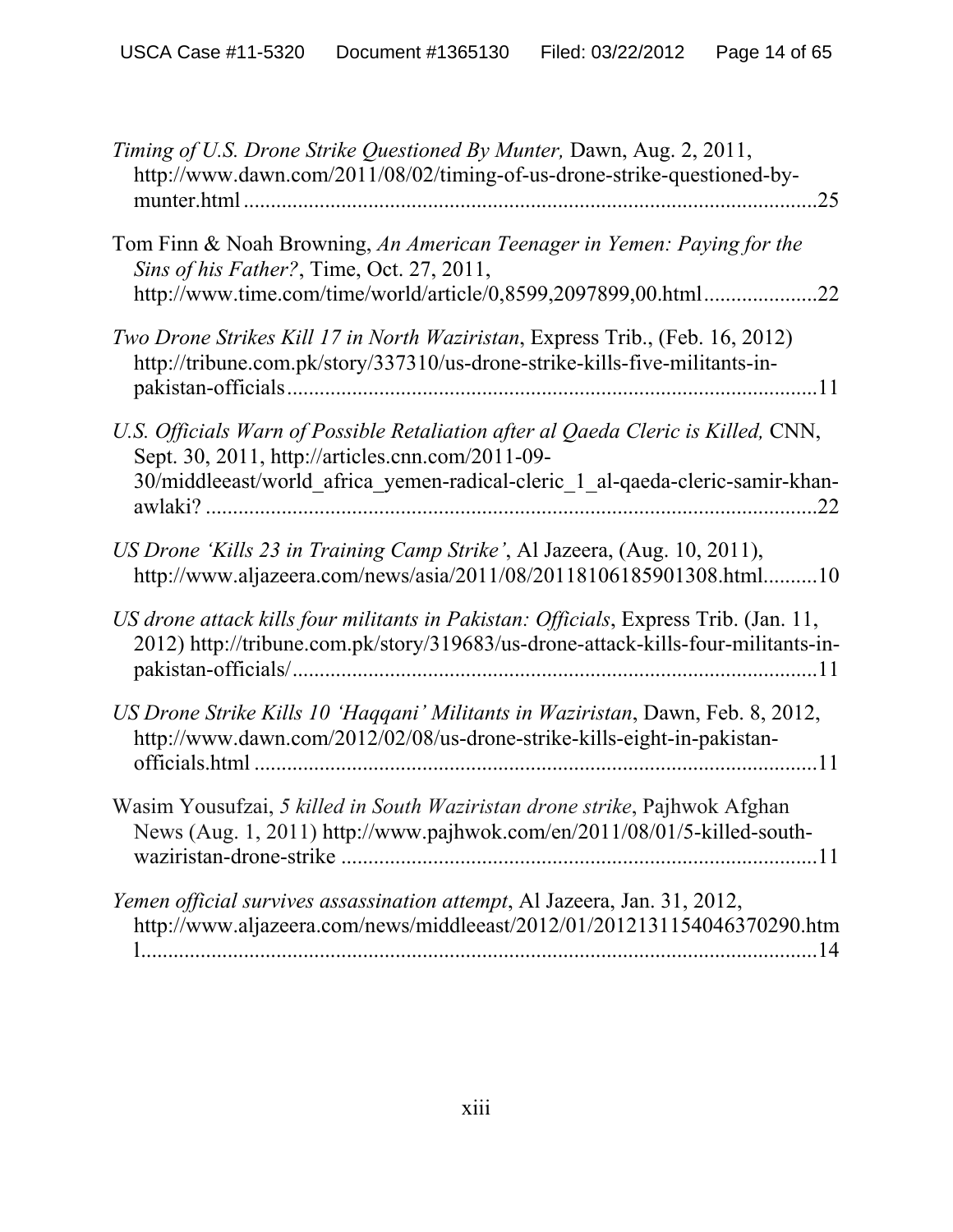#### **GLOSSARY**

CIA Central Intelligence Agency

FOIA Freedom of Information Act

DOJ U.S. Department of Justice

# **STATUTES AND REGULATIONS**

All applicable statutes and regulations are contained in the Brief for Plaintiffs-Appellants.

# **IDENTITIES AND INTERESTS OF** *AMICI CURIAE*

*Amici curiae* the Bureau of Investigative Journalism, Campaign for Innocent Victims in Conflict, Center for Constitutional Rights, Center on National Security at Fordham Law, The Constitution Project, First Amendment Coalition, Human Rights Watch, International Commission of Jurists and National Security Archive are organizations that believe the public should have greater access to records regarding the CIA's drone-based targeted killing program, in order to promote the Freedom of Information Act's twin goals of government transparency and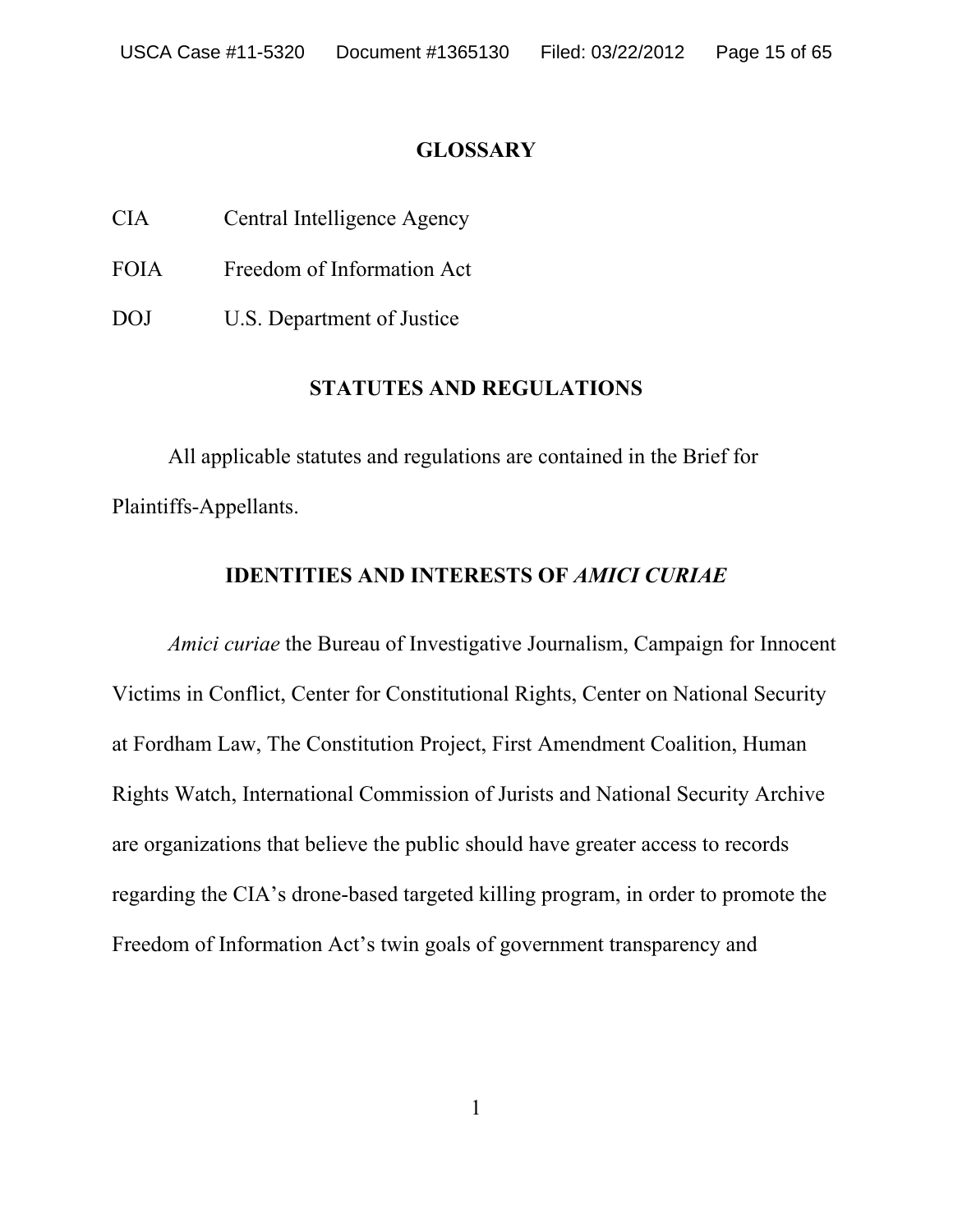accountability.1 Detailed statements of interest of *amici curiae* are provided in the Appendix.<sup>2</sup>

<sup>&</sup>lt;sup>1</sup> This brief was not authored in whole or in part by counsel for a party. No person or entity other than amici curiae or their counsel made a monetary contribution to the preparation or submission of this brief.

<sup>2</sup> Defendants-Appellees consent to the submission of this brief.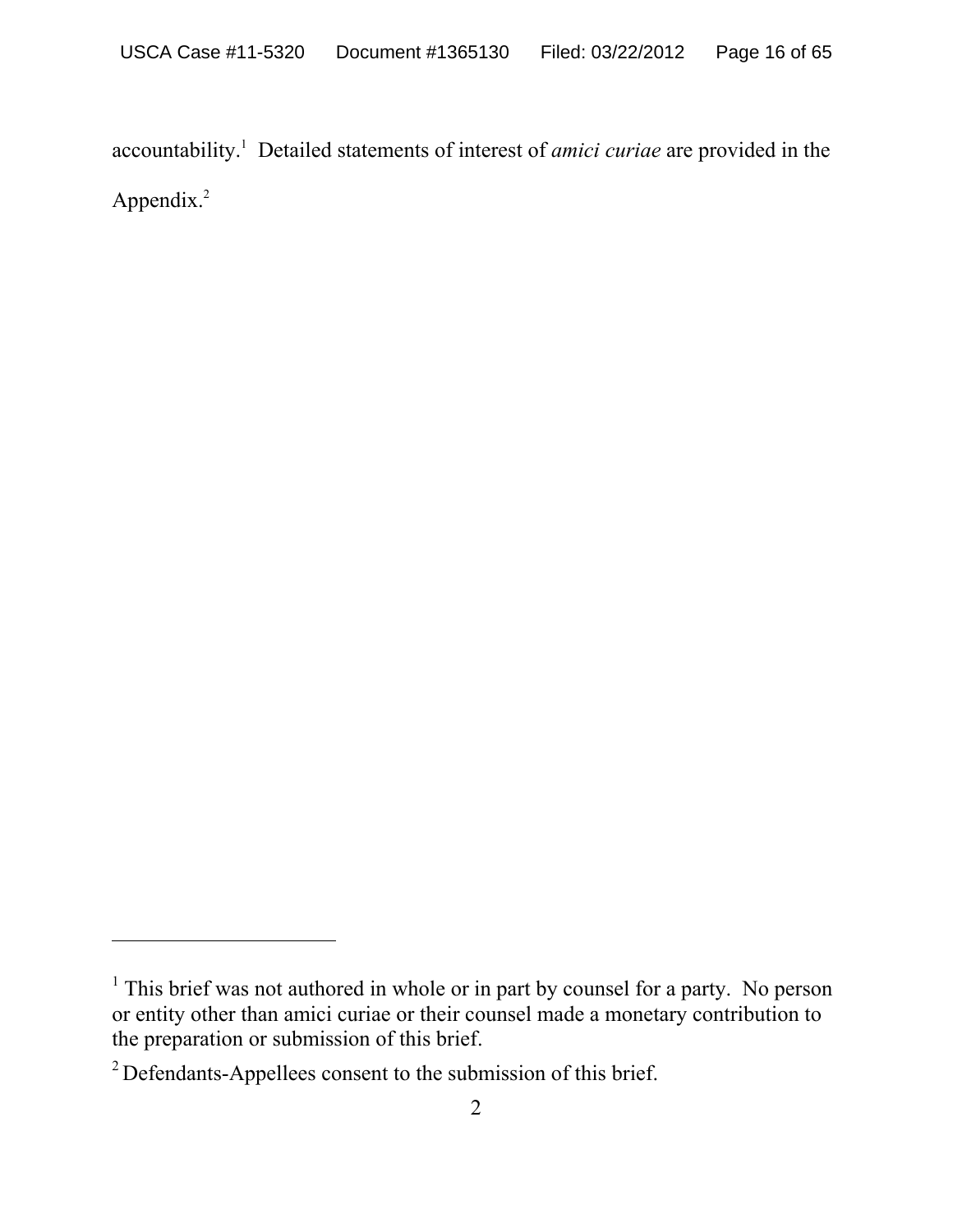#### **SUMMARY OF ARGUMENT**

In this Freedom of Information Act ("FOIA") lawsuit, the CIA maintains that revealing the very existence of records relating to its program of targeted killing via drone-based missile strikes would expose a classified secret and cause national security harms. The existence of the CIA's targeted killing program, however, is so widely acknowledged and heavily reported upon that it can hardly be called a secret anymore.

First, the President and the CIA Director have officially acknowledged the CIA's targeted killing program. Second, unnamed government officials have not only confirmed the program's existence, but revealed important details, such as its geographic scope and target selection process. Moreover, the Attorney General publicly defended the program in a recent speech that provided the government's legal rationale for targeted killings. The volume and breadth of program information originating from government officials calls into grave doubt the CIA's claim that national security harms will result from the CIA merely acknowledging that it has responsive records.

The public has a significant interest in obtaining information on the CIA's program, as demonstrated by the fierce ongoing public debate on the issue of targeted killing. Having tolerated or allowed significant informational disclosures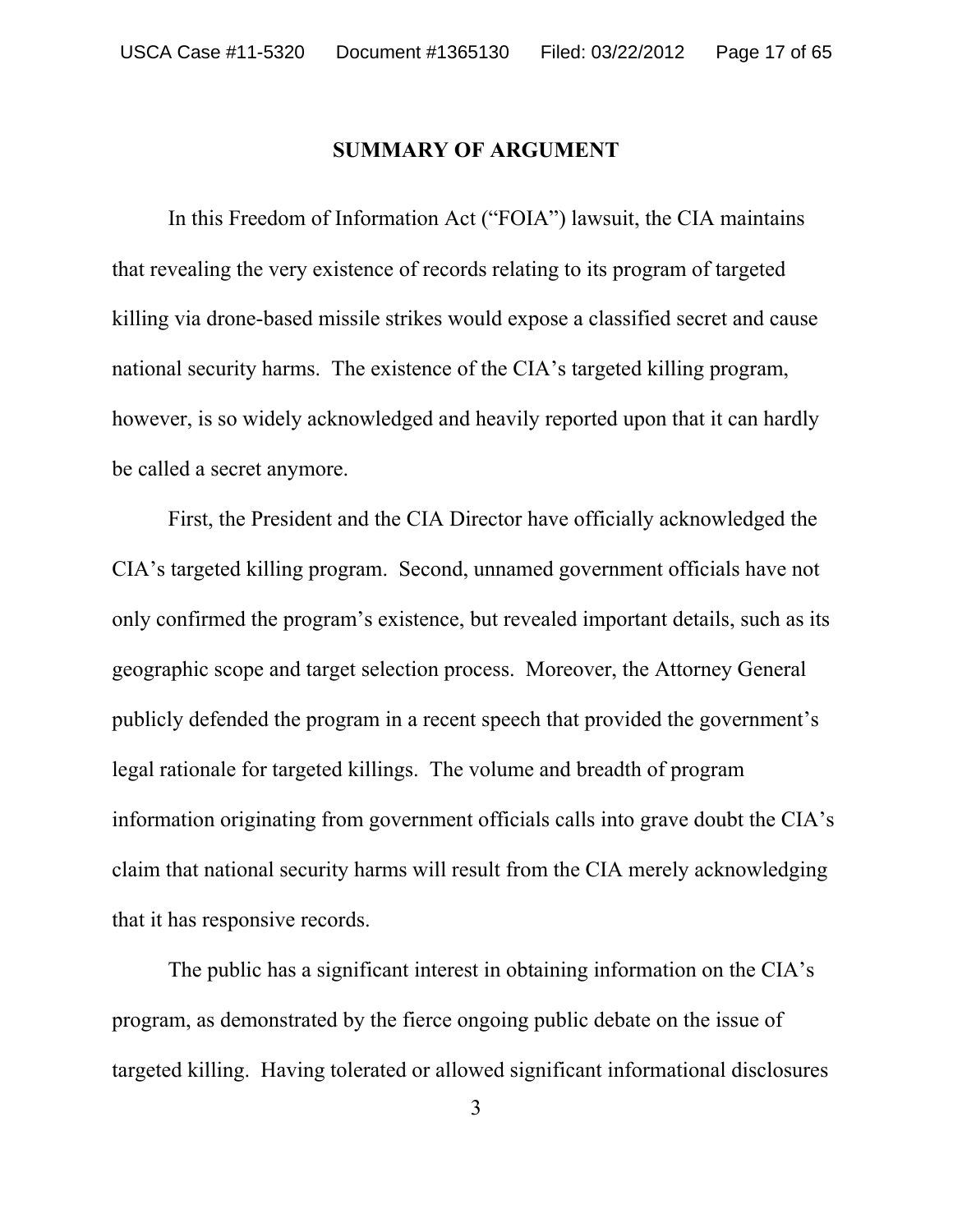on the classified program, the CIA should not be allowed to hide behind its "Glomar" response to avoid the governmental accountability and transparency enabled by FOIA.

#### **ARGUMENT**

# **I. THE PUBLIC HAS A SIGNIFICANT AND PRESSING INTEREST IN INFORMATION RELATING TO THE CIA'S DRONE-BASED TARGETED KILLING PROGRAM.**

The public has a pressing interest in accessing records of the CIA's dronebased targeted killing program because the information is central to an ongoing national debate. If the CIA is allowed to continue selectively leaking details of the classified program while using the Glomar response as a shield, the public cannot hold the government accountable for its conduct of this controversial program.

A national debate on targeted killing is ongoing. Speculation and reporting about the program have spawned a fierce debate among ordinary citizens, legislators, media, scholars, and government officials. At the heart of the debate are questions relating to Executive powers during wartime. One important aspect of the debate is whether and to what extent the CIA, an intelligence agency that functions in secret with far less public and Congressional oversight than the armed forces, should be conducting operations using lethal force.

The targeted killing program's lawfulness is also under debate, and the

4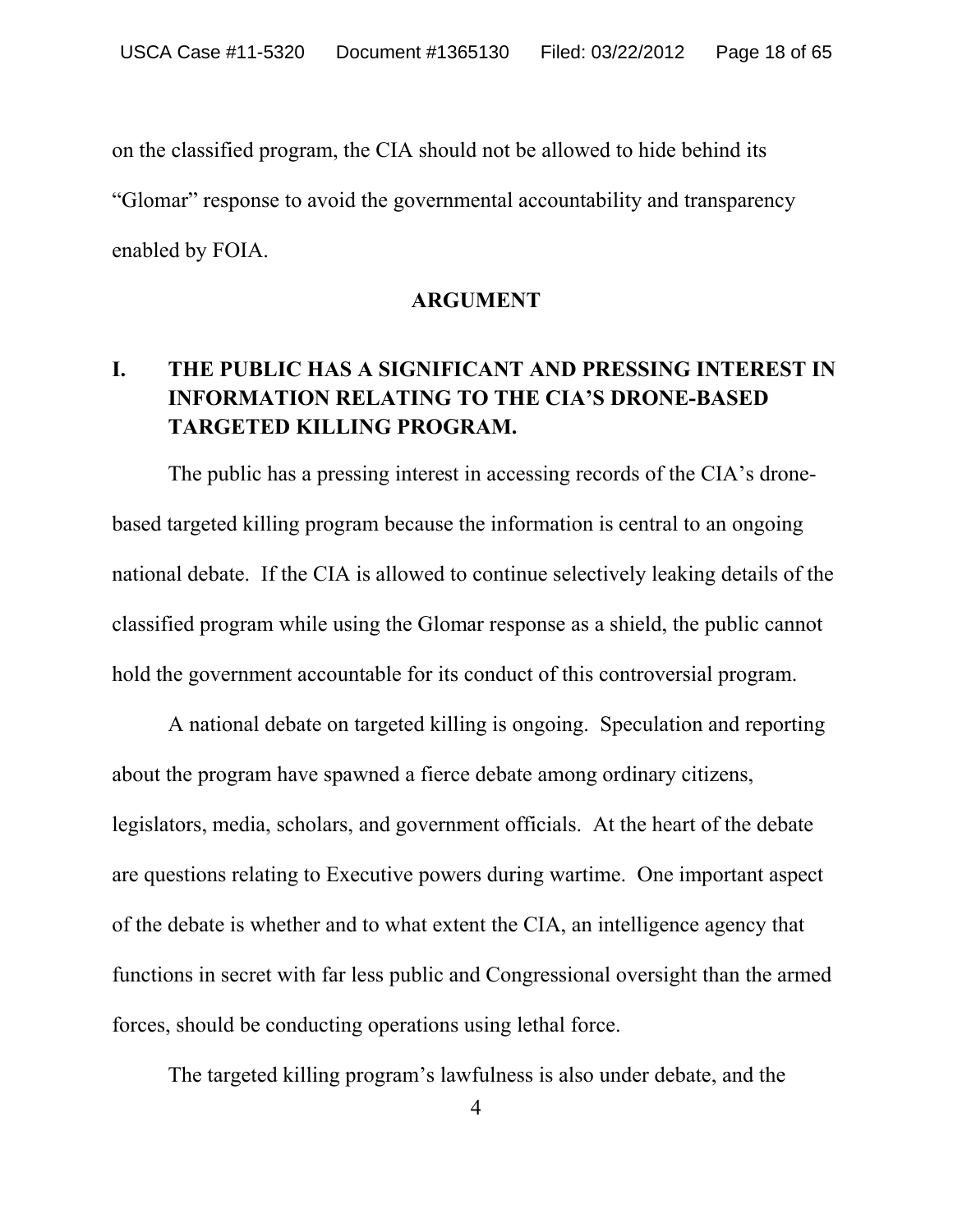Attorney General's recent remarks on the program's legal basis have not quelled the controversy. First, disagreements have arisen about whether and when the U.S. Constitution and laws authorize the President to target individuals for killing without any judicial process.<sup>3</sup> Second, disagreements have arisen as to whether and under what circumstances international humanitarian law and human rights laws allow the targeted killing of alleged terrorists.<sup>4</sup> Finally, the debate also concerns the criteria for targeting and killing individuals, including U.S. citizens, the existence of substantive or procedural safeguards to ensure accuracy and

-

<sup>3</sup>*See, e.g.*, Richard Murphy and Afsheen John Radsan, *Due Process and Targeted Killing of Terrorists*, 31 Cardozo L. Rev. 405 (2009); Jules Lobel, *Covert War and the Constitution*, 5 J. Nat'l Security L. & Pol'y 393 (2012) (Constitution does not authorize President to conduct covert wars); Robert F. Turner, *Covert War and the Constitution: A Response,* J. Nat'l Security L. & Pol'y 409 (2012) (Constitution authorizes President to conduct covert wars); Robert Chesney, *Military-Intelligence Convergence and the Law of the Title 10/Title 50 Debate*, 5 J. Nat'l Security L. & Pol'y 539 (2012) (discussing statutory questions relating to joint CIA-military activities and CIA killing operations).

<sup>&</sup>lt;sup>4</sup> See, e.g., Special Rapporteur on Extrajudicial, Summary or Arbitrary Executions, *Study on Targeted Killings*, Human Rights Council, U.N. Doc.

A/HRC/14/24/Add.6 (May 28, 2010) (by Philip Alston); Gabriella Blum & Philip Heymann, *Law and Policy of Targeted Killing*, 1 Harv. Nat'l Sec. J. 145 (2010); Mary Ellen O'Connell, *Unlawful Killing with Combat Drones, A Case Study of Pakistan 2004-2009* (July 2010),

http://papers.ssrn.com/sol3/cf\_dev/AbsByAuth.cfm?per\_id=375701; John C. Dehn & Kevin Jon Heller, *Targeted Killing: The Case of Anwar Al-Aulaqi*, 159 U. Pa. L. Rev. PENNumbra 175 (2011).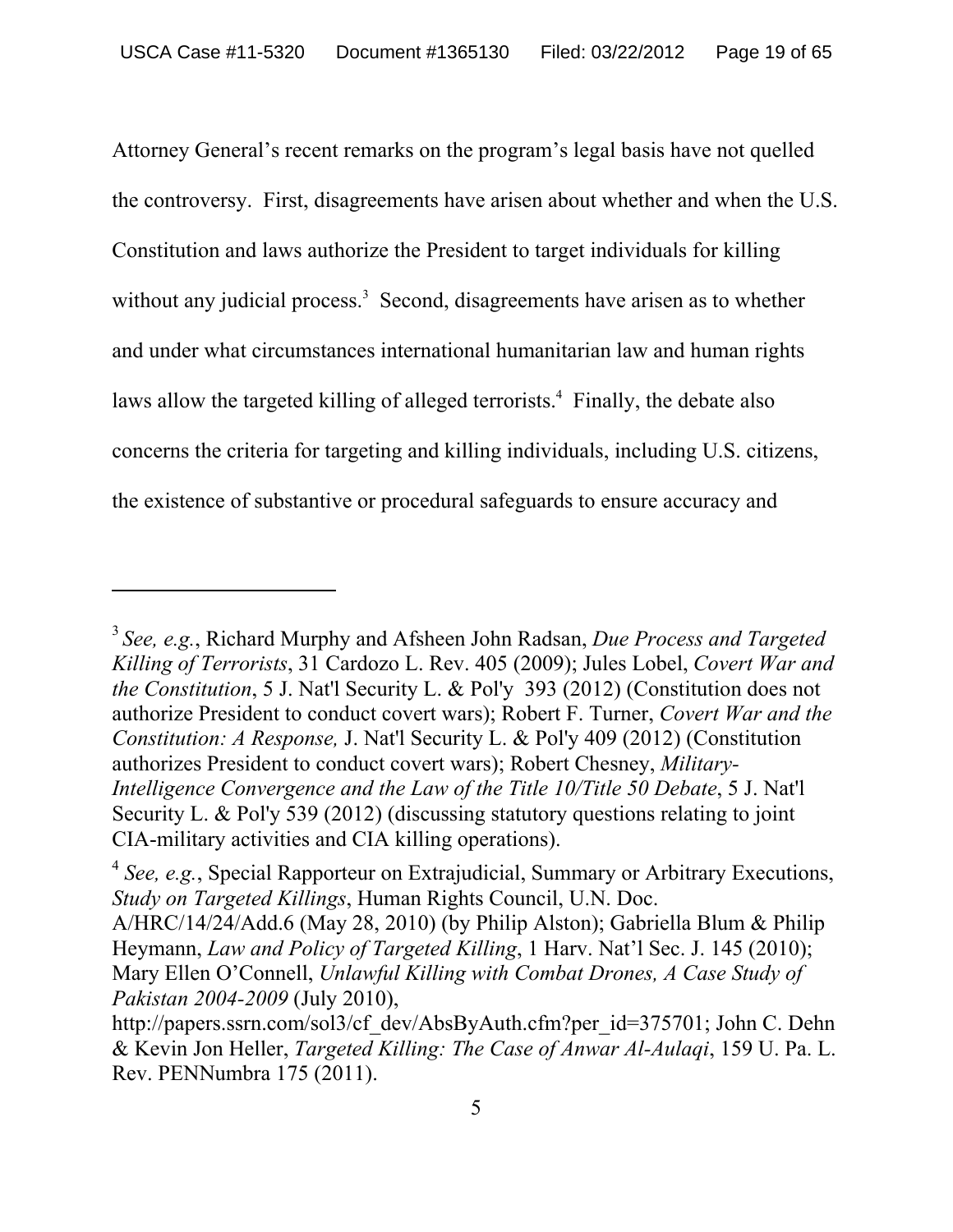legitimacy of killings, and the existence of accountability mechanisms.<sup>5</sup>

The CIA records sought herein are needed to ensure an informed citizenry that can fully participate in these debates. *NLRB v. Robbins Tire & Rubber Co.,* 437 U.S. 214, 242 (1978) ("The basic purpose of FOIA is to ensure an informed citizenry, vital to the functioning of a democratic society, needed to check against corruption and to hold the governors accountable to the governed."). Currently, the public has relatively limited knowledge, based solely on media reports, of whether the targeted killing program is effective in reducing the capacity of Al Qaeda and its associates; its collateral impact, including deaths and injuries to innocent civilians; the accuracy and reliability of intelligence used for these killings; the CIA's internal and external accountability mechanisms; and the program's operational limitations, whether geographic, evidentiary, legal, or procedural.<sup>6</sup>

-

<sup>5</sup> Special Rapporteur, *Targeted Killings*; Philip Alston, *The CIA and Targeted Killings Beyond Borders*, 2 Harv. Nat'l Sec. J. 283 (2011); Afsheen John Radsan and Richard Murphy, *The Evolution of Law and Policy for CIA Targeted Killing*, 5 J. Nat'l Security L. & Pol'y 439 (2012).

<sup>&</sup>lt;sup>6</sup> Since jurisdictional and prudential barriers may prevent lawsuits challenging allegedly wrongful targeted killings, *see, e.g.*, *Al-Aulaqi v. Obama*, 727 F. Supp. 2d 1 (2010) (dismissing lawsuit seeking to enjoin extrajudicial killing of U.S. citizen, on standing and political question grounds), transparency through FOIA is all the more important.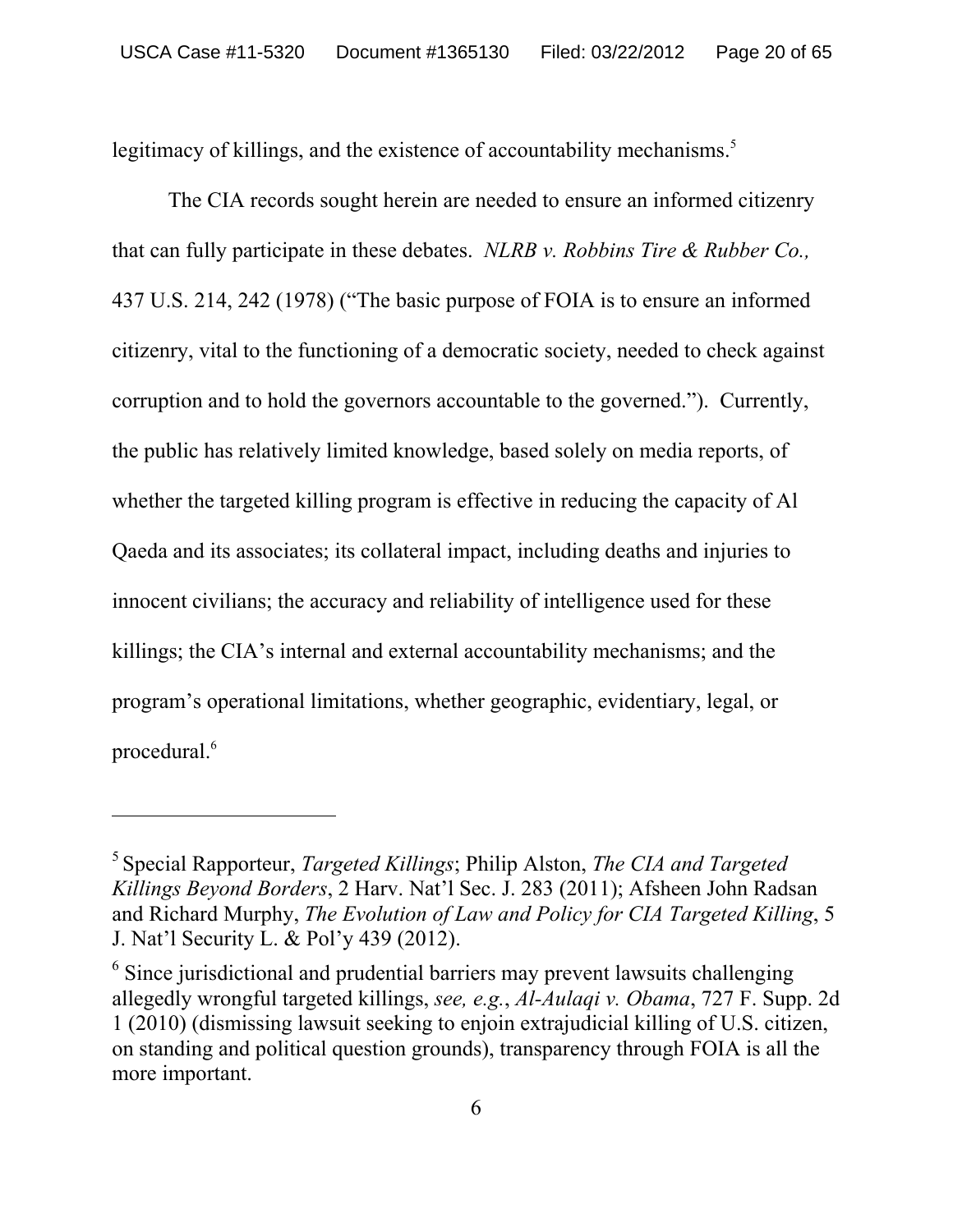In limited and exceptional circumstances, an agency may refuse to confirm or deny the existence of records responsive to the FOIA request, when the response itself would result in harm cognizable under one of FOIA's nine exemptions. *Phillippi v. CIA*, 546 F.2d 1009 (D.C. Cir. 1976). Here, the CIA has provided such a non-response (termed a Glomar response), claiming that a confirmation or denial of responsive records would reveal secret intelligence activities, sources, and methods and would impact foreign relations and foreign activities. *ACLU v. DOJ*, 808 F.Supp.2d 280 (D.D.C. 2011). This is entirely unpersuasive because, as shown herein, the President and CIA have officially acknowledged the program, making a Glomar response impermissible. *Wolf v. CIA*, 473 F.3d 370, 378 (D.C. Cir. 2007). Moreover, high-level government officials have unofficially divulged (presumably classified) information on numerous aspects of the program, making the claim of secrecy implausible.

By claiming that the CIA's targeted killing program is secret, while officially and unofficially acknowledging the program and its details, the government prevents the public from gaining a full understanding of the program, thereby undermining transparency and governmental accountability. The CIA's refusal to respond deprives the public of its right to form and make known its informed views on targeted killing.

7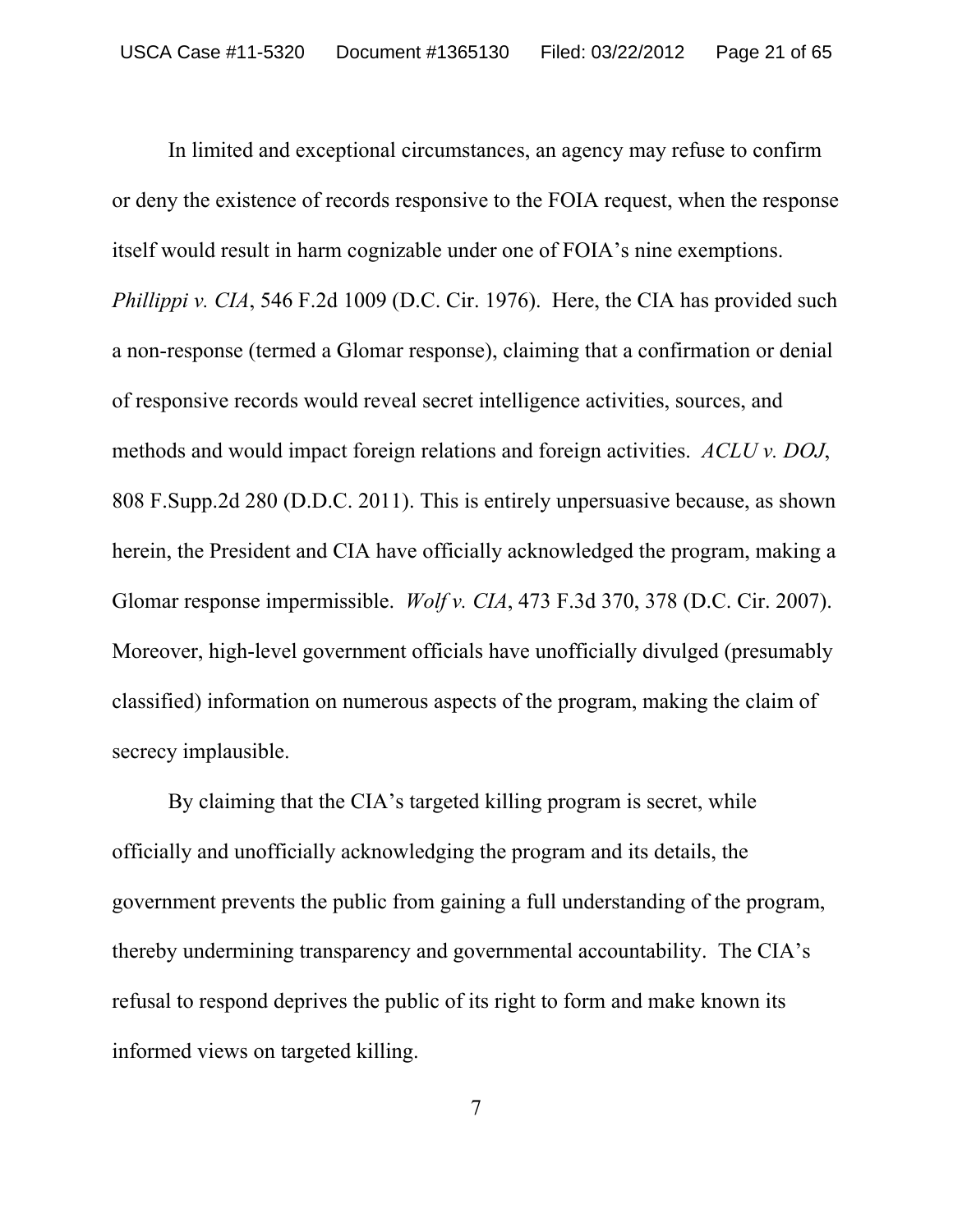# **II. THE EXISTENCE OF THE CIA'S DRONE-BASED TARGETED KILLING PROGRAM IS WIDELY ACKNOWLEDGED, AND NUMEROUS DETAILS OF THE PROGRAM HAVE BEEN DISCLOSED.**

# **A. Background: The CIA's Targeted Killing Program**

"Targeted killing" refers to premeditated acts of lethal force employed by states in times of peace or war to kill specific individuals outside of their custody.<sup>7</sup> Drone-based targeted killing refers to the use of "drones," or unmanned aerial vehicles that are piloted remotely or run autonomously, to remotely launch missile strikes for targeted killing. $8$ 

The CIA's drone-based targeted killing program is one of three such U.S. government programs. First, the U.S. military conducts drone operations in Afghanistan, as a publicly acknowledged part of that war effort.<sup>9</sup> Second, the Joint Special Operations Command (JSOC), "a sub-unified command of the U.S. Special

<sup>7</sup> Special Rapporteur, *Targeted Killings*; Murphy & Radsan, *Due Process*.

<sup>8</sup> Elizabeth Bone, Cong. Research Serv., RL 31872, *Unmanned Aerial Vehicles, Background and Issues for Congress* (2003), www.fas.org/irp/crs/RL31872.pdf*;*  Jeremiah Gertler, Cong. Research Serv., R 42136, *U.S. Unmanned Aerial Systems*  (2012), www.fas.org/sgp/crs/natsec/R42136.pdf*.*

<sup>9</sup> *See, e.g.*, Christopher Drew, *Drones Are Playing a Growing Role in Afghanistan*, N.Y. Times, Feb. 21, 2010, at A6 (military estimates of drone strikes in Afghanistan in 2009); National Public Radio, *War By Remote Control: Drones Make It Easy*, Nov. 26, 2011 (describing global use of drone surveillance).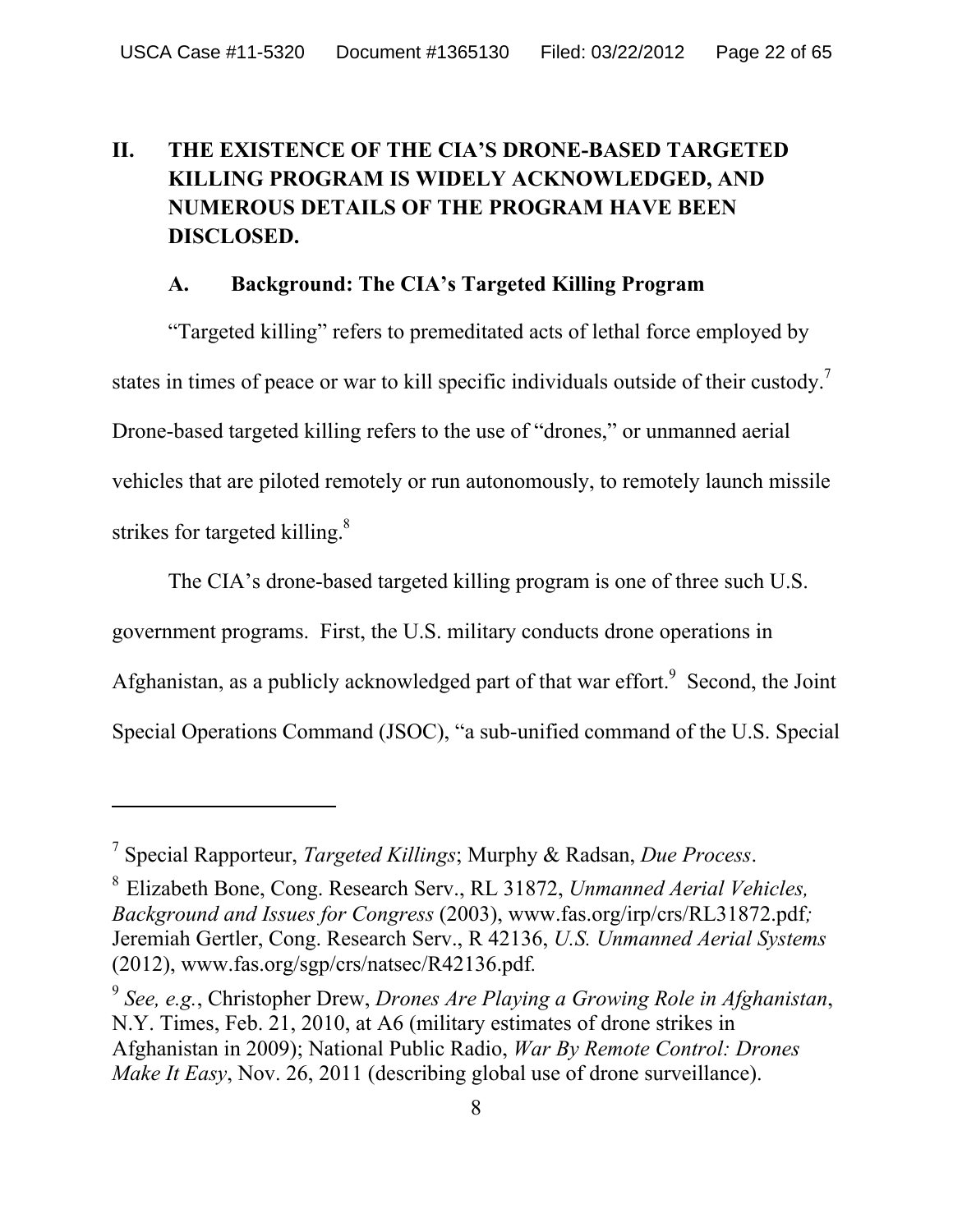Operations Command" conducts drone operations.<sup>10</sup> The details are secret, though reportedly JSOC operates in Yemen and Somalia, perhaps with the  $CIA$ <sup>11</sup>. Third, the CIA conducts a drone-based targeted killing program, whose records Plaintiffs seek.<sup>12</sup> Although the CIA program is officially a classified secret, aspects of the program and its existence are well-known.

# **B. First-Hand News Reports and Investigations Have Confirmed The CIA's Targeted Killing Program**

First-hand reports of CIA drone strikes abound, especially in Pakistan.<sup>13</sup>

<sup>&</sup>lt;sup>10</sup> Joint Special Operations Command, United State Special Operations Command, http://www.socom.mil/Pages/JointSpecialOperationsCommand.aspx (last visited Mar. 18, 2012).

<sup>&</sup>lt;sup>11</sup> Eric Schmitt, *U.S. Teaming With New Yemen Government on Strategy to Combat Al Qaeda*, N.Y. Times, Feb. 26, 2012, at A6; Greg Jaffe and Karen DeYoung, *U.S. drone targets two leaders of Somali group allied with al-Qaeda, official says*, Wash. Post, June 29, 2011 (unnamed government official confirming JSOC participation in drone strikes in Somalia and Yemen); Greg Miller, *CIA to Operate Drones Over Yemen*, Wash. Post, June 13, 2011 (same, in Yemen); Dana Priest & William M. Arkin, *'Top Secret America': A Look at the Military's Joint Special Operations Command*, Wash. Post, Sept. 2, 2011 (noting JSOC's "level of obscurity").

<sup>12</sup> *See* Siobhan Gorman & Adam Entous, *CIA Plans Yemen Drone Strikes*, Wall St. J., June 14, 2011, at A8 (secret 2001 Presidential finding created legal underpinnings for CIA program in Pakistan, and similar 2010 approval for Yemen program); Bob Woodward, Bush at War, at 101 (2004).

<sup>13</sup>*See, e.g.*, Pir Zubair Shah, *My Drone War*, Foreign Policy (Mar./Apr. 2012), http://www.foreignpolicy.com/articles/2012/02/27/my\_drone\_war?page=full (describing reporter's extensive reporting of drone strikes in Pakistan).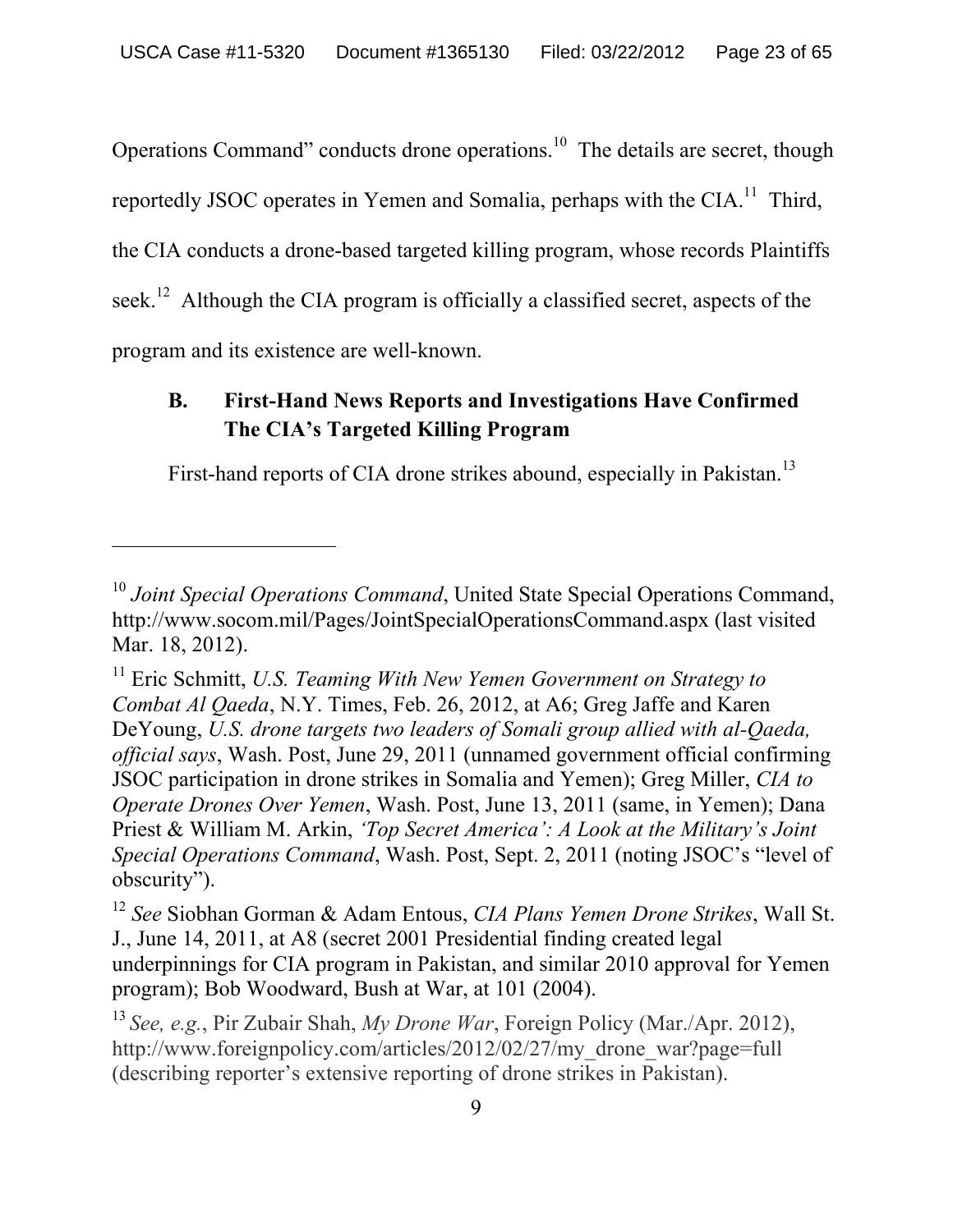Pakistani and international news sources have reported on the locations of particular strikes, the number of dead and injured and sometimes their identities, subsequent burials, and the physical damage caused, based on eyewitness accounts and statements by locals. *See, e.g.*, *US Drone 'Kills 23 in Training Camp Strike'*, Al Jazeera, (Aug. 10, 2011),

http://www.aljazeera.com/news/asia/2011/08/20118106185901308.html (reporting Pakistani official confirmation of death toll at 18, with "more bodies [] being dug out of the rubble," after two missiles hit house and nearby parked vehicle); S.H. Khan, *US Drone Kills Three Taliban in Pakistan: Officials*, AFP, Sept. 30, 2011, http://www.google.com/hostednews/afp/article/ALeqM5iAr585MBstWwM1b4b0j VBWhjDbVw (U.S. drone strike killed three Taliban fighters, "blowing their vehicle into a ball of flames, local officials said.").<sup>14</sup>

http://www.npr.org/templates/story/story.php?storyId=147407641 (noting local villager's account of nearby drone strike); *Drone Strike 'Kills Fighters' in Pakistan*, Al Jazeera (Nov. 15, 2011)

http://www.aljazeera.com/news/asia/2011/11/201111155354189611.html (noting security official's account of nearby drone strike); Manzoor Ali, *Drone Attacks: Two Strikes Wipe Out 11 Militants*, Express Trib. (Oct. 27, 2011) http://tribune.com.pk/story/283153/drone-strike-kills-6-in-s-waziristan/ (noting account of drone strike from "tribal sources"); *Pakistan Drone Attack 'Kills Four* 

*Fighters'*, Al Jazeera (Aug. 16, 2011),

<sup>14</sup> *See also,* The Associated Press, *AP IMPACT: New Light On Drone War's Death Toll*, National Public Radio, (Feb. 26, 2012),

http://www.aljazeera.com/news/asia/2011/08/201181615038200379.html (noting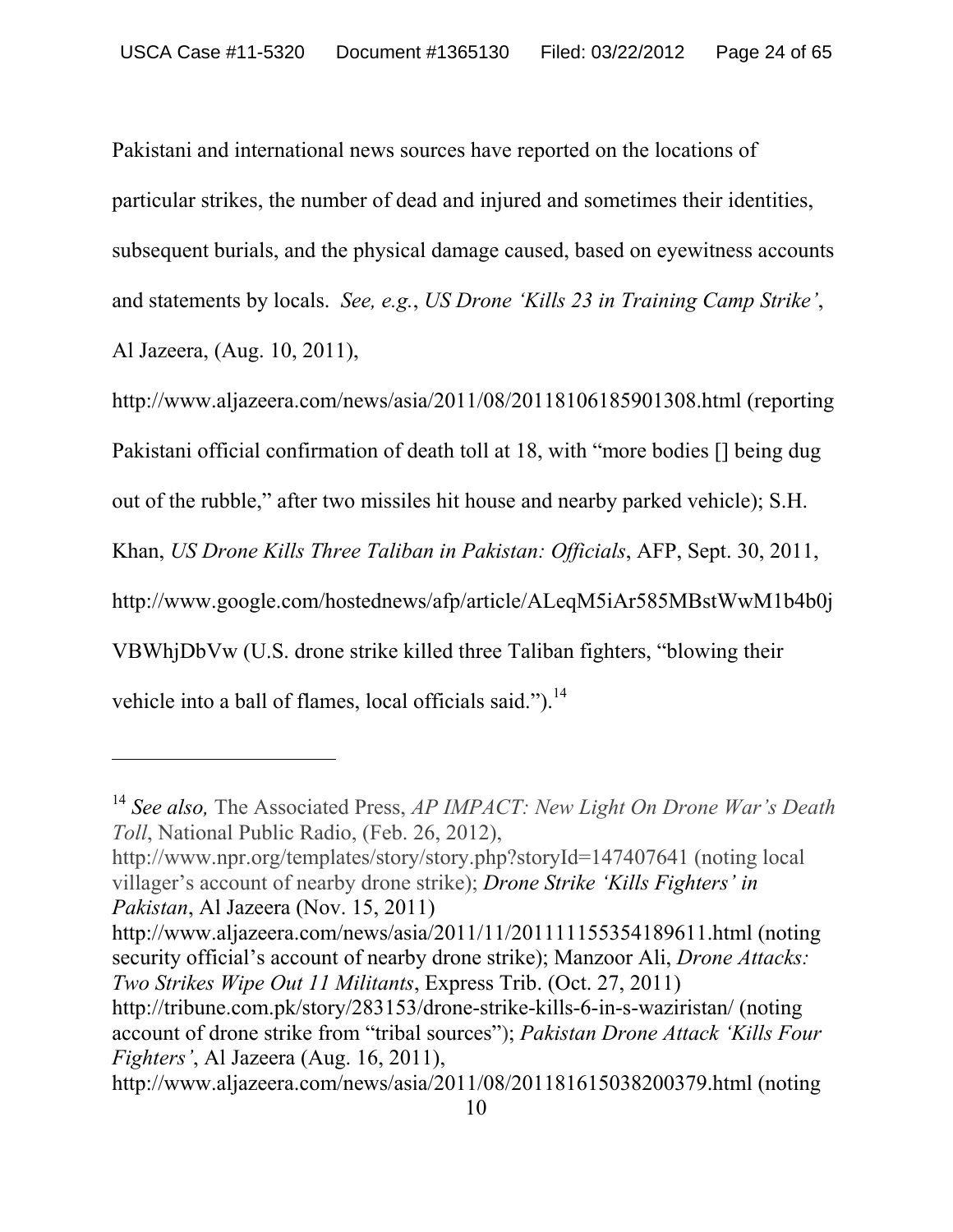Pakistani officials also have confirmed details of drone strikes, in their

aftermath. *See, e.g.*, *US Drone Strike Kills 10 'Haqqani' Militants in Waziristan*,

Dawn, Feb. 8, 2012, http://www.dawn.com/2012/02/08/us-drone-strike-kills-eight-

in-pakistan-officials.html ("Two missiles hit the compound located in Tappi, 10

kilometres southeast of Miramshah . . . a military official in Peshawar said."); Haji

Mujtaba, *U.S. Drone Attacks Kill at Least 4 in Pakistan: Officials*, Reuters, Jan.

23, 2012, http://www.reuters.com/article/2012/01/23/us-pakistan-drones-

idUSTRE80M0HG20120123 ("U.S. drone aircraft fired missiles in Pakistan's

North Waziristan tribal region on Monday, killing at least four militants,

intelligence officials and tribesmen said . . ."). 15

 $\overline{a}$ 

local official's account of drone strike); *Drone attack: US Strikes Kill 10 Militants in S Waziristan*, Express Trib. (June 16, 2011) http://tribune.com.pk/story/189377/drone-strikes-kill-4-in-wana-south-waziristan

<sup>15</sup> *See also, Two Drone Strikes Kill 17 in North Waziristan*, Express Trib., (Feb. 16, 2012) http://tribune.com.pk/story/337310/us-drone-strike-kills-five-militants-inpakistan-officials (local Pakistani officials confirming nearby drone strike); Iftikha Firdous, *Attacks resume: Drone strike kills six in North Waziristan*, Express Trib. (Jan. 13, 2012) http://tribune.com.pk/story/320437/us-drone-strike-kills-fourmilitants-officials/ (same); *US drone attack kills four militants in Pakistan: Officials*, Express Trib. (Jan. 11, 2012) http://tribune.com.pk/story/319683/usdrone-attack-kills-four-militants-in-pakistan-officials/ (same); Wasim Yousufzai, *5 killed in South Waziristan drone strike*, Pajhwok Afghan News (Aug. 1, 2011) http://www.pajhwok.com/en/2011/08/01/5-killed-south-waziristan-drone-strike (same).

<sup>(</sup>noting eyewitness account of drone strike).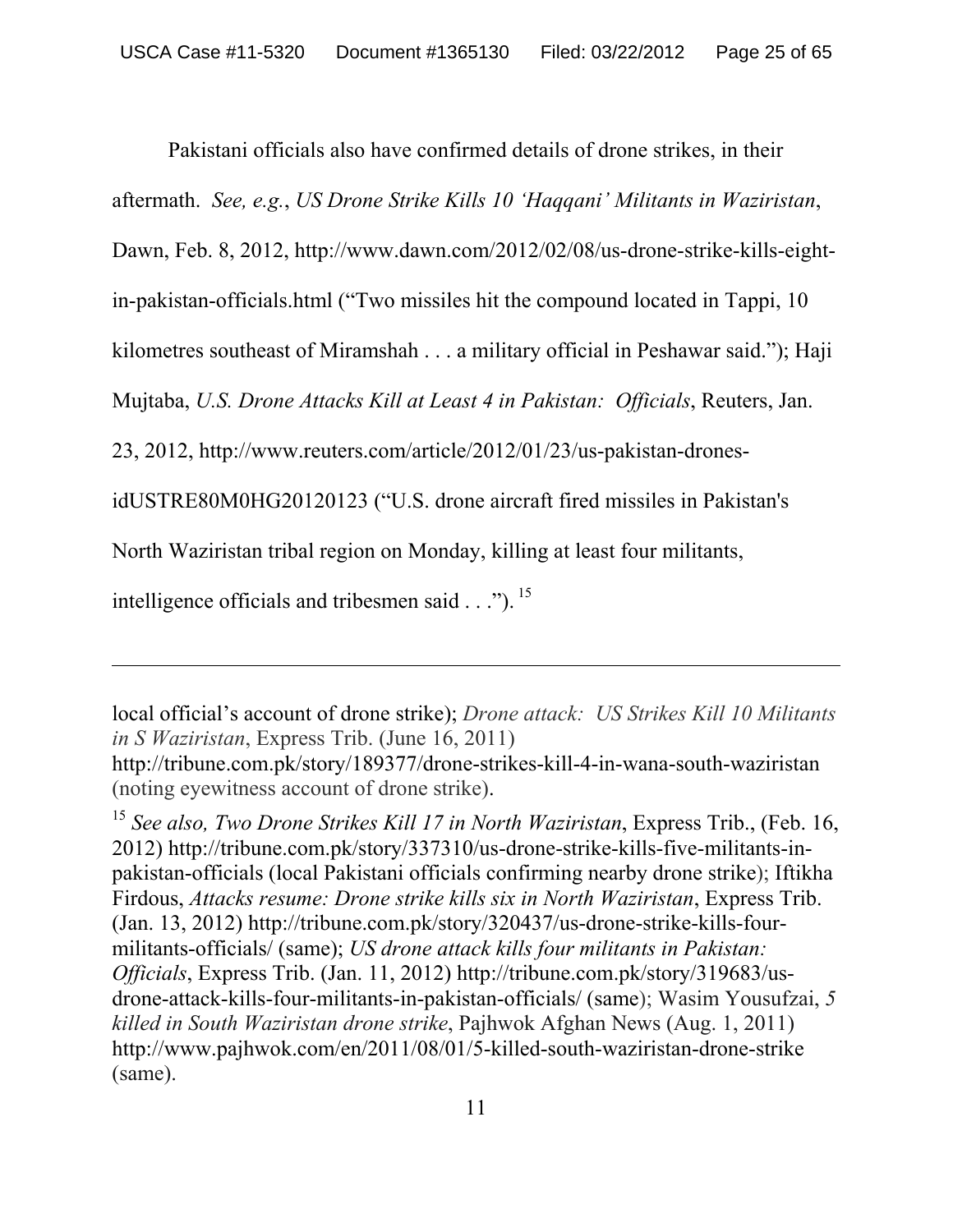Media and other organizations have conducted extensive field investigations into U.S. drone strikes in Pakistan's Federally Administrated Tribal Areas. The Bureau of Investigative Journalism ("BIJ"), a non-profit organization based in London and providing high-quality investigations for press and broadcast media, identified by name more than 100 civilians killed in CIA strikes since 2009 and provided eyewitness testimonies.16 The Associated Press concluded a major investigation based on eyewitness testimonies of more than 80 civilians, in relation to ten CIA strikes since 2009.<sup>17</sup>

The New America Foundation ("NAF"), a non-profit, non-partisan public

<sup>16</sup> *See* Chris Woods, *Get the Data: Obama's Terror Drones*, BIJ (Feb. 4, 2012), http://www.thebureauinvestigates.com/2012/02/04/get-the-data-obamas-terrordrones/; Chris Woods & Rahimullah Yusufzai, *Get the Data: Twenty-five Deadly Strikes*, BIJ (July 18, 2011),

http://www.thebureauinvestigates.com/2011/07/18/get-the-data-twenty-fivedeadly-strikes/; Chris Woods, *Witnesses Speak Out*, BIJ (Feb. 4, 2012), http://www.thebureauinvestigates.com/2012/02/04/witnesses-speak-out/.

<sup>17</sup>*See* Sebastian Abbot, *AP Impact: New Light on Drone War's Death Toll*, Associated Press, Feb. 26, 2012,

http://hosted2.ap.org/APDEFAULT/3d281c11a96b4ad082fe88aa0db04305/Article \_2012-02-26-AS-Pakistan-Drones'-Human-Cost/id-

<sup>2</sup>da4d269c49441d5b80d67f1d5c5b8e4. *See also*, *Complaint Against the United States of America for the Killing of Innocent Citizens of the Islamic Republic of Pakistan*, Reprieve (Feb. 23, 2012),

http://reprieve.org.uk/media/downloads/2012\_02\_22\_PUB\_drones\_UN\_HRC\_co mplaint.pdf (case filed with U.S. Human Rights Council based on sworn affidavits by 18 family members of civilians reportedly killed by drone strike in Pakistan.).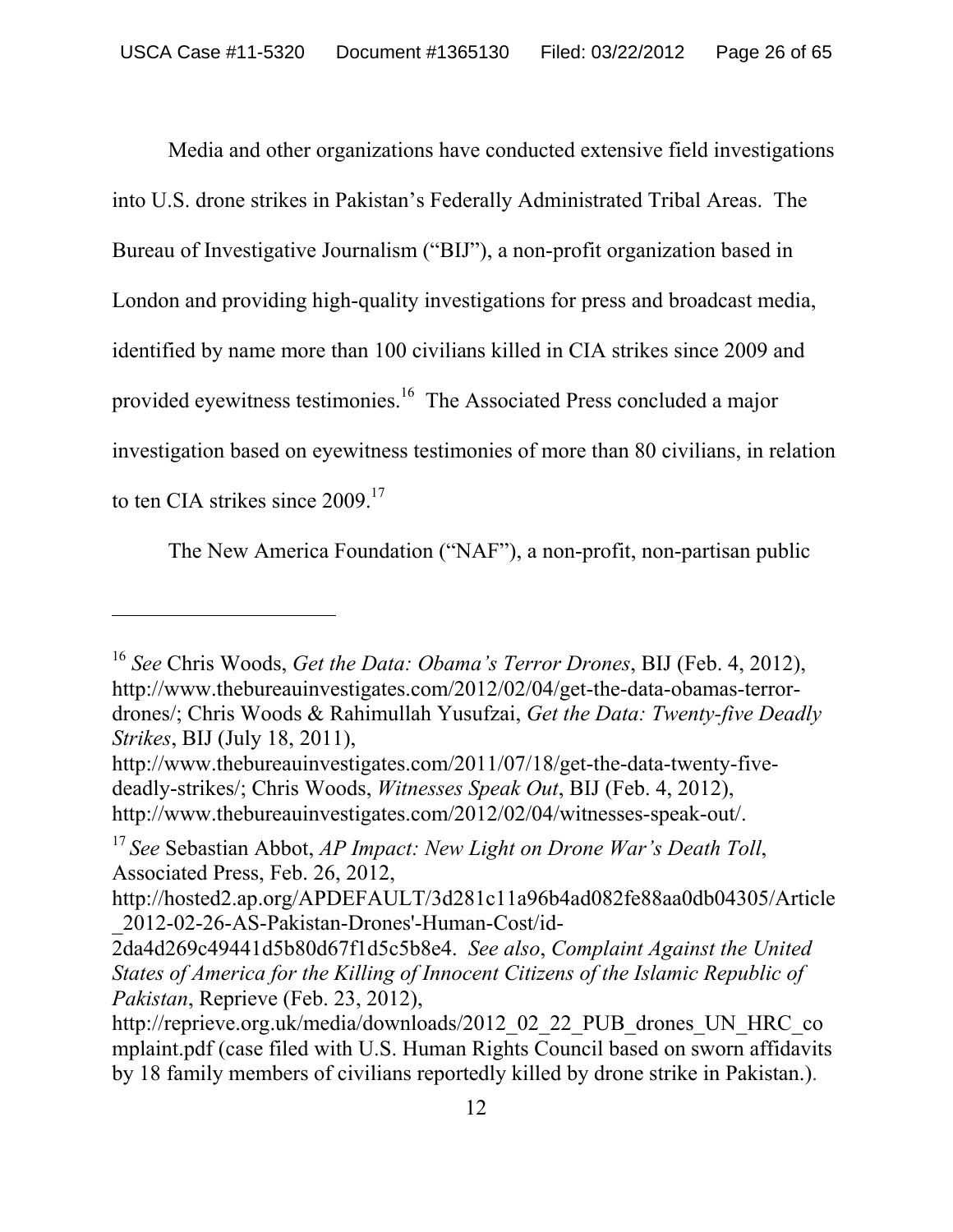policy institute, has compiled comprehensive data on over 300 drone strikes in Pakistan, from 2004 to the present, based on news reports. *The Year of the Drone*, New America Foundation (Mar. 5, 2012),

http://counterterrorism.newamerica.net/drones.Drawing its data from reliable international and Pakistani media outlets and services with reporting capability within Pakistan, NAF shows the locations, dates, and targets of each strike. *Id.*  (showing 290 drone strikes in Pakistan since 2004, killing between 1,753 to 2,733 people, with a civilian death rate of 17%.).

In August 2011, BIJ also released a study on drone strikes in Pakistan since 2004. Based on media and eyewitness reports, government documents, and other sources, BIJ estimated 305 drone strikes since 2004, killing between 2,347 and 2,956 people, including 175 children, and injuring at least 1,158 people. Chris Woods, *Drone War Exposed – the Complete Picture of CIA Strikes in Pakistan*, BIJ, (Aug. 10, 2011), http://www.thebureauinvestigates.com/2011/08/10/mostcomplete-picture-yet-of-cia-drone-strikes/.18

First-hand accounts of drone strikes also have been reported in Yemen. *See,* 

<sup>18</sup> *See also,* Bill Roggio & Alexander Mayer, *Charting the Data for US Airstrikes in Pakistan, 2004 – 2012*, The Long War Journal (Feb. 23, 2012) http://www.longwarjournal.org/pakistan-strikes.php (news website with statistics on drone strikes in Pakistan).

-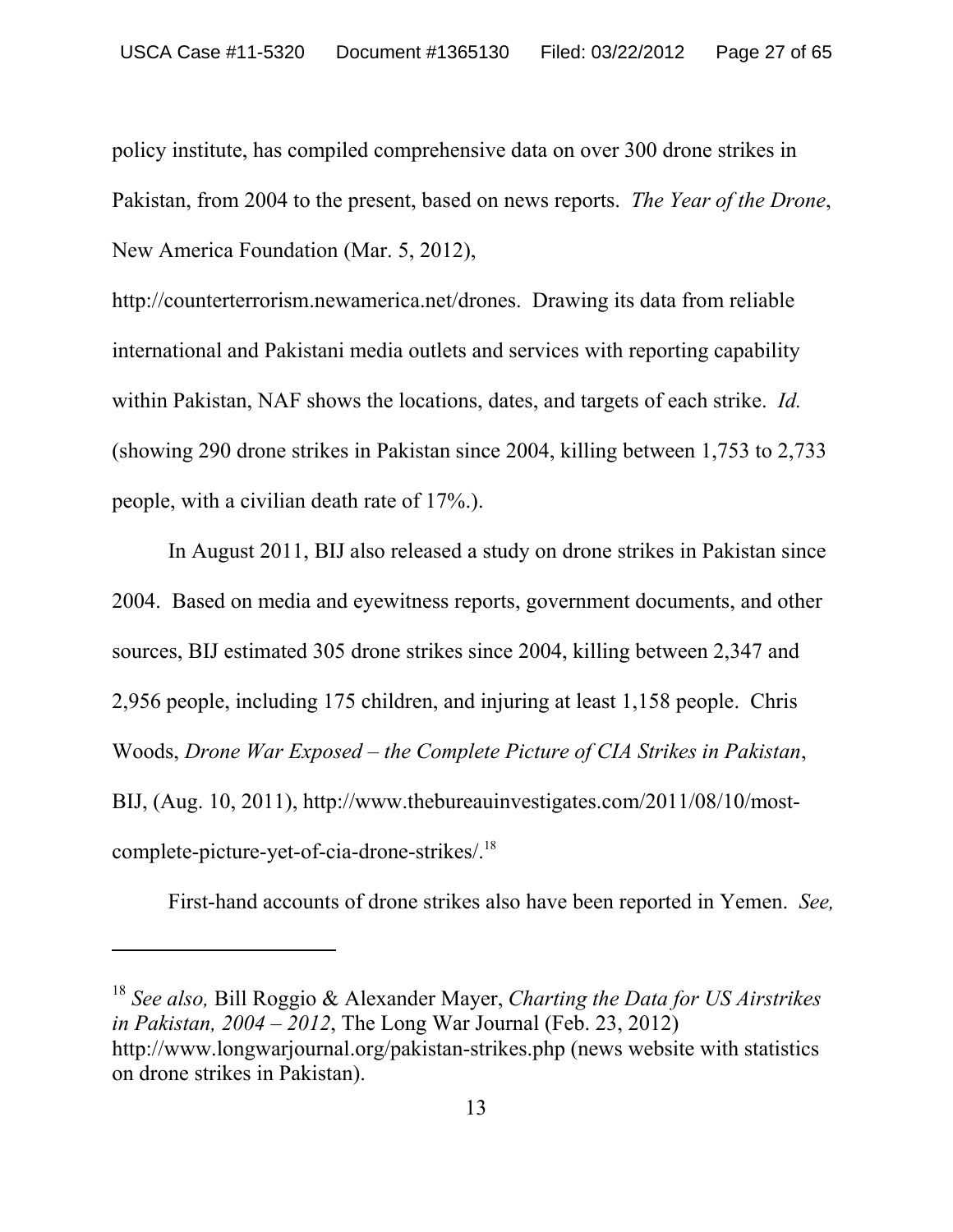*e.g.*, *Yemen official survives assassination attempt*, Al Jazeera, Jan. 31, 2012, http://www.aljazeera.com/news/middleeast/2012/01/2012131154046370290.html (local residents and tribal officials reporting local drone strike); Shatha Al-Harazi & Anas Rawi, *American Drone Strikes Provoke Yemenis Against interim government*, Yemeni Times, Feb. 2, 2012, http://yementimes.com/en/1543/news/269/American-drone-strikes-provoke-

Yemenis-against-interim-government.htm (noting recent U.S. drone strike killing 11 alleged Al-Qaeda members).

# **C. The President and CIA Director Have Officially Acknowledged The CIA's Targeted Killing Program**

Statements by President Obama and then-CIA Director Leon Panetta confirm the existence of the CIA's drone-based targeted killing program.<sup>19</sup> Given such official acknowledgements, the CIA cannot maintain that revealing the mere existence of records about the program could result in further damage to national security. Rather, the CIA's acknowledgment of responsive records will only confirm what government officials have already publicly acknowledged.

-

<sup>19</sup> The Brief for Plaintiffs-Appellants contains previous and/or further examples of official and unofficial acknowledgments of the CIA's program. Pl. Br. 16-37.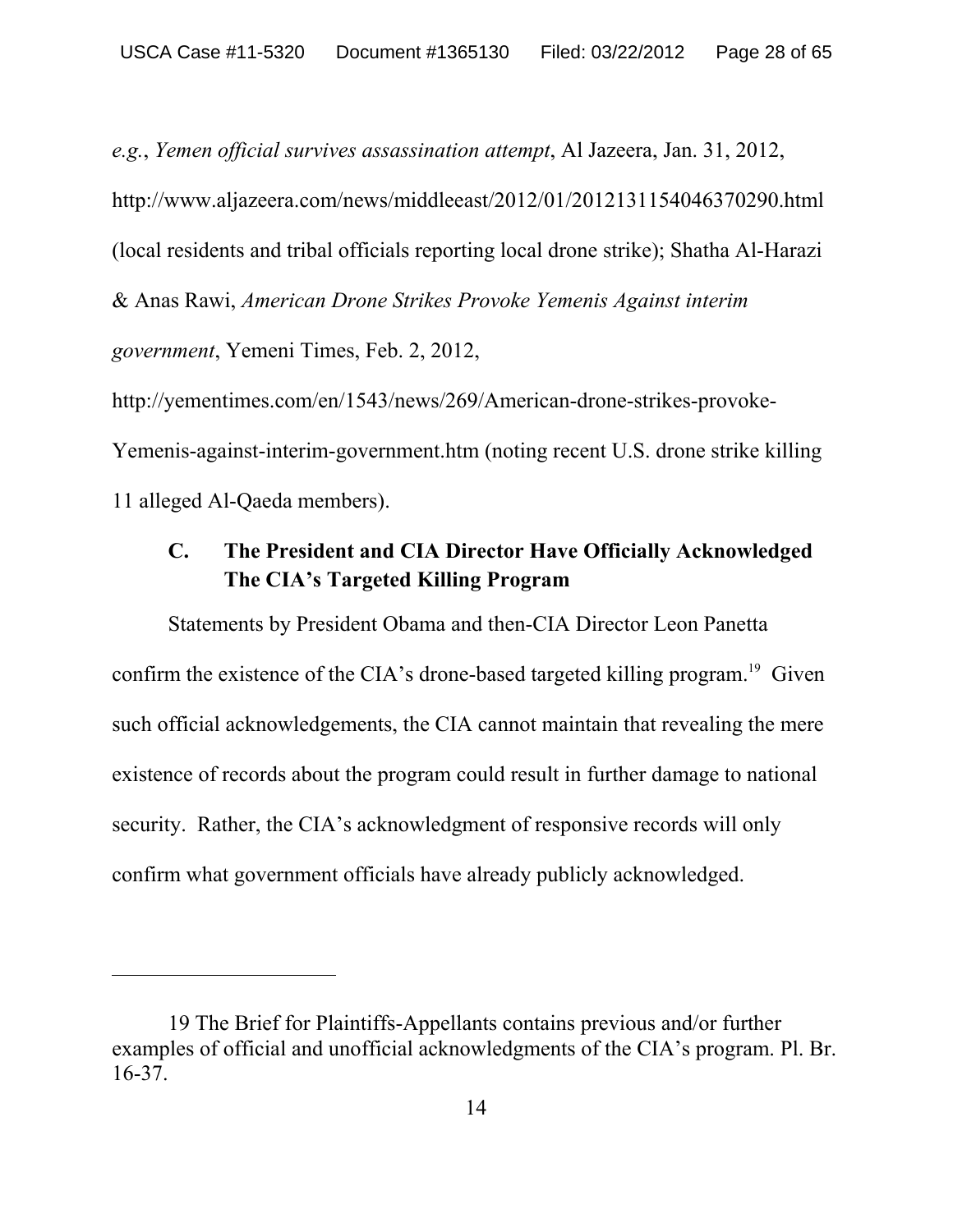#### **1. Official Acknowledgments by President Obama**

 President Obama recently acknowledged the existence of the CIA's dronebased targeted killing program. In a "Town Hall" hosted by Google + on January 30, 2012, he addressed a viewer question asking whether he felt the unusually high number of drone attacks ordered in his first year as president was helping our nation. Google+, *Your Interview with the President-2012*, YouTube (Jan. 30, 2012), http://youtu.be/eeTj5qMGTAI?t=26m30s. President Obama explained that "drones have not caused a huge number of civilian casualties" and, instead, are "precision strikes against al Qaeda and their affiliates." *Id.* He stated that he wanted to dispel notions that America was "just sending in a whole bunch of strikes willy-nilly," and he emphasized "that this thing is kept on a very tight leash." *Id.* He continued, "It's not just a bunch of folks in a room somewhere just making decisions. And it is also part and parcel of our overall authority when it comes to battling al Qaeda." *Id.*

 His answer to a follow-up question was even more explicit. Someone asked whether the drone strikes "send a message that the U.S. is interfering in other countries' affairs." *Id.* In response, President Obama referenced drone strikes in a specific area of Pakistan that is outside the geographic scope of active military operations and that has been consistently linked to the CIA by numerous media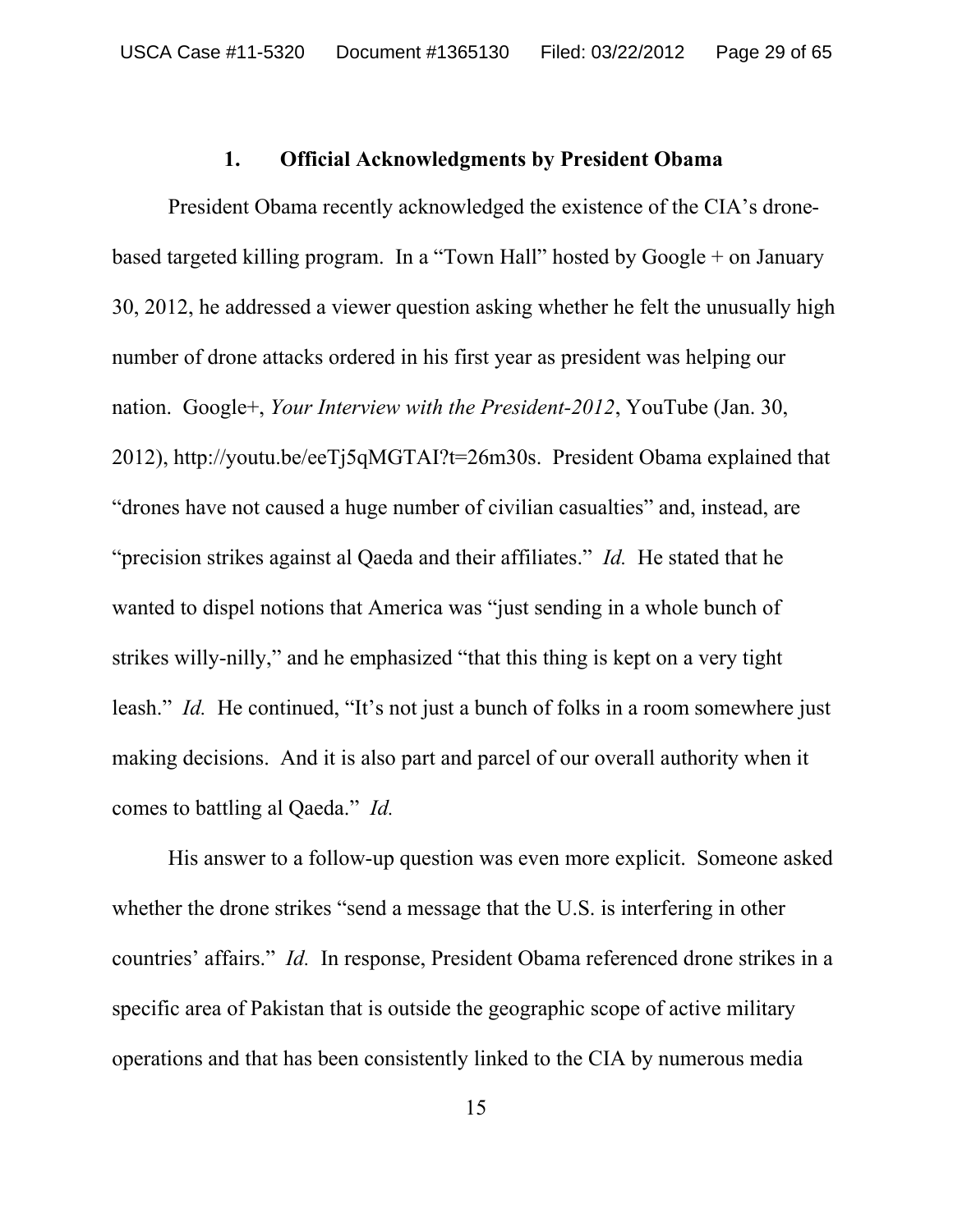sources relying on unnamed government sources. He stated in part that "a lot of these strikes have been in the FATA [Federally Administered Tribal Areas of Pakistan], and going after al Qaeda suspects are who are in very tough terrain along the border between Afghanistan and Pakistan . . . ." In addition, explaining the policy reasoning behind the drone program, he stated, "[F]or us to be able to get them another way would involve probably a lot more intrusive military actions than the one we're already engaging in."

With this, President Obama publicly acknowledged the CIA's targeted killing program. Christi Parsons & Michael A. Memoli, *Obama Opens Up about Drone Strikes in Pakistan*, L.A. Times, Jan. 31, 2012 ("CIA air attacks on Al Qaeda usually aren't discussed publicly, but the president defends them in a 'virtual interview' via Google+ and YouTube."); Mark Landler, *Civilian Deaths Due to Drones Are Not Many, Obama Says*, N.Y. Times, Jan. 30, 2012, at A6 ("Mr. Obama, in an unusually candid public discussion of the Central Intelligence Agency's covert program, said the drone strikes had not inflicted huge civilian casualties.").<sup>20</sup>

<sup>20</sup> *See also, Obama Defends US Drone Strikes in Pakistan*, BBC News, Jan. 31, 2012, http://www.bbc.co.uk/news/world-us-canada-16804247 (President defended use of drones in Pakistan's tribal areas, a program "which is run by the CIA…"); Chris Woods, *Analysis: Obama Outs CIA Drone Campaign—But Do His Words*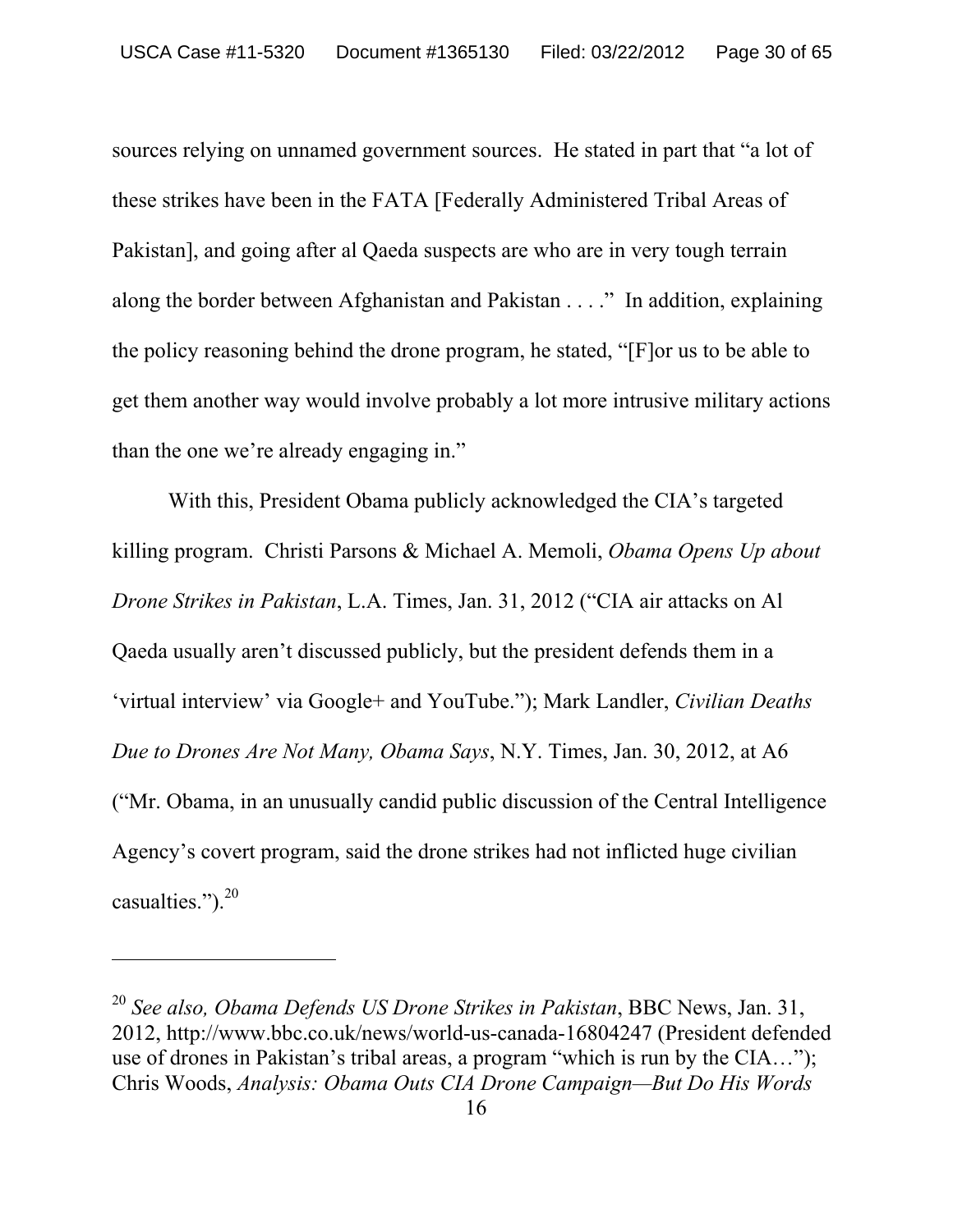Even earlier, President Obama had acknowledged the CIA program when discussing the targeted killing of Anwar Al-Awlaki. Al-Awlaki, a U.S. citizen, was killed in a drone strike that "was the first C.I.A. strike in Yemen since 2002 . . . and was part of an effort by the spy agency to duplicate in Yemen the covert war [sic] it has been running in Pakistan."21 In remarks made soon thereafter, President Obama stated that the operation was a "tribute to our intelligence community, and to the efforts of Yemen and its security forces.<sup> $22$ </sup> With this, he acknowledged CIA involvement.<sup>23</sup>

*Add Up?*, Bureau of Investigative Journalism (Feb. 1, 2012),

 $\overline{a}$ 

http://www.thebureauinvestigates.com/2012/02/01/analysis-obama-outs-secret-ciadrone-campaign-but-do-his-words-add-up/ ("[i]t came as a surprise to everyone when President Obama used a live 'town hall' webcam chat via Google . . . to talk—for almost four minutes—about the covert U.S. drones campaign in Pakistan").

21 Mark Mazzetti et al., *C.I.A. Strike Kills U.S.-Born Militant In A Car In Yemen*, N.Y. Times, Oct. 1, 2011, at A1.

<sup>22</sup> President Barack Obama, Remarks by the President at the "Change of Office" Chairman of the Joint Chiefs of Staff Ceremony (Sept. 30, 2011), http://www.whitehouse.gov/the-press-office/2011/09/30/remarks-presidentchange-office-chairman-joint-chiefs-staff-ceremony.

23 Landler*, Civilian Deaths* (although President Obama "never mentioned the agency," the "tribute to our intelligence community" language referred to the CIA); Scott Shane, *A Closed-Mouth Policy Even on Open Secrets*, N.Y. Times, Oct. 5, 2011, at A18 (characterizing President Obama's comments on Al-Awlaki's killing as "the latest reflection of a growing phenomenon: information that is public but classified").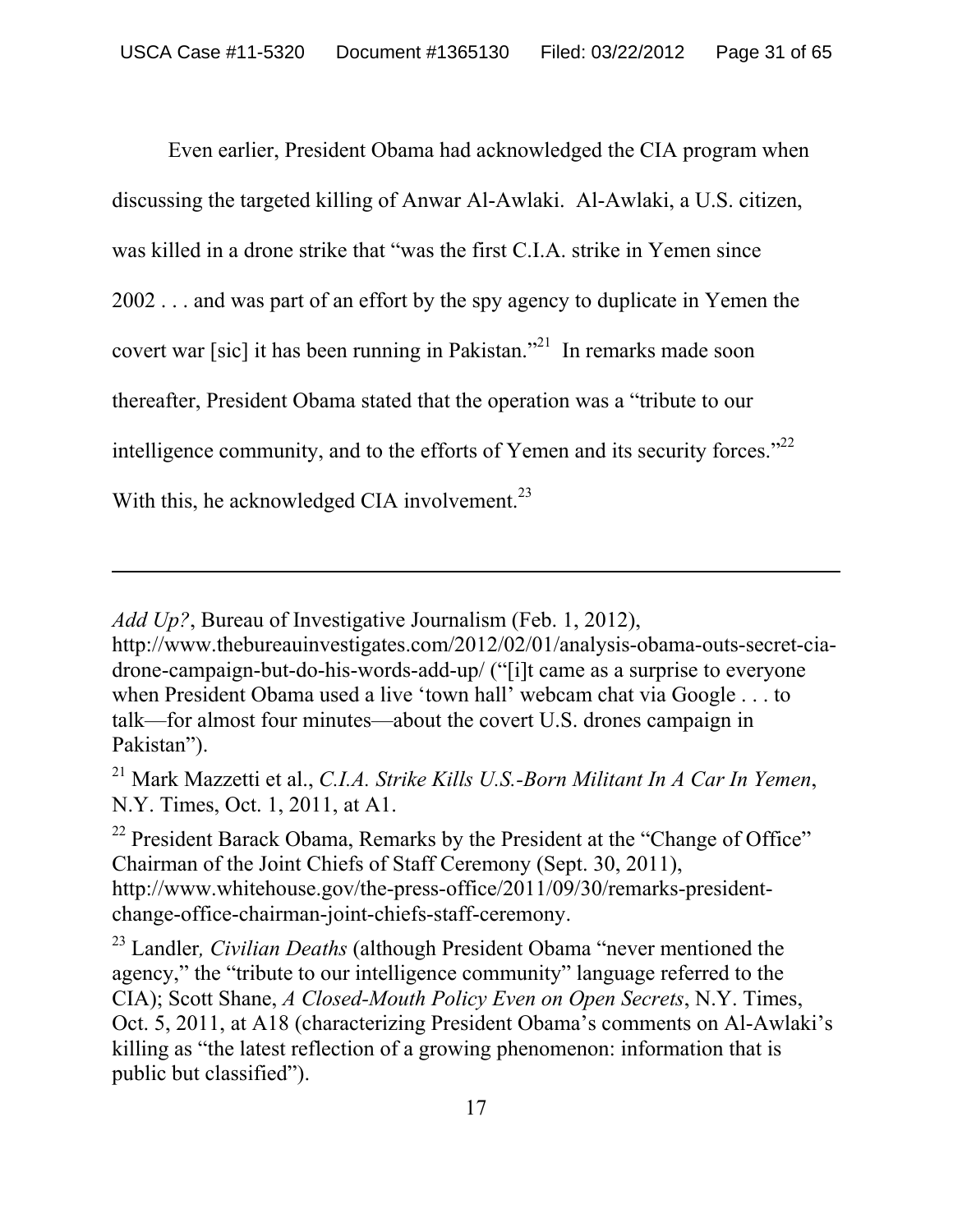### **2. Official Acknowledgments by the CIA Director**

While Director of the CIA,  $^{24}$  Leon Panetta also confirmed the existence of the CIA's drone-based targeted killing program. During an appearance before the Pacific Council on International Policy in May 2009, Panetta was asked about "the President's strategy in Pakistan in the tribal regions, which is the drone—the remote drone strikes."<sup>25</sup> He responded that "these operations have been very effective because they have been very precise in terms of the targeting and it involved a minimum of collateral damage." *Id.*; Pl.Br. 16-17. Despite stating that he could not "go into particulars," Panetta acknowledged the existence and details of drone strikes in Pakistan. *Id.*

Panetta was even more explicit in an interview with the Washington Post, stating that drone strikes in Pakistan were "the most aggressive operation that CIA

 $^{24}$  Panetta also acknowledged the program since his departure from the CIA. In October 2011, the now-Secretary of Defense jokingly referred to his previous experience with drones as CIA director. Julian E. Barnes, *Panetta Makes Cracks About Not-So-Secret CIA Drone Program*, Wall St. J., Oct. 7, 2011, http://blogs.wsj.com/washwire/2011/10/07/panetta-makes-cracks-about-not-sosecret-cia-drone-program/ ("Having moved from the CIA to the Pentagon, obviously I have a hell of a lot more weapons available to me in this job than I had in the CIA, although the Predators weren't bad.").

 $25$  Leon E. Panetta, Director's Remarks at the Pacific Council on International Policy (May 18, 2009), https://www.cia.gov/news-information/speechestestimony/directors-remarks-at-pacific-council.html.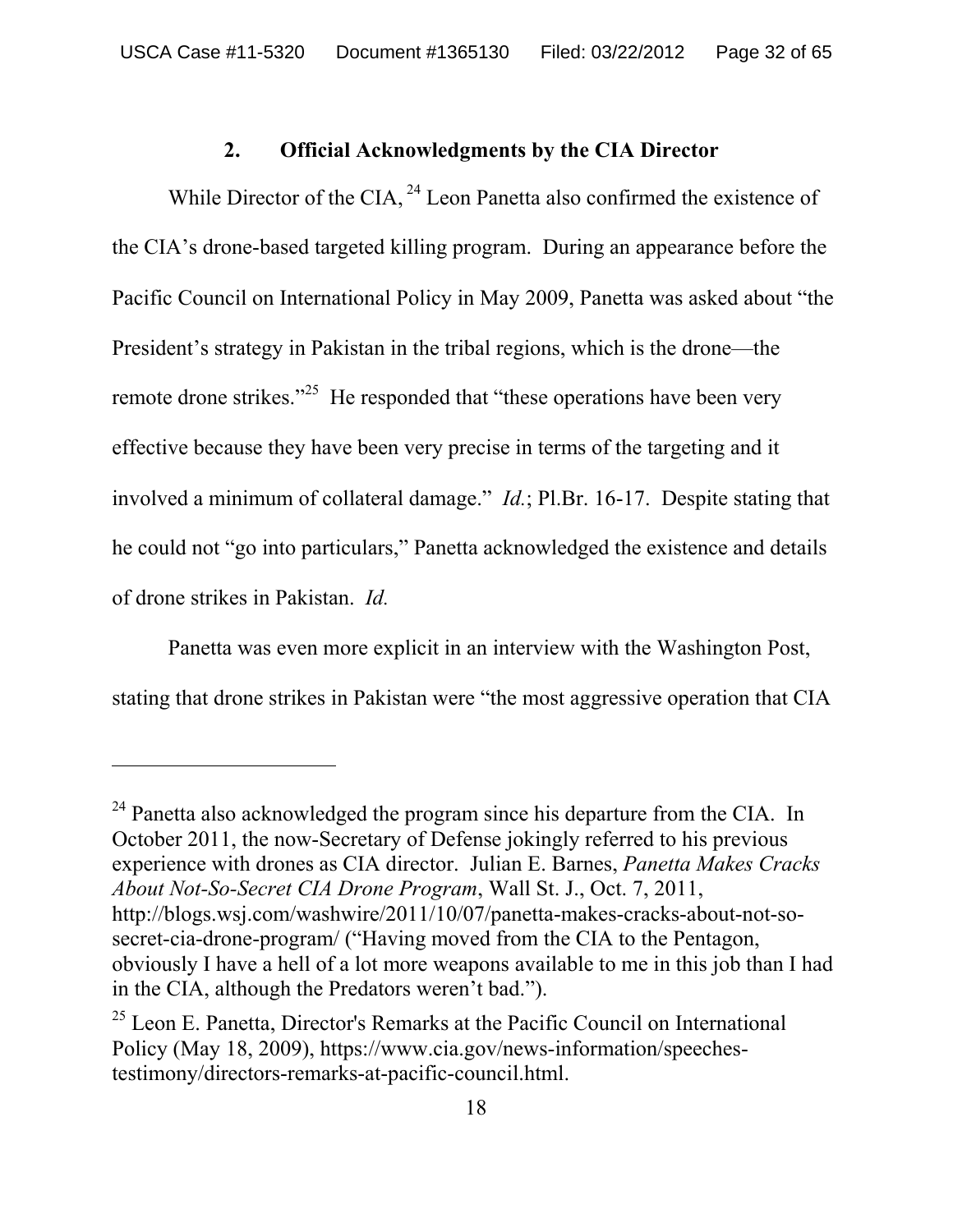has been involved in in our history."<sup>26</sup> He also emphasized that "[t]hose operations are seriously disrupting al-Qaida" and that "we really do have them on the run."<sup>27</sup>

Panetta also admitted CIA drone strikes against specific people during his tenure with the agency. When asked about the killing of Hussein al-Yemeni by drone strike, he stated that "[a]nytime *we* get a high value target that is in the top leadership of al-Qaeda, it seriously disrupts their operations." (emphasis added).<sup>28</sup> Similarly, he confirmed that the CIA killed the number three leader of al-Qaeda by drone strike, in remarks to ABC News in June 2010:

[W]e are engaged in the most aggressive operations in the history of the CIA in that part of the world, and the result is that we are disrupting their leadership. We've taken down more than half of their Taliban leadership, of their Al Qaida leadership. We just took down number three in their leadership a few weeks ago.<sup>29</sup>

-

<sup>26</sup> Peter Finn & Joby Warrick, *CIA Director Says Secret Attacks in Pakistan Have Hobbled al-Qaeda*, Wash. Post, Mar. 18, 2010, http://www.washingtonpost.com/wp-

dyn/content/article/2010/03/17/AR2010031702558.html?hpid=topnews. <sup>27</sup> *Id.*

<sup>28</sup> Siobhan Gorman & Jonathan Weisman, *Drone Kills Suspect in CIA Suicide Bombing*, Wall St. J., Mar. 18, 2010,

http://online.wsj.com/article/SB30001424052748704059004575128123449551524 .html.

 $29$  Interview by Jake Tapper with Leon Panetta, CIA Director, ABC News (June 27, 2010), http://abcnews.go.com/ThisWeek/week-transcriptpanetta/story?id=11025299.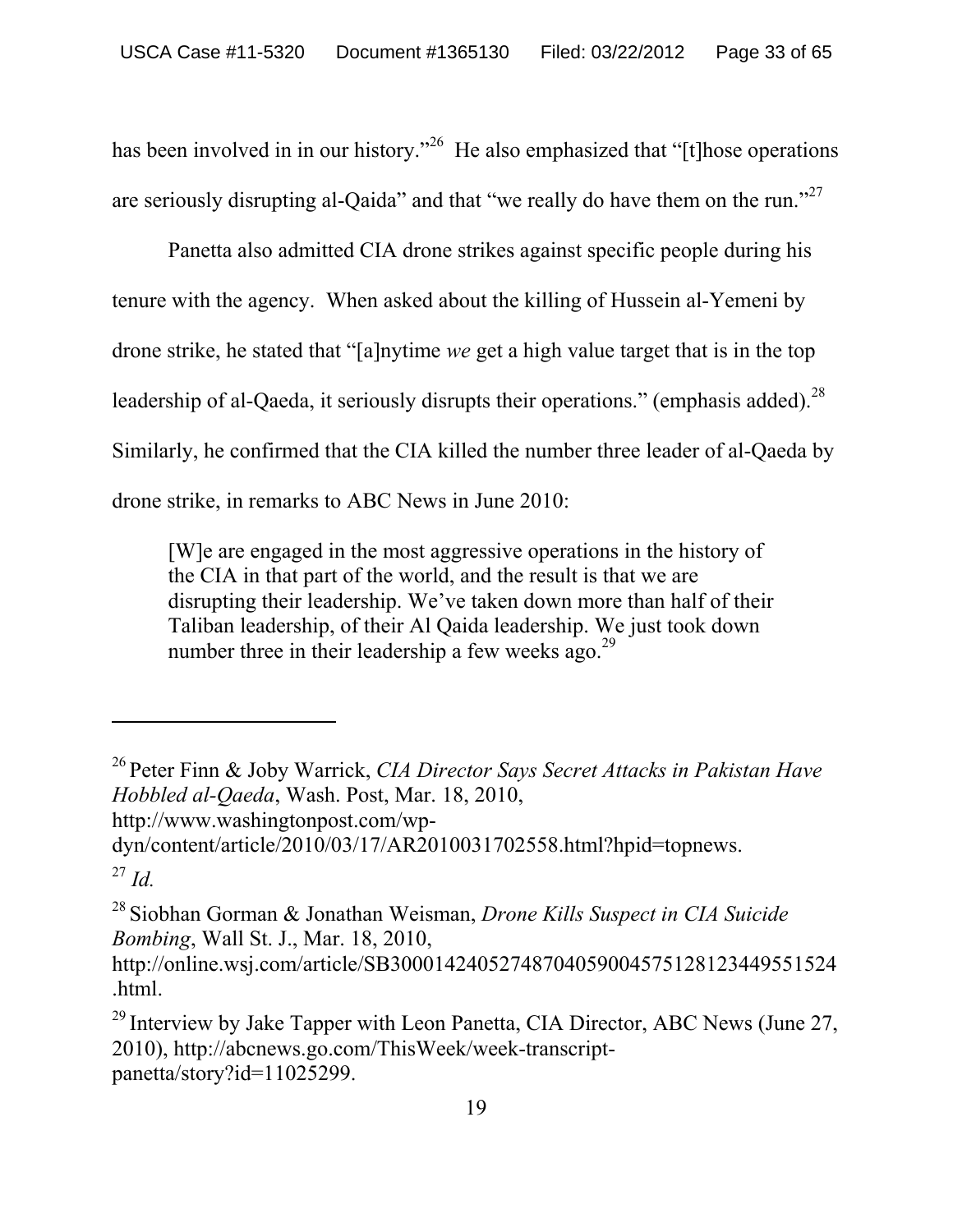Panetta's remarks were unambiguous: he clearly acknowledged CIA participation in drone-based targeted killing.

These public statements by President Obama and Panetta confirm the existence of the CIA targeted killing program. Therefore, although nominally secret, the program has been officially acknowledged. *Wolf v. CIA*, 473 F.3d at 378.

# **D. Government Officials Have Unofficially Confirmed Numerous Aspects of the CIA's Targeted Killing Program.**

Unnamed government officials have repeatedly confirmed that the CIA conducts drone strikes. Moreover, they have revealed details on aspects of the CIA's program, including its geographic scope, the target selection process, the identity of targets, the post-strike analysis, and its stated legal basis.

### **1. Geographic Scope**

Unnamed government officials have confirmed that the CIA's targeted killing program operates in at least Pakistan, Yemen, and Somalia. Dana Priest & William M. Arkin, *Top Secret America* 205 (2011).

Officials have indirectly confirmed that the program operates in Pakistan. *See e.g.* Greg Miller, *Feinstein Comment on U.S. Drones Likely to Embarrass Pakistan*, L.A. Times, Feb. 13, 2009 ("[Senator Dianne Feinstein] said Thursday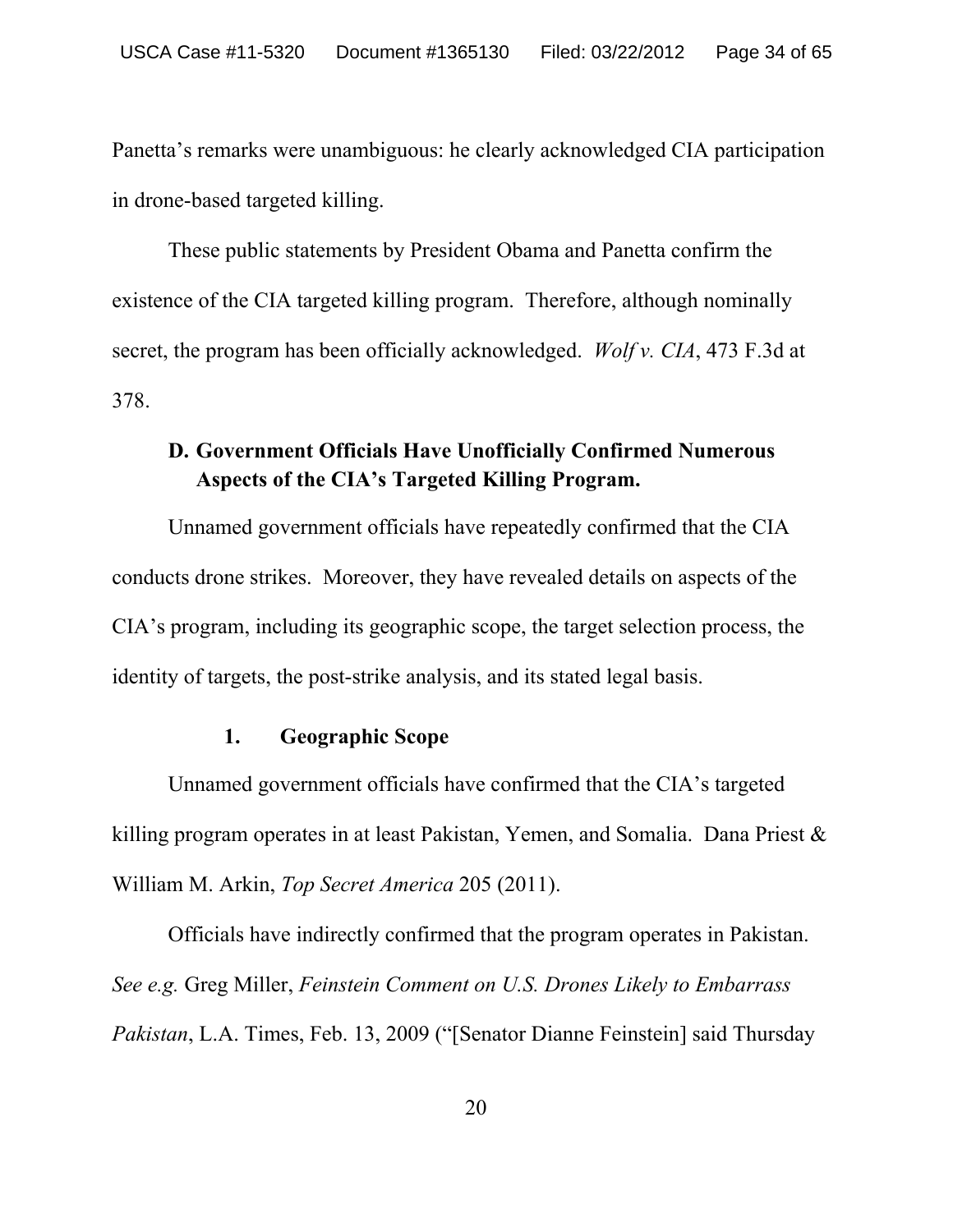that unmanned CIA Predator aircraft operating in Pakistan are flown from an air base in that country . . . ."). In August 2011, according to several U.S. officials, U.S. Ambassador to Pakistan Cameron Munter reportedly asked former CIA Director Leon Panetta to stop an imminent drone strike in Pakistan based on diplomatic concerns, but Panetta refused. Kathy Gannon et al., *AP Exclusive: Timing of US Drone Strike Questioned*, ABC News, Aug. 2, 2011, http://abcnews.go.com/International/wireStory?id=14213135#.T2bBc3kU58E.

Unnamed government officials have directly confirmed the Pakistan program. Greg Miller, *CIA Backed by Military Drones in Pakistan*, Wash. Post, Oct. 3, 2010 ("The CIA is using an arsenal of armed drones and other equipment provided by the U.S. military to secretly escalate its operations in Pakistan by striking targets beyond the reach of American forces based in Afghanistan, U.S. officials said."); Salman Masood, *U.S. Leaves Drone Base On Orders From Pakistan*, N.Y. Times, Dec. 12, 2011, at A10 ("[A] senior American counterterrorism official, speaking on condition of anonymity because the drone operations at Shamsi were classified," stated that the CIA vacating a Pakistani air base would not end counterterrorism operations there). $30$ 

-

<sup>30</sup>*See also*, Siobhan Gorman, *Drones Target Terror Plot*, Wall St. J., Sept. 27, 2010 ("current and former officials say" that CIA has ramped up missile strikes in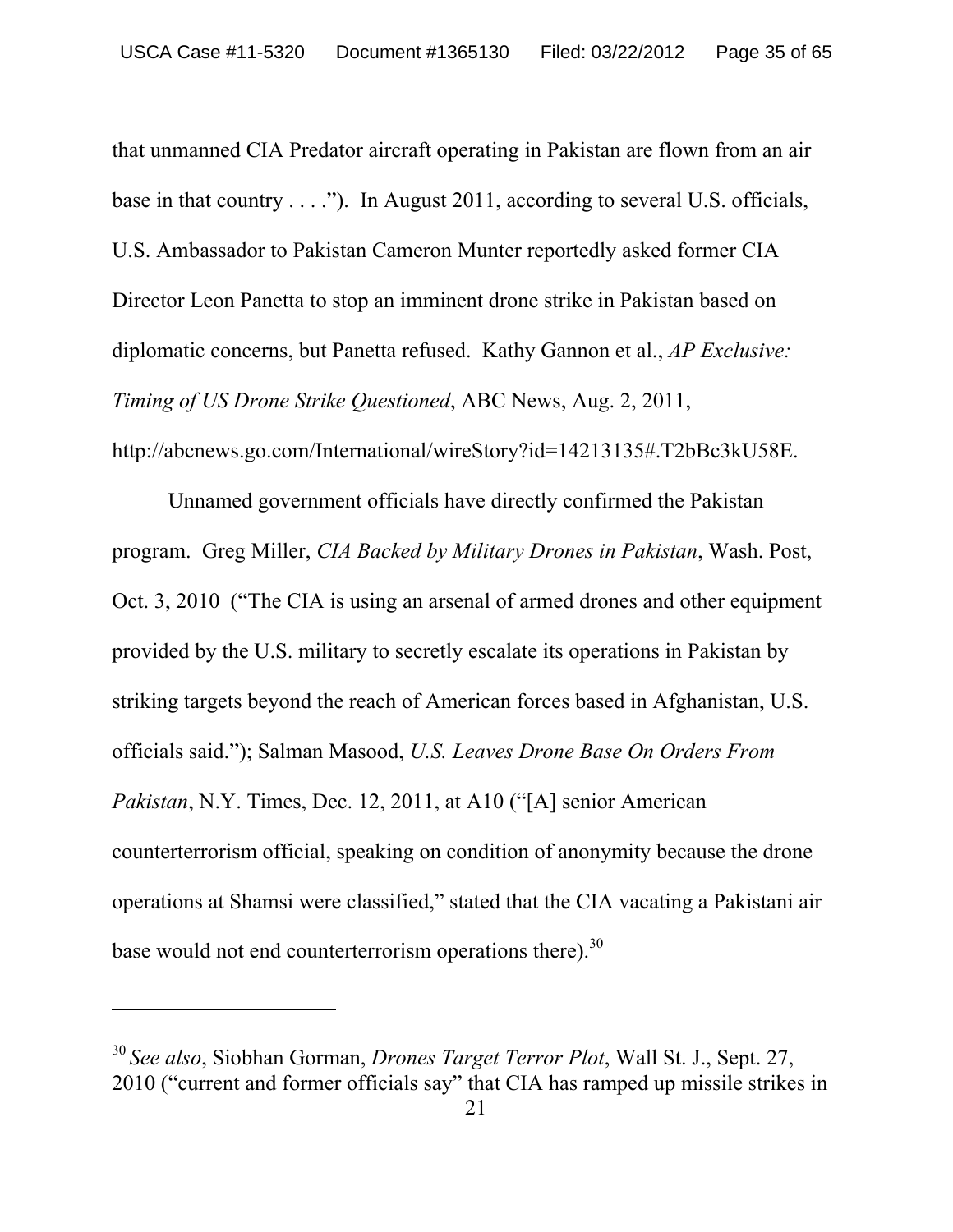Also, unnamed government sources have confirmed CIA drone strikes in Yemen. *See, e.g.*, Gorman & Entous, *Yemen Drone Strikes* ("The Central Intelligence Agency is preparing to launch a secret program to kill al Qaeda militants in Yemen. . . U.S. officials say."); Mark Mazzetti et al., *Two-year Manhunt Led to Killing of Awlaki in Yemen*, N.Y. Times, Oct.1, 2011, at A1 (American officials confirmed that CIA drone program is operational in Yemen); Tom Finn & Noah Browning, *An American Teenager in Yemen: Paying for the Sins of his Father?*, Time, Oct. 27, 2011, http://www.time.com/time/world/article/0,8599,2097899,00.html (U.S. official stated that U.S. was trying to kill al-Qaeda leader in strike that killed American teenager); *U.S. Officials Warn of Possible Retaliation after al Qaeda Cleric is Killed*, CNN, Sept. 30, 2011, http://articles.cnn.com/2011-09-

30/middleeast/world\_africa\_yemen-radical-cleric\_1\_al-qaeda-cleric-samir-khan-

awlaki? (officials stating CIA drone killed Al-Awlaki).

 $\overline{a}$ 

Pakistani tribal regions); Eric Schmitt, *New C.I.A. Drone Attack Draws Rebuke From Pakistan*, N.Y. Times, Apr. 14, 2011, at A10 (unnamed U.S. official defending drone strike as "consistent with the U.S.-Pakistan agreements"); Mark Mazzetti, *C.I.A. Kills Top Qaeda Operative*, N.Y. Times, Sept. 16, 2011, at A8 ("two American officials said" that recent CIA drone strike killed top Al-Qaeda operative in Pakistan); Declan Walsh, Eric Schmitt, and Ihsanullah Tipu Mehsud, *Drones at Issue as U.S. Rebuilds Ties to Pakistan*, N.Y. Times, Mar. 18, 2012, at A1 (Pakistani-U.S. diplomatic deadlock caused by CIA drone program).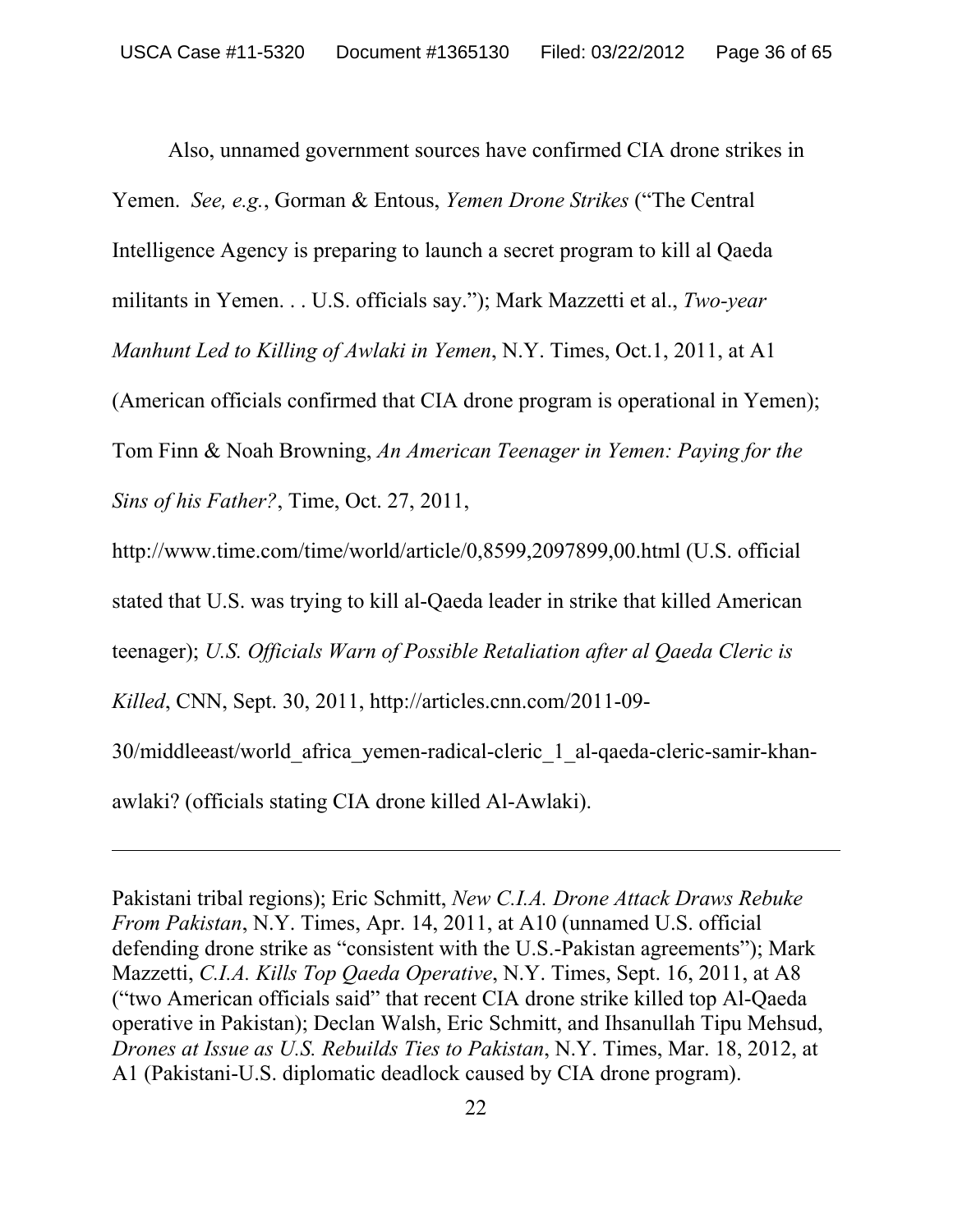Therefore, unnamed government officials have revealed aspects of the program's geographic scope.

#### **2. Target Selection**

Unnamed government officials have disclosed aspects of the CIA's process for target selection in Pakistan. *See, e.g.*, Greg Miller, *U.S. Citizen in CIA's Cross Hairs*, L.A. Times, Jan. 31, 2010, at A1 ("Other current and former U.S. officials agreed to discuss the outlines of the CIA's target selection procedures on the condition of anonymity because of their sensitive nature. Some wanted to defend a program that critics have accused of causing unnecessary civilian casualties").

According to unnamed government sources, the government has many "kill lists" of counterterrorism targets. Priest & Arkin, at 204. The CIA maintains one such list. Ken Dilanian, *CIA has Suspended Drone Attacks in Pakistan, U.S. Officials Say*, L.A. Times, Dec. 23, 2011; *see also*, Miller, *CIA's Cross Hairs*; Priest & Arkin, at 204; Adam Entous et al., *U.S. Tightens Drone Rules*, Wall St. J., Nov. 4, 2011,

http://online.wsj.com/article/SB10001424052970204621904577013982672973836 .html ("The CIA has had freedom to decide who to target and when to strike.").

According to government officials, the CIA "kill list" is based on a dossier on each target prepared by CIA and other agencies' analysts. Priest & Arkin, at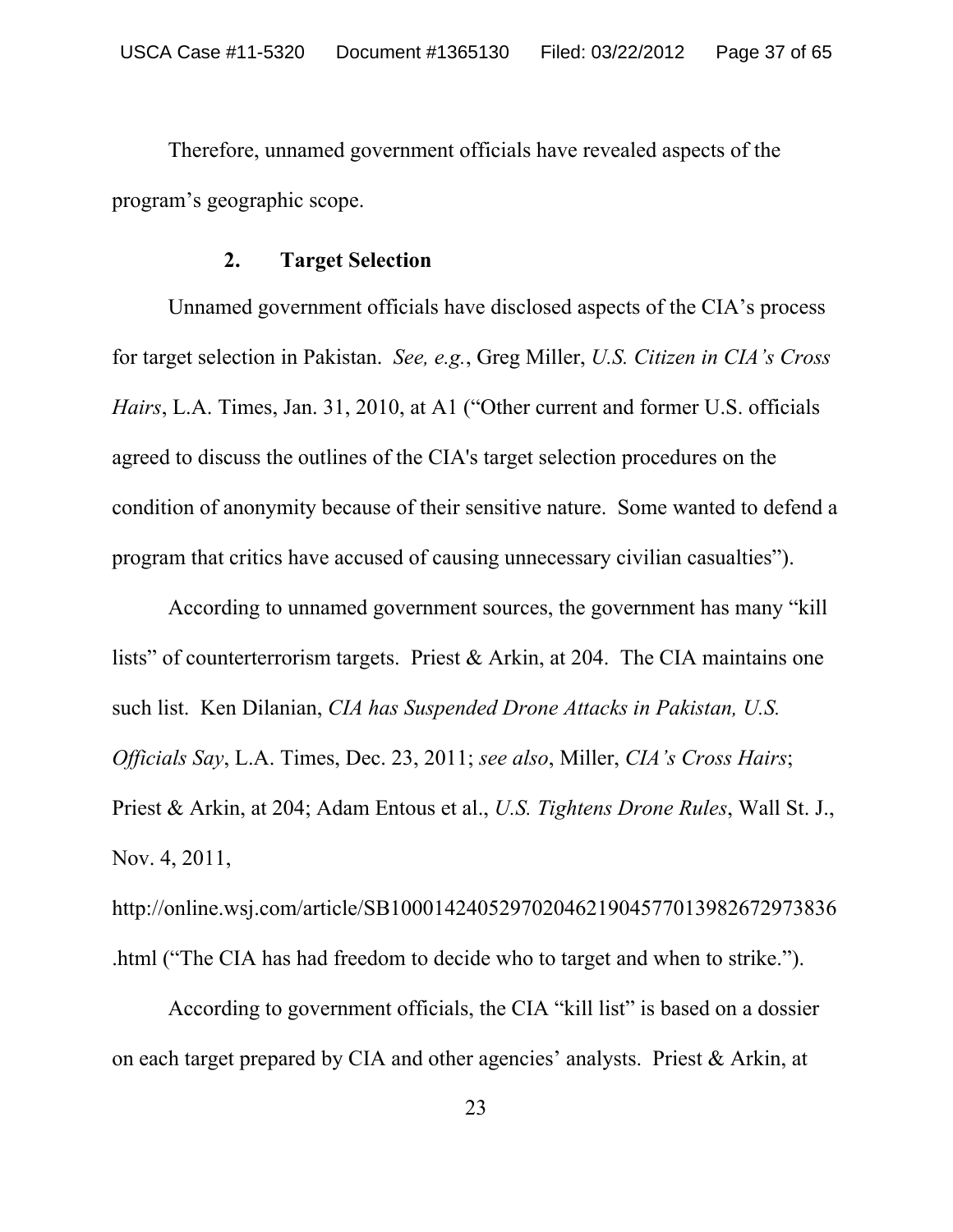205–207. The CIA's general counsel and lawyers from other agencies review the dossiers and decide whether to place someone on the list. *Id*. at 208. The targets must pose a direct threat to the United States. *Id*.

According to government officials, the CIA conducts two types of drone strikes, "personality" and "signature" strikes. Ken Dilanian, *U.S. Put New Restrictions on CIA Drone Strikes in Pakistan*, L.A. Times, Nov. 7, 2011; Entous et al., *Drone Rules*. "Personality strikes" target specific individuals on the "kill list." Dilanian, *New Restrictions*; Entous et al., *Drone Rules*. "Signature strikes" target unknown groups of suspects based on behavior observed through surveillance. Dilanian, *New Restrictions*; Entous et al., *Drone Rules* ("Signature strikes target groups of men believed to be militants associated with terrorist groups, but whose identities aren't always known.… Twice as many wanted terrorists have been killed in signature strikes than in personality strikes, a U.S. counterterrorism official said.").

 Government officials have disclosed the procedures and technologies used to select targets and conduct strikes. Scott Shane, *C.I.A. Is Disputed on Civilian Toll in Drone Strikes*, N.Y. Times, Aug. 12, 2011, at A1 ("The officials say C.I.A. drone operators view their targets for hours or days beforehand, analyzing what they call a "pattern of life" and distinguishing militants from others."); Entous et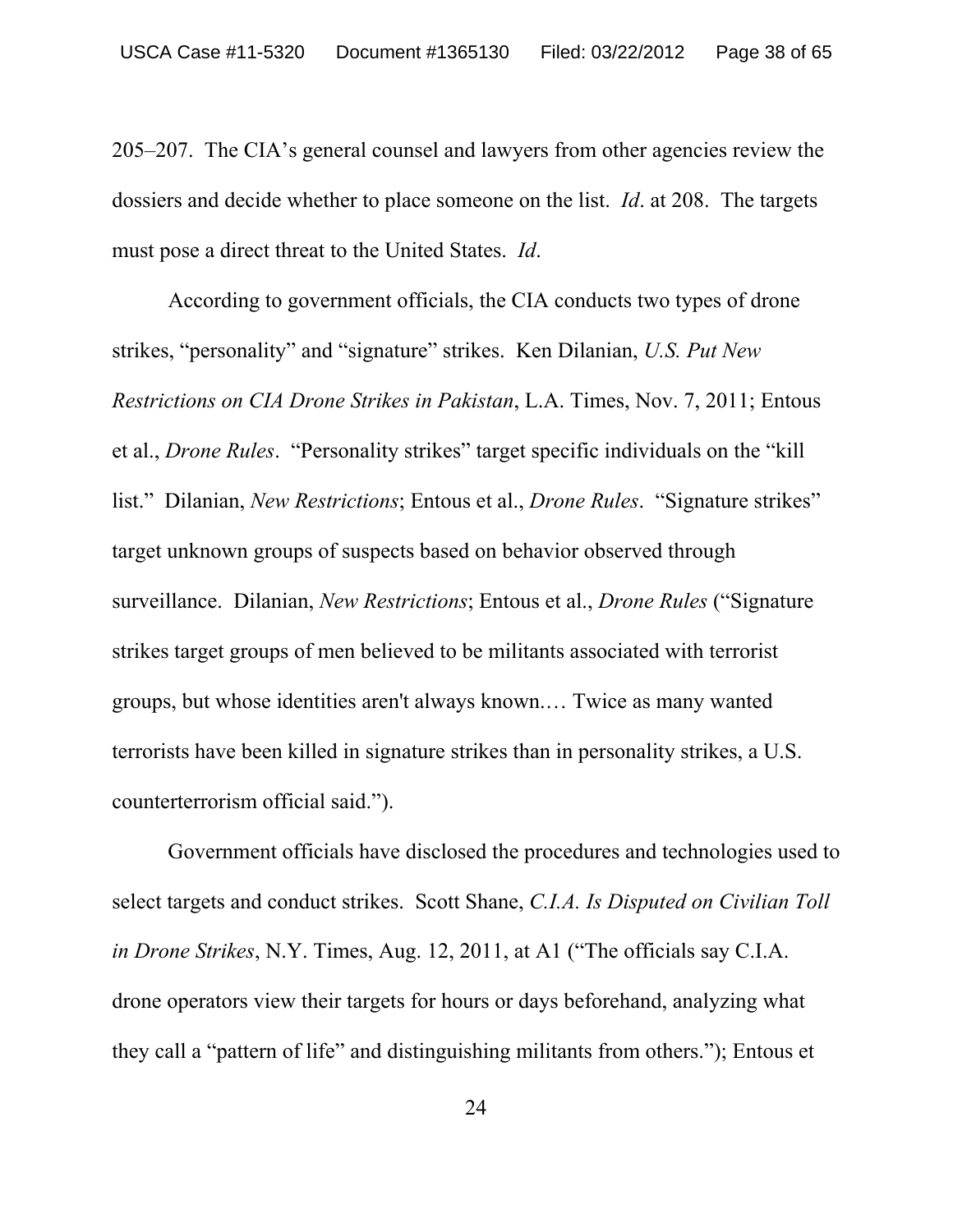al., *Drone Rules* (drones provide "constant surveillance over tribal areas of Pakistan," according to unnamed government officials); David Ignatius, *What the Partisan Squabbles Miss on Obama's Terror Response*, Wash. Post, Feb. 17, 2010 ("On a typical day, there are roughly a half-dozen Predators in the air over the tribal areas of western Pakistan, looking for targets, sources say."). Software is used to model the strike. Shane, *Civilian Toll*. A strike is watched as it is being conducted. *Id*. The identities of those killed are later confirmed by further intelligence, including "observing funerals" and "eavesdropping on conversations about the strikes." Dilanian, *New Restrictions.*

 Government officials have said that the CIA gives the final go-ahead for a strike, though the U.S. Ambassador is informed in advance, and members of Congress are informed afterward. Priest & Arkin, at 207; Entous et al., *Drone Rules* (noting participation, without veto power, by State Department officials); *Timing of U.S. Drone Strike Questioned By Munter,* Dawn, Aug. 2, 2011, http://www.dawn.com/2011/08/02/timing-of-us-drone-strike-questioned-bymunter.html (noting participation by U.S. Ambassador to Pakistan); Priest & Arkin, at 205 (unnamed government sources stated that "[i]n Somalia, where there was no effective government, once the White House approved the overall mission, all that was needed were multiple CIA or JSOC confirmations of the target's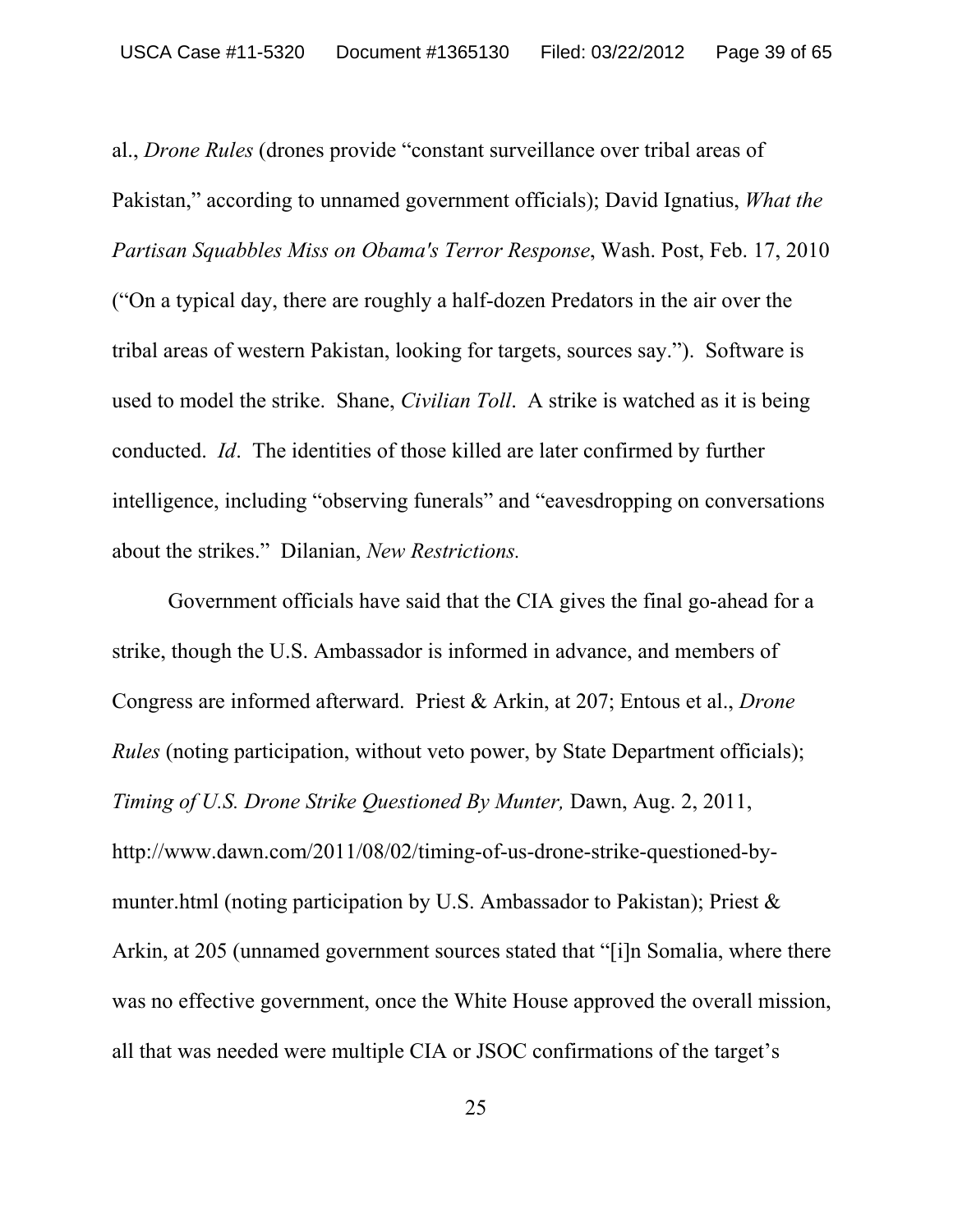location—so the wrong person wouldn't be killed. . . . In Pakistan, however, in August 2010, after a number of civilians had died in drone attacks and the public there began to grow more vocal in its opposition to them, CIA director Leon Panetta announced that he would personally approve every drone strike.").

 Thus, unnamed government officials have revealed some target selection procedures in the CIA's program.

#### **3. Identity of Targets**

 Unnamed government officials have touted the effectiveness of CIA drone strikes. Pam Benson & Elise Labott, *US Disputes Report Alleging High Civilian Death Toll from Drone Strikes*, CNN Security Clearance Blog (Aug. 12, 2011), http://security.blogs.cnn.com/2011/08/12/us-disputes-report-alleging-high-deathtoll-from-drone-strikes/ (". . . privately, officials have said the covert strikes are legal and an effective tactic in the fights against extremists"); Shane, *Civilian Toll* ("'Nobody is arguing that [the drone] is perfect, but it remains the most precise system we've ever had in our arsenal,' the official said.").

 Officials have estimated the numbers of militants killed. Ignatius, *Partisan Squabbles* (unnamed U.S. officials estimate "several hundred" named militants from al-Qaeda and its allies killed since 2009); Benson & Labott, *U.S. Disputes Report* (senior U.S. official estimating that "2,000 militants and 50 civilians have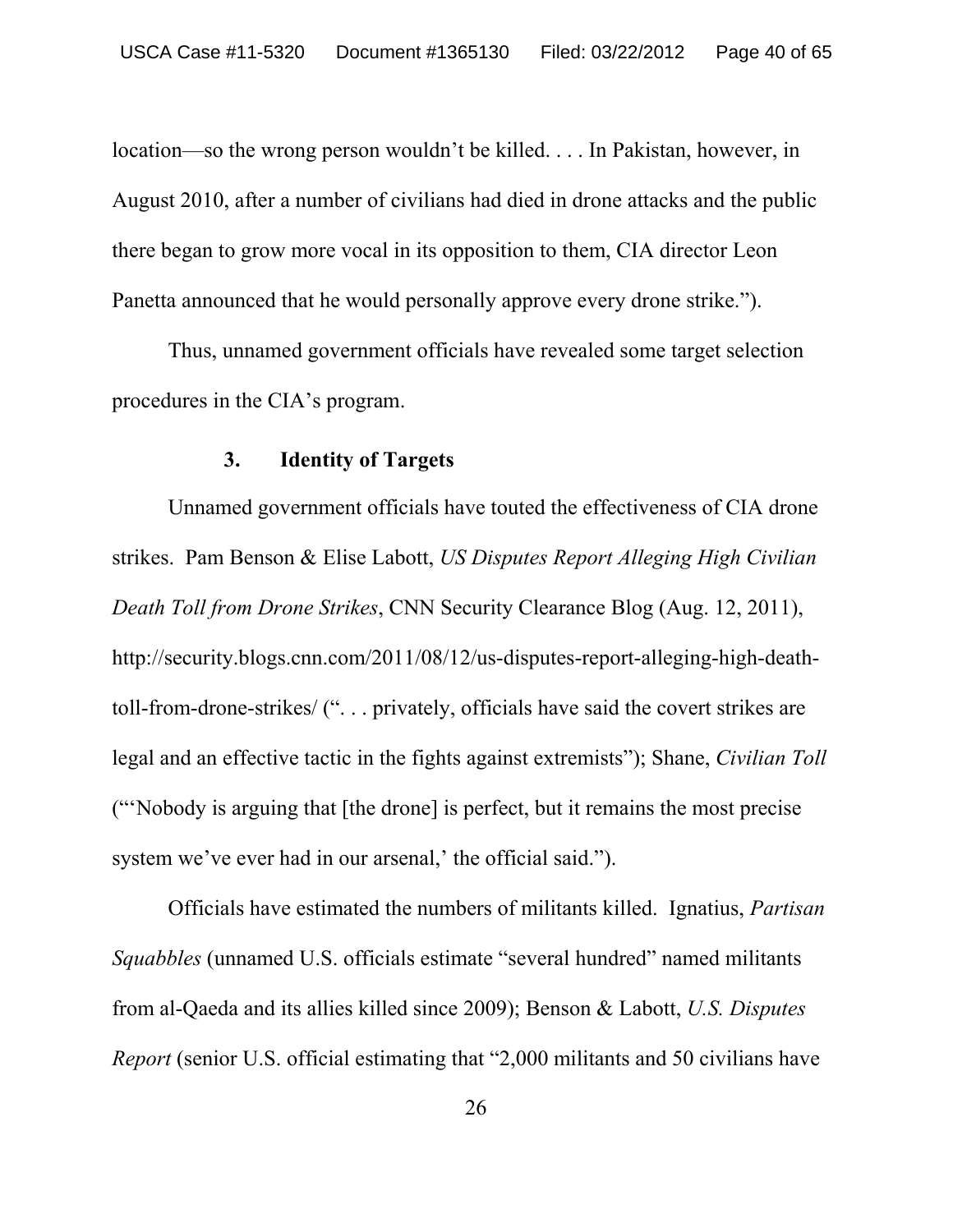been killed in strikes since 2001," and no confirmed "noncombatant casualties" since May 2010); Shane, *Civilian Toll* ("American officials, who will speak about the classified drone program only on the condition of anonymity, say it has killed more than 2,000 militants and about 50 noncombatants since 2001. . ."); Dilanian, *New Restrictions*; Priest & Arkin, at 209 (agency sources estimate 220 strikes inside Pakistan from July 2008 to June 1, 2011, killing 1,400 suspected militants and 30 civilians); Entous et al., *Drone Rules* (similar estimate by unnamed government officials).

 Officials have confirmed that targets include "high-value targets" and "lower-level militants." Dilanian, *New Restrictions*; Entous et al., *Drone Rules* ("For the first years, U.S. officials used drones only to target known, top terror suspects.… Initially, the CIA was skeptical of the value of expending resources on lower-level operatives through signature strikes, a former senior intelligence official said. Military officials, however, favored the idea. The debate eventually would lead to the CIA and the military reversing their initial positions."); Greg Miller, *Increased U.S. drone strikes in Pakistan killing few high-value militants*, Wash. Post, Feb. 20, 2011 (noting program's evolving focus on lower-level fighters).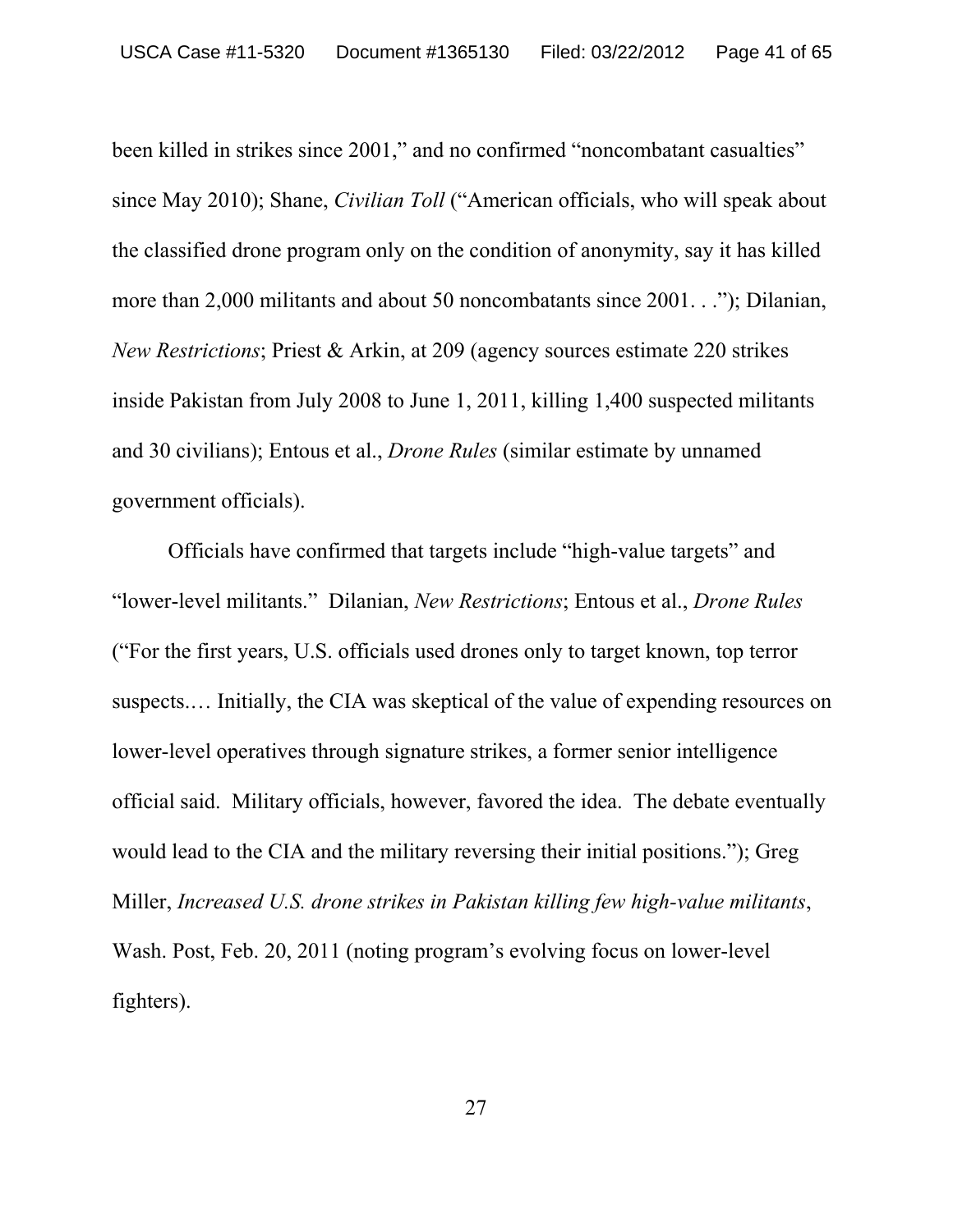Unnamed government officials have claimed confidence in the identities of those killed. Dilanian, *New Restrictions*. The government rarely acknowledges the identities of those killed by CIA drone strikes, making it difficult "for anyone without access to U.S. intelligence to assess whether the deaths were justified." *See e.g.* Karen DeYoung, *Secrecy Defines Obama's Drone War*, Wash. Post, Dec. 19, 2011 (government named only one of sixty dead in fourteen reported CIA drone strikes in Pakistan in four-month period). On occasion, however, it does so. *Id.*; Karen DeYoung, *U.S. Steps up Drone Strikes in Pakistan Against Haqqani Network*, Wash. Post, Oct. 13, 2011; Ismail Khan & Declan Walsh, *Drone Kills Pakistani Militant, Official Says*, N.Y. Times, Feb. 10, 2012, at A11; Scott Shane, *Drone Strike Kills Qaeda Operative in Pakistan, U.S. Says*, N.Y. Times, Jan. 20, 2012, at A11; Mazzetti, *Top Qaeda Operative*; Ignatius, *Partisan Squabbles*.

President Obama noted the killing of U.S. citizen Anwar Al-Awlaki. Mazzetti et al., *Two-year Manhunt* . Unnamed officials confirmed that a CIA drone strike killed Al-Awlaki and Samir Khan, another U.S. citizen. Jennifer Griffin & Justin Fishel, *Two U.S.-Born Terrorists Killed in CIA-Led Drone Strike*, Fox News, Sept. 30, 2011, http://www.foxnews.com/politics/2011/09/30/us-bornterror-boss-anwar-al-awlaki-killed/#ixzz1oH5tddxa ("senior U.S. official" stated that JSOC carried out Al-Awlaki operation "under the direction of the CIA.").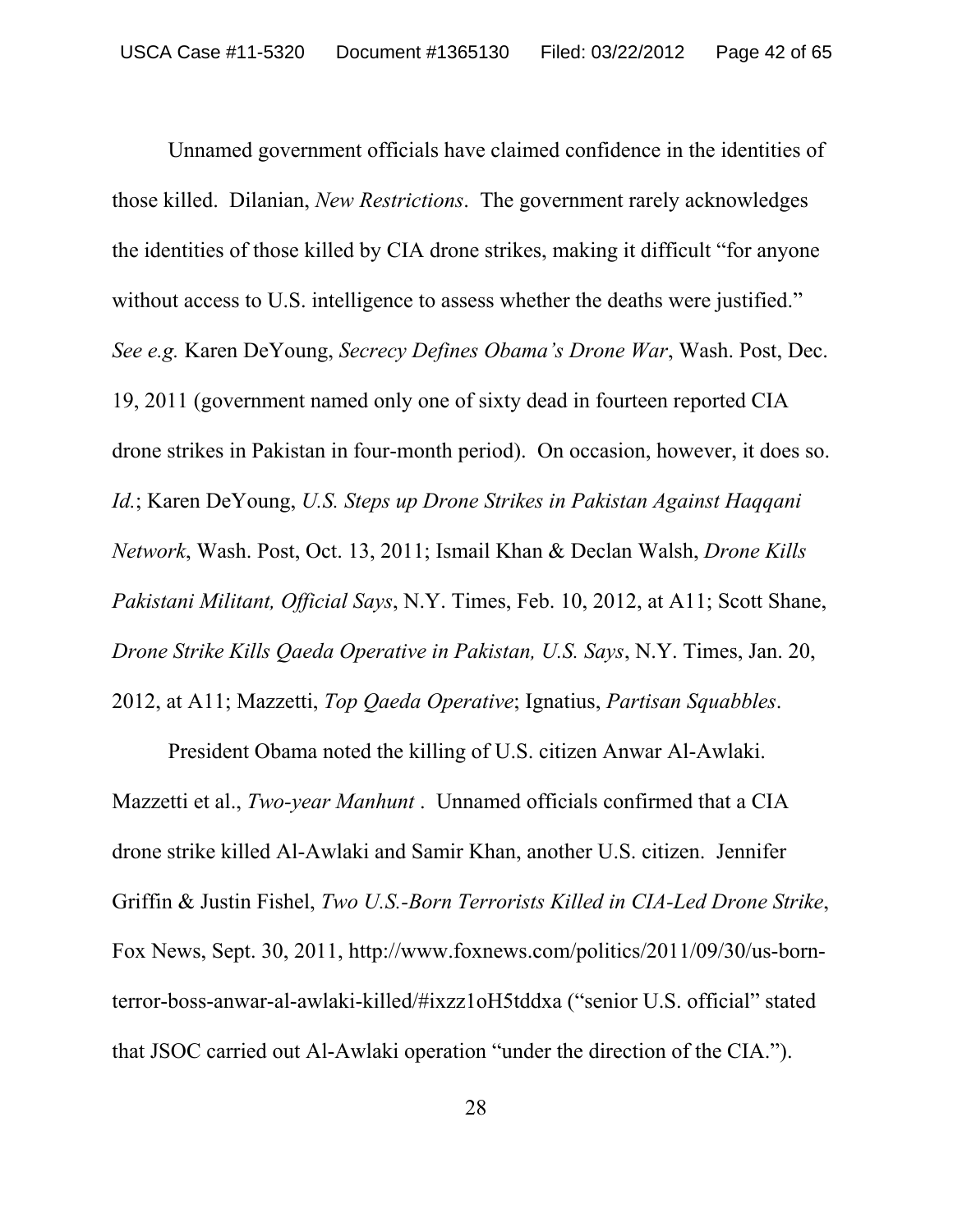Therefore, unnamed government officials have revealed select target-related information.

#### **4. Post-strike Analysis**

Unnamed government officials have stated that the CIA collects information after a strike using drone surveillance and other intelligence-gathering capabilities. Dilanian, *New Restrictions*; Shane, *Civilian Toll*; Adam Entous, *Drones Kill Low-*

*Level Militants, Few Civilians: U.S.*, Reuters, May 3, 2010 ("A U.S.

counterterrorism official, who spoke on condition of anonymity, said the [civilian

casualty] estimate was compiled using available intelligence as well as visual

images -- presumably from the unmanned aerial drones which can circle overhead

for hours after they strike to assess the damage.").

-

Moreover, U.S. officials have commented on civilian casualties.<sup>31</sup> *See, e.g.*, Shane, *Civilian Toll* (unnamed officials estimate more than 2,000 militants and

<sup>31</sup> *See also,* Scott Shane, *U.S. Drone Strikes Are Said To Target Rescuers at Sites,* N.Y. Times, Feb. 6, 2012, at A4 (U.S. official disputing independent report on civilian casualties of CIA drone strikes); Ken Dilanian, *CIA Drones May Be Avoiding Pakistani Civilians*, L.A. Times, Feb. 22, 2011, http://articles.latimes.com/2011/feb/22/world/la-fg-drone-strikes-20110222 (unnamed U.S. officials noting "occasions when the CIA decided not to fire at a target in the midst of civilians."); Scott Shane, *Contrasting Reports of Drone Strikes*, N.Y. Times, Aug. 11, 2011, p. A11 (unnamed officials providing details of four strikes to defend CIA program).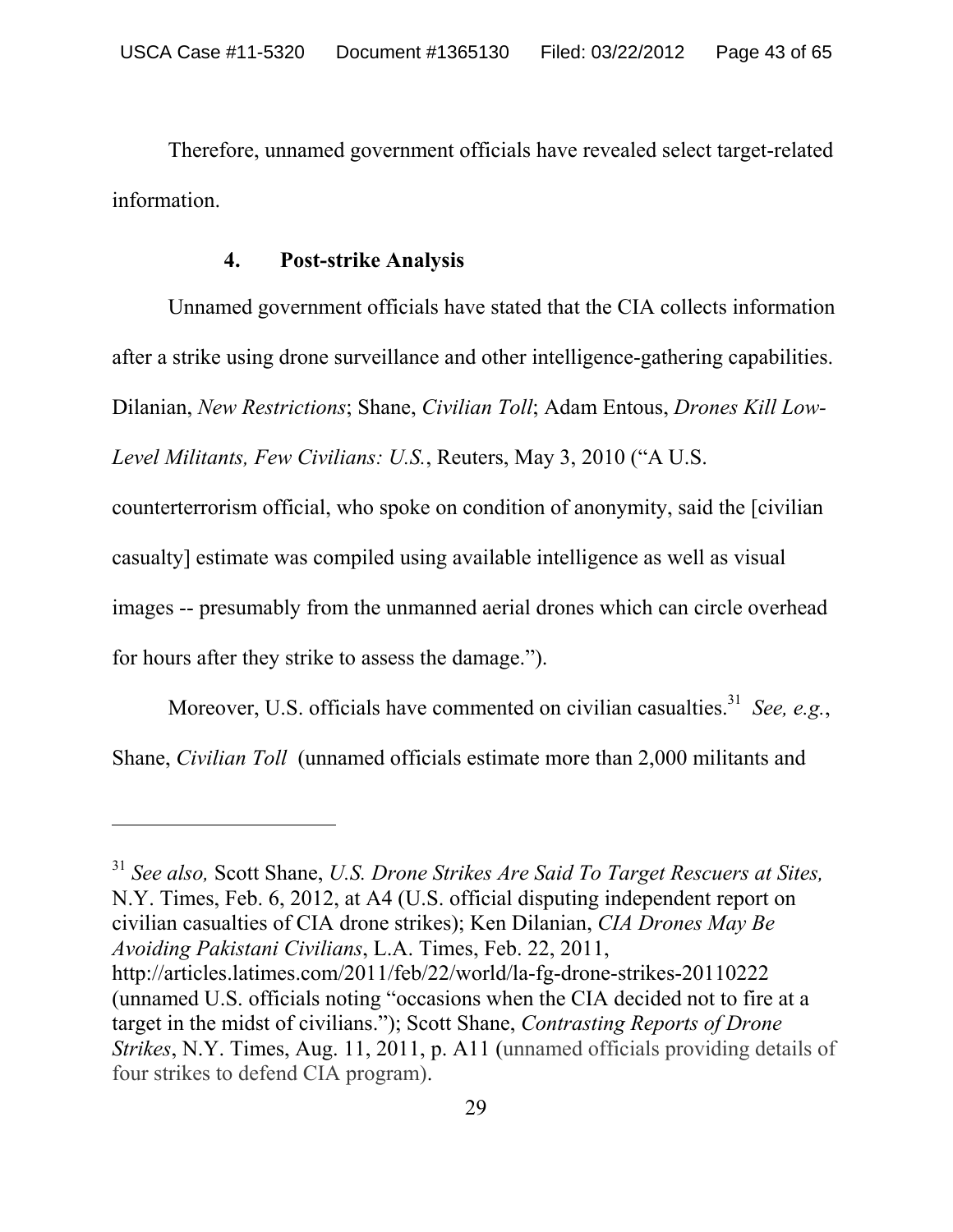about 50 noncombatants killed since 2001); Dilanian, *Suspended Drone* (unnamed officials acknowledged "a few civilian deaths this year").

 Therefore, unnamed government officials have revealed some of the agency's post-strike data analysis.

### **5. Legal Support**

 $\overline{a}$ 

Government officials have explained the general legal bases for the CIA's targeted killing program, while keeping details secret. Unnamed government officials confirm the existence of a secret Department of Justice memorandum addressing the legality of killing U.S. citizen Anwar Al-Awlaqi. Peter Finn, *Secret U.S. Memo Sanctioned Killing of Aulaqi*, Wash. Post, Sept. 30, 2011. Those officials detailed the memo's legal arguments, which included analysis of Bill of Rights protections, the federal crime of murder, and the laws of war. Charlie Savage, *Secret U.S. Memo Made Legal Case to Kill a Citizen*, N.Y. Times, Oct. 8, 2011, http://www.nytimes.com/2011/10/09/world/middleeast/secret-us-memomade-legal-case-to-kill-a-citizen.html?pagewanted=all. Still the government refuses to publicly release the memo.<sup>32</sup>

<sup>32</sup>*See also,*Charlie Savage, *A Not-Quite Confirmation of a Memo Approving Killing*, N.Y. Times, Mar. 9, 2012, at A16 (Senator Patrick Leahy's request for same DOJ memorandum).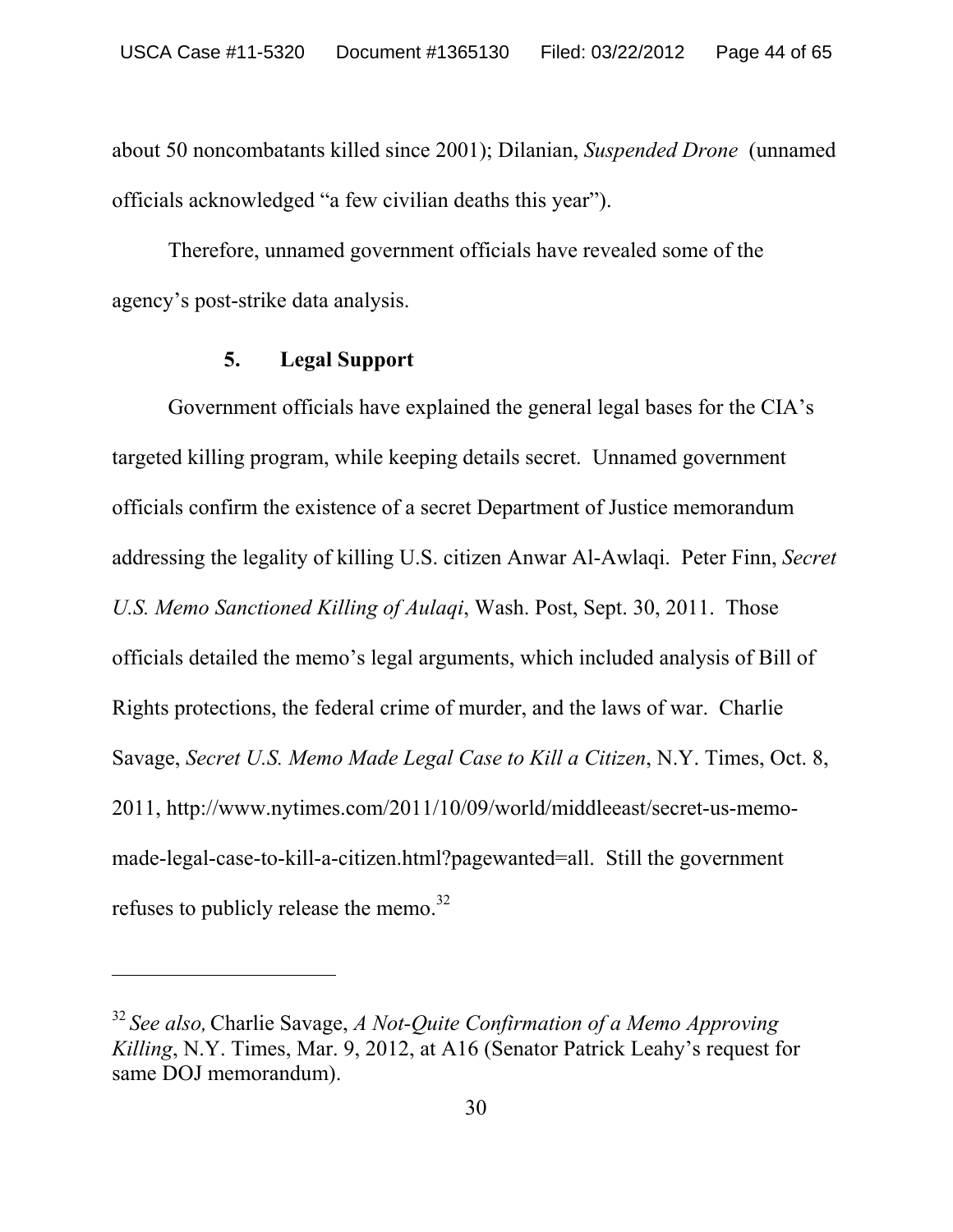Nevertheless, government officials have publicly defended the legality of the government's targeted killing programs. In a recent speech, Attorney General Eric Holder asserted:

. . . an operation using lethal force in a foreign country, targeted against a U.S. citizen who is a senior operational leader of al Qaeda or associated forces, and who is actively engaged in planning to kill Americans, would be lawful at least in the following circumstances: First, the U.S. government has determined, after a thorough and careful review, that the individual poses an imminent threat of violent attack against the United States; second, capture is not feasible; and third, the operation would be conducted in a manner consistent with applicable law of war principles.

Attorney General Eric Holder Speaks at Northwestern University School of Law

(Mar. 5, 2012), http://www.justice.gov/iso/opa/ag/speeches/2012/ag-speech-

1203051.html. 33

Such public explanations, taken together with other information revealed by

unnamed government officials, further confirm the existence of the CIA's

program.34

-

<sup>&</sup>lt;sup>33</sup> See also, Speech by Harold Koh, Legal Adviser for U.S. Department of State, at Annual Meeting of the American Society of International Law (Mar. 25, 2010), http://www.state.gov/s/l/releases/remarks/139119.htm (distinguishing targeted killing from assassinations); Remarks of John O. Brennan, Assistant to the President for Homeland Security and Counterterrorism, at Harvard Law School (Sept. 16, 2011), http://www.whitehouse.gov/the-press-office/2011/09/16/remarksjohn-o-brennan-strengthening-our-security-adhering-our-values-an (defending use of targeted killing outside "hot battlefields").

<sup>34</sup>*See also, Al-Haramain Islamic Found. v. Bush,* 507 F.3d 1190, 1200 (9th Cir.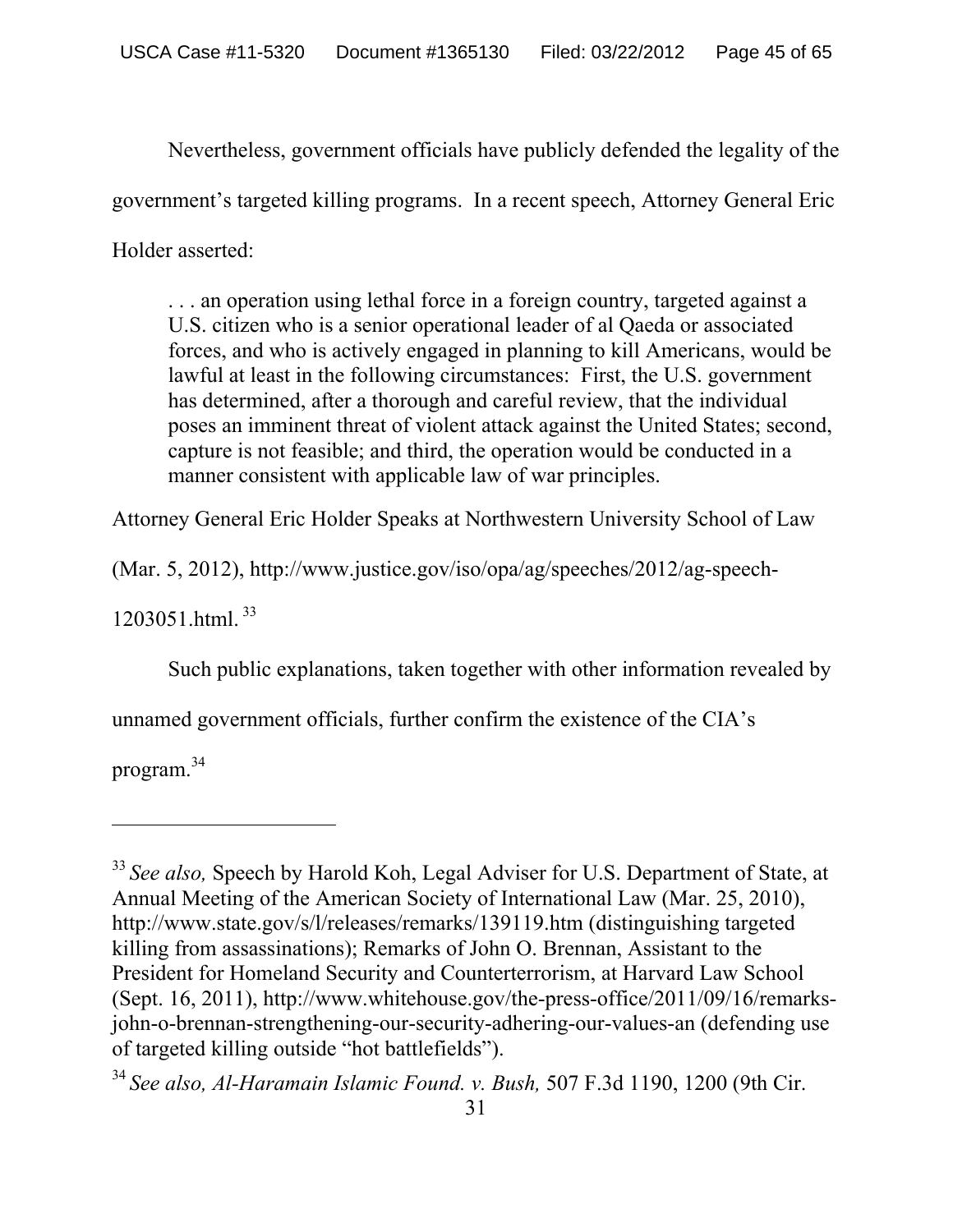Despite the information on the CIA program already in the public domain, emanating from unnamed high-level officials releasing presumably classified information, the public needs fuller official disclosure by the  $CIA$ <sup>35</sup> Such disclosure is needed both to ensure that the information is complete and not onesided, and because anonymous statements to media outlets do not satisfy the need for government transparency and accountability.

# **III. GIVEN WIDESPREAD ACKNOWLEDGMENT OF THE CIA'S PROGRAM, THE COURT SHOULD REJECT THE CIA'S ARGUMENT THAT NATIONAL SECURITY WILL BE HARMED IF THE CIA IS REQUIRED TO PROCESS THE FOIA REQUEST.**

When what was once a secret becomes public, an agency's remaining

rationale for a Glomar response is that unique harms flow from the agency itself

 $\overline{a}$ 

<sup>35</sup> So much important information remains unknown about the CIA program. Alston, *Targeted Killings*; Murphy & Radsan, *Due Process*. By contrast, military battlefield-drone operations are more transparent. *See e.g.*, Dept. of the Army, *Army Unmanned Aircraft System Operations: Field manual 3-04.155* (2006), http://www.fas.org/irp/doddir/army/fmi3-04-155.pdf (detailing drone resources); David Zucchino, *Remote Drone Crews Feel Combat Strain*, L.A. Times, Mar. 18, 2012, at A1 (combat stress survey data of military drone operators, noting no such data of CIA drone operators).

<sup>2007) (</sup>refusing to dismiss challenge to NSA warrantless wiretapping program on state secrets grounds because government officials had acknowledged the program, and DOJ had publicly explained its legal basis, suggesting that "the government both knew that details of the surveillance program were in the public sphere and recognized that the program was already the subject of significant public discussion and interest.").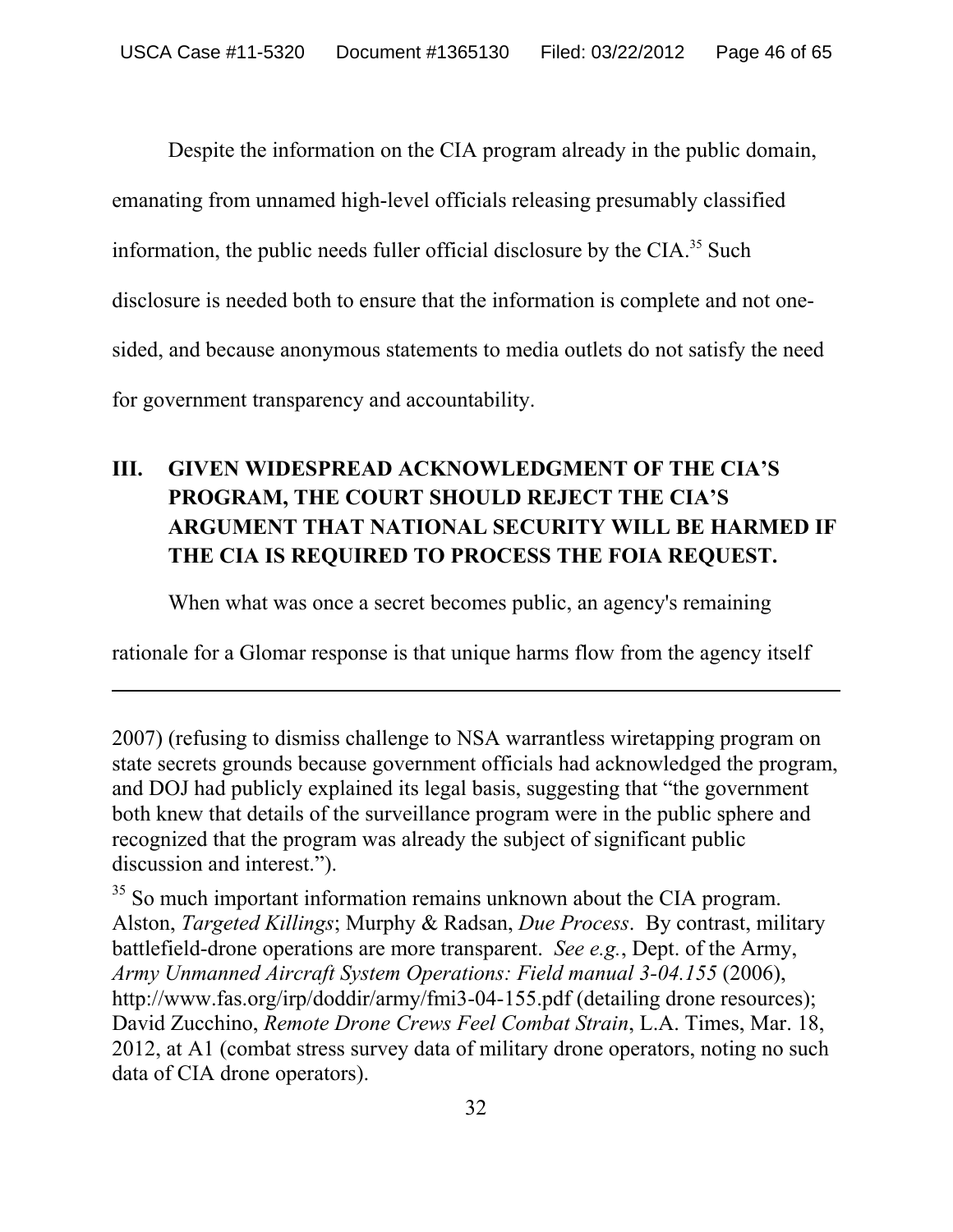confirming or disproving its role in a particular activity. *Phillippi*, 546 F.2d at 1014 n.11. The CIA claims that acknowledging responsive records relating to its targeted killing program would reveal its "intelligence activities, sources and methods," and impact on "foreign relations or foreign activities of the United States, including confidential sources." *ACLU v. DOJ,* 808 F.Supp.2d at 298-99. As shown above, however, government officials have already disclosed numerous aspects of the CIA's program. It defies logic to suggest that acknowledging the mere existence of responsive records would further reveal intelligence activities, sources and methods, or information on foreign relations and activities. After all, the publicly available information shows that the CIA has responsive records. An official statement to that effect cannot by itself possibly pose more harm to national security than the information already disclosed.<sup>36</sup>

The agency's insistence on keeping this publicly known program secret is especially disturbing because officials tout the program's purported effectiveness. Arthur S. Brisbane, Op-Ed., *The Secrets of Government Killing*, N.Y. Times, Oct. 9, 2011, at SR12 ("After the drone strike. . . unnamed government officials poured

<sup>&</sup>lt;sup>36</sup> Moreover, even if the CIA acknowledges responsive records, it may redact or withhold under applicable FOIA exemptions. 5 U.S.C. §552(b)(1-9).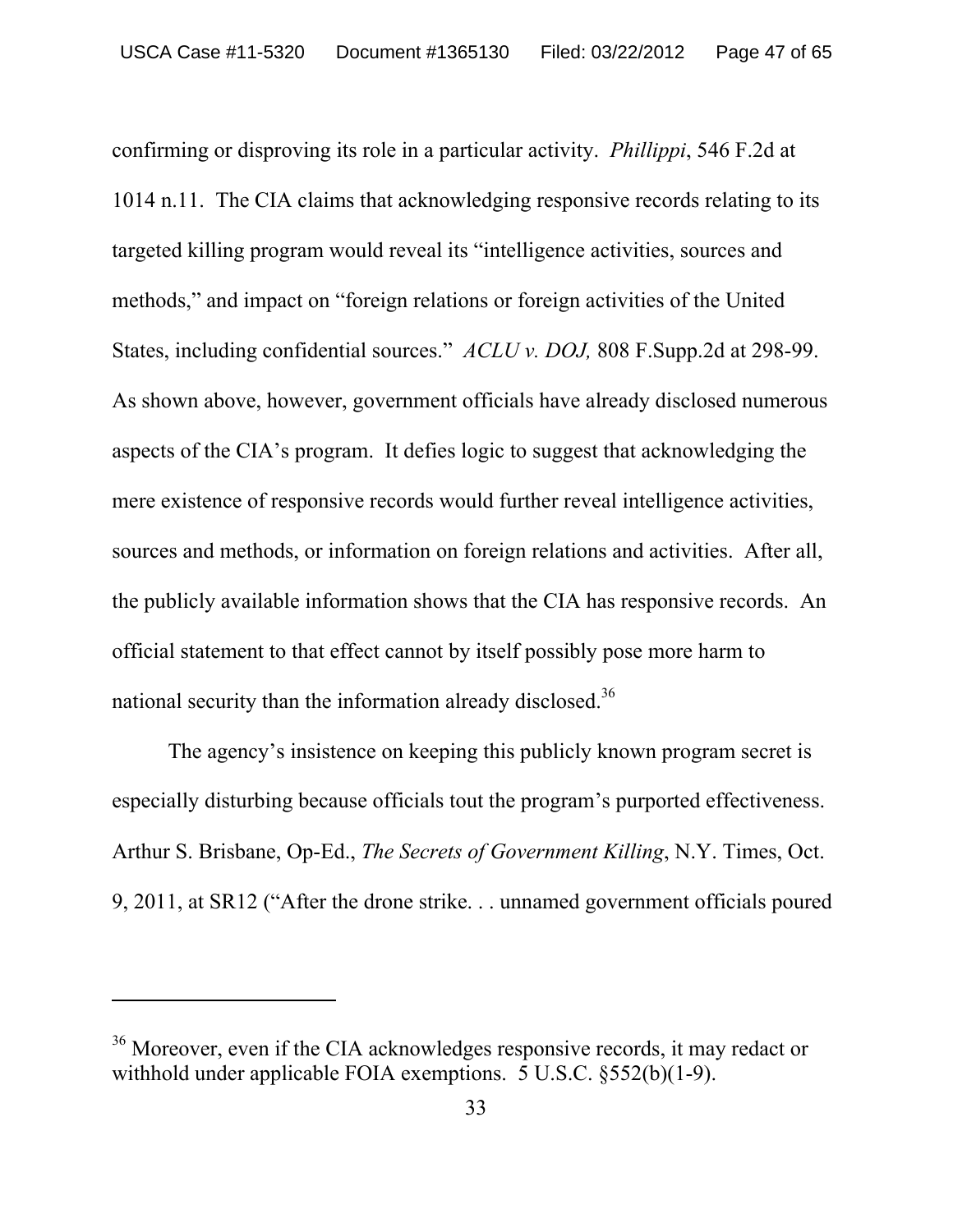forth with comments. There was no mistaking the administration's eagerness to put its antiterrorism success on display." $)^{37}$ 

The public lacks full information to test the government's claims. For example, the claim that drone strikes have not killed any noncombatants in Pakistan since May 2010 has been challenged by reliable media investigations and by Pakistani officials.<sup>38</sup> With greater transparency, the public can use CIA information to more intelligently debate this program and advocate for reforms if needed. So long as the CIA unilaterally controls information on its targeted killing program, the public cannot meaningfully evaluate the program's wisdom, legality, or effectiveness.

-

<sup>37</sup>*See also,* Eric Schmitt, *Pakistan Drone Strikes Resume,* N.Y. Times, Jan. 11, 2012, at A10, ("Officials in Washington confirmed the strike but, as is customary with missile attacks from drones operated by the Central Intelligence Agency, they would not provide any details"); Mazzetti, *Top Qaeda Operative* ("[U.S. officials] spoke on condition of anonymity because, despite the fact that C.I.A. drone strikes are widely discussed and reported publicly, the spy agency's drone program remains classified").

<sup>38</sup>*See, e.g*., Chris Woods, *U.S. Claims of 'No Civil Deaths' are Untrue*, BIJ (July 18, 2011), http://www.thebureauinvestigates.com/2011/07/18/washingtons-untrueclaims-no-civilian-deaths-in-pakistan-drone-strikes/ (refuting claim of no civilian casualties); Chris Woods & Christina Lamb, *Obama Terror Drones: CIA Tactics in Pakistan Include Targeting Rescuers and Funerals*, BIJ (Feb. 4, 2012), http://www.thebureauinvestigates.com/2012/02/04/obama-terror-drones-ciatactics-in-pakistan-include-targeting-rescuers-and-funerals/ (noting CIA tactic of targeting rescuers); Shane, *Target Rescuers* (same).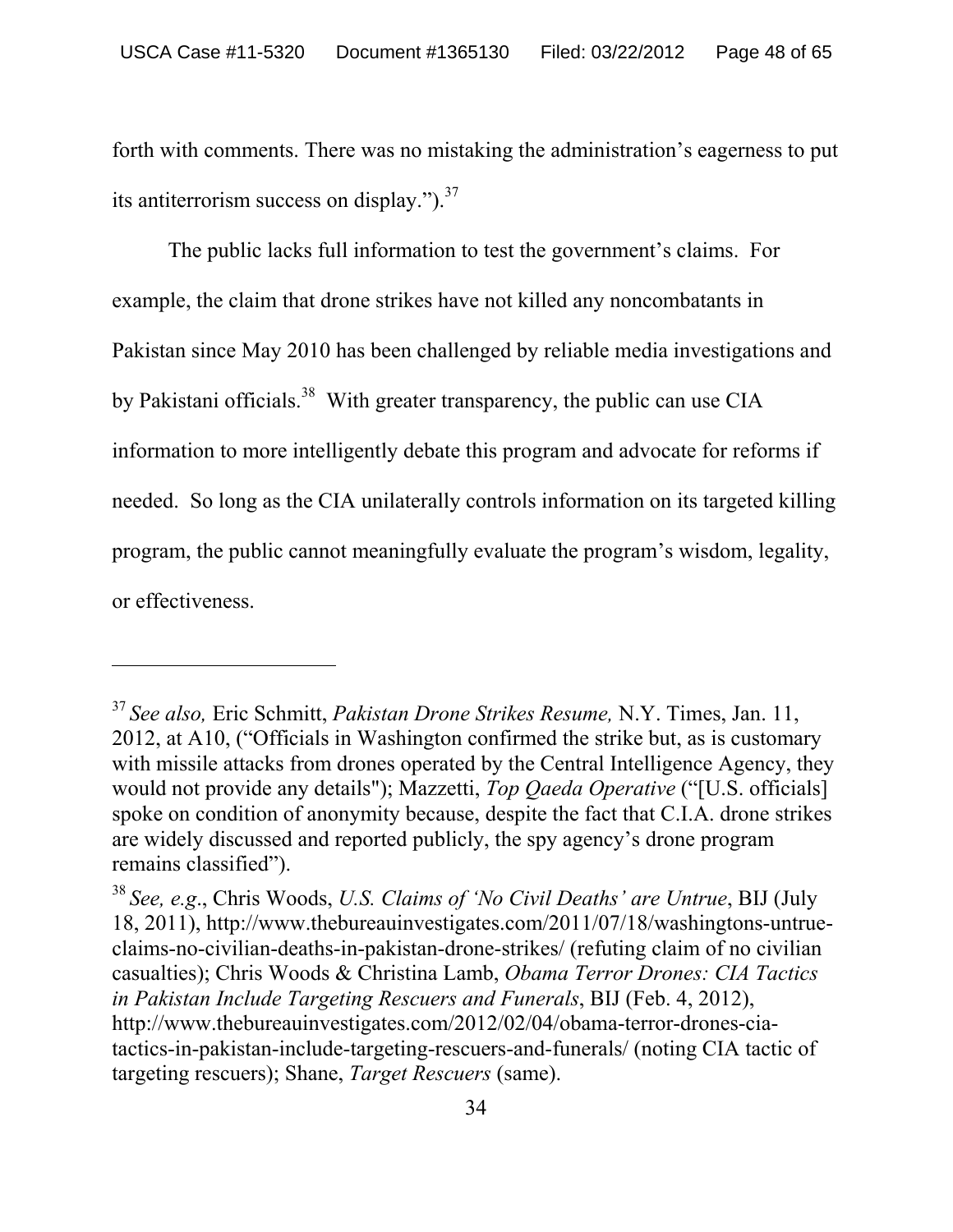# **CONCLUSION**

For the reasons stated above, the CIA's Glomar response is unjustified.

Accordingly, the Court should require the CIA to process the FOIA request.

Date: March 22, 2012 Respectfully submitted,

/s/ Ranjana Natarajan RANJANA NATARAJAN Texas Bar No. 24071013 NATIONAL SECURITY CLINIC UNIVERSITY OF TEXAS SCHOOL OF LAW 727 East Dean Keeton St. Austin, TX 78705 Tel: 512-232-7222 Fax: 512-232-0800 Email: rnatarajan@law.utexas.edu

*On the Brief:*  Ahmed Ghappour, Esq. (CA Bar No. 255723) Avi Bhuyian, Law Student Brenna McGee, Law Student Gwendolyn Vindell, Law Student Jennifer L. Cannan, Law Student Michael D. Fritz, Law Student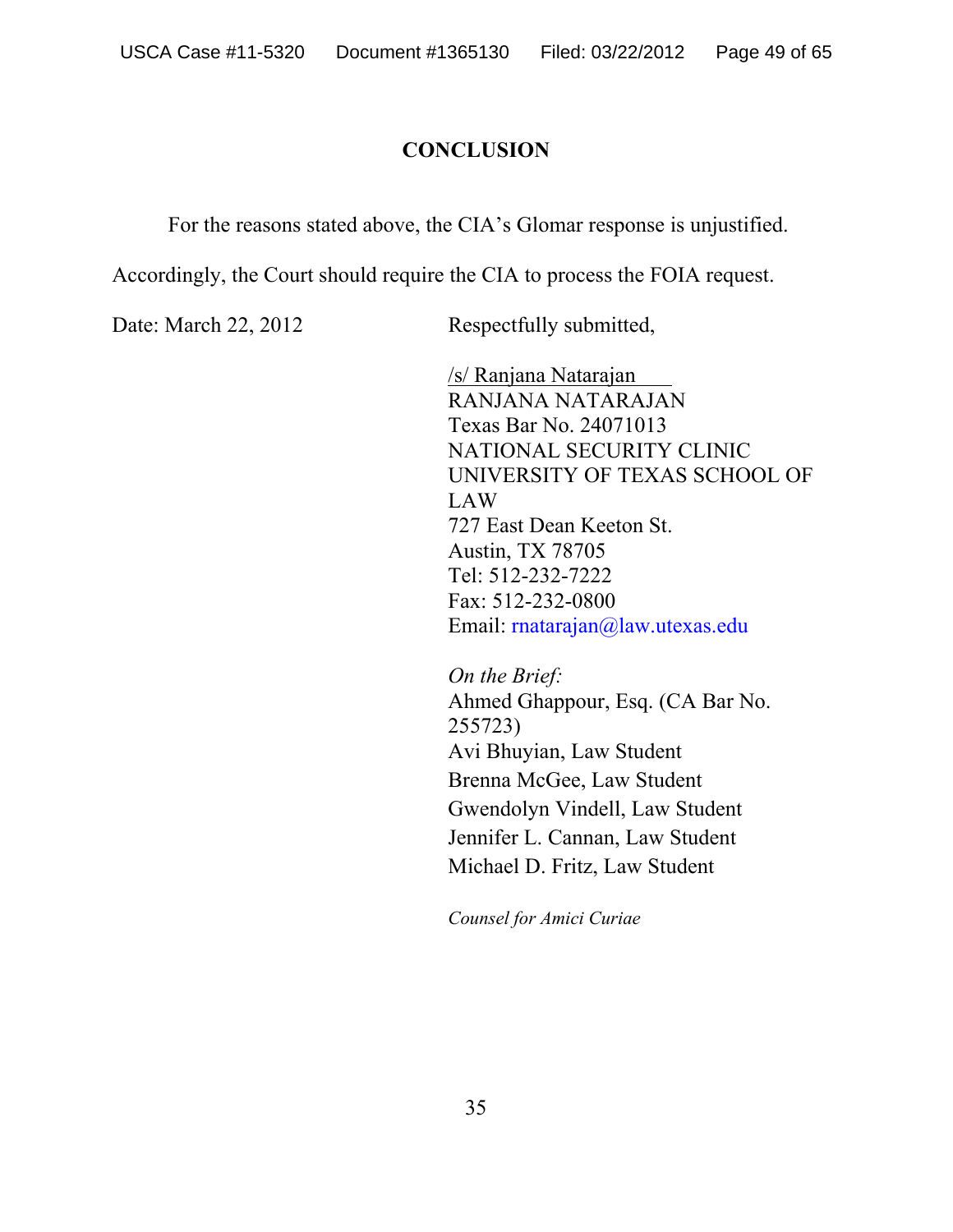# **CERTIFICATE OF COMPLIANCE WITH RULE 32(a)**

Certificate of Compliance with Type-Volume Limitation, Typeface Requirements, and Type Style Requirements

- 1. This brief complies with the type-volume limitation of Fed. R. App. P. 32(a)(7)(B) because this brief contains 6,983 words, excluding the parts of the brief exempted by Fed. R. App. P.  $32(a)(7)(B)(iii)$ .
- 2. This brief complies with the typeface requirements of Fed. R. App. P. 32(a)(5) and the type style requirements of Fed. R. App. P.  $32(a)(6)$  because this brief has been prepared in a proportionally spaced typeface using Microsoft Word 2011 in Times New Roman font, 14pt.

Date: March 22, 2012

/s/ Ranjana Natarajan Ranjana Natarajan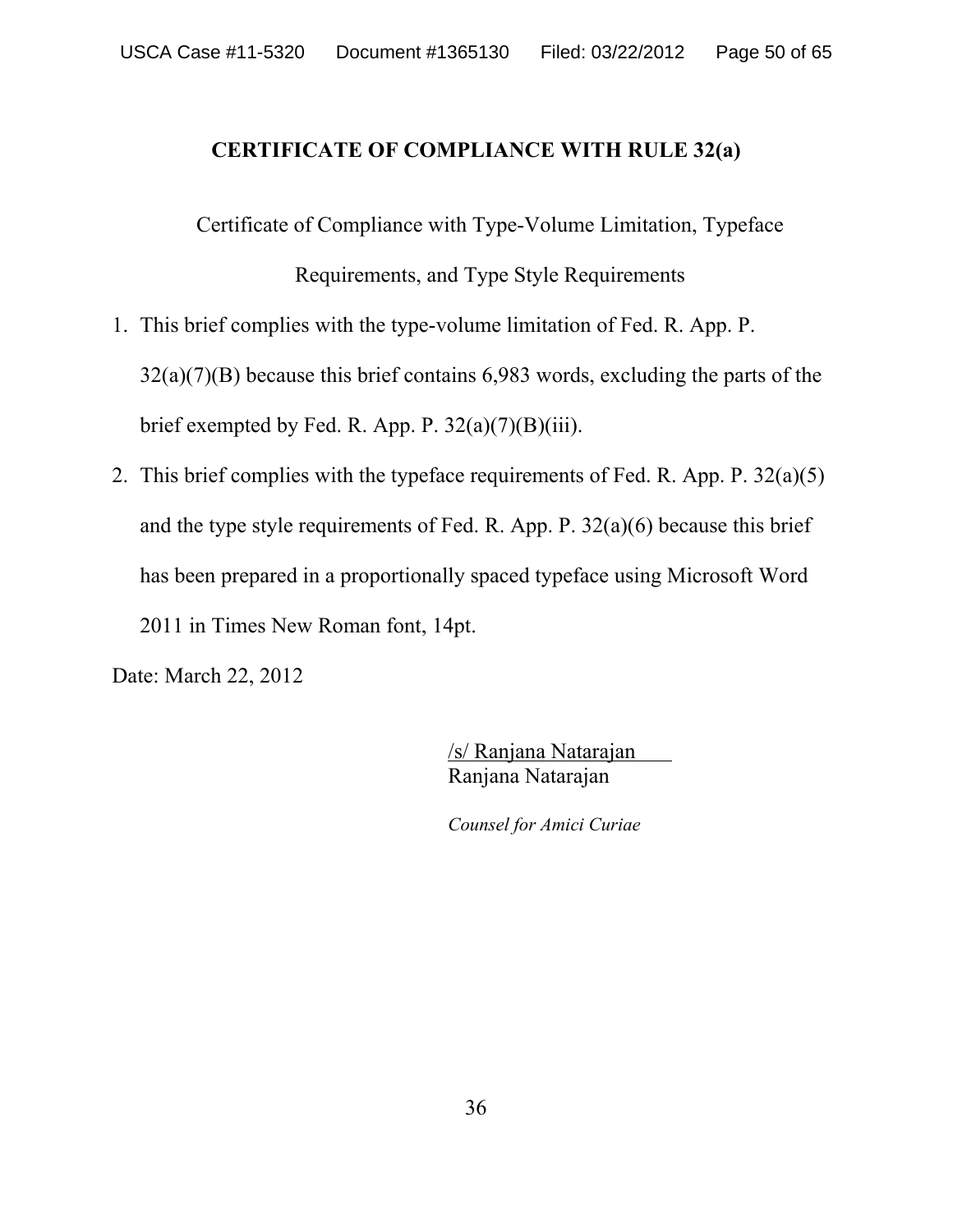# **CERTIFICATE OF SERVICE**

I, Ranjana Natarajan, certify that today, March 22, 2012, a copy of the BRIEF OF *AMICI CURIAE* THE BUREAU OF INVESTIGATIVE JOURNALISM, CAMPAIGN FOR INNOCENT VICTIMS IN CONFLICT, CENTER FOR CONSTITUTIONAL RIGHTS, CENTER ON NATIONAL SECURITY AT FORDHAM LAW, THE CONSTITUTION PROJECT, FIRST AMENDMENT COALITION, HUMAN RIGHTS WATCH, INTERNATIONAL COMMISSION OF JURISTS, AND NATIONAL SECURITY ARCHIVE IN SUPPORT OF PLAINTIFFS-APPELLANTS SEEKING REVERSAL was filed with the Clerk of the Court by using the Electronic Case Filing (CM/ECF) system, which will send a notice of the electronic filing to all counsel of record.

> /s/ Ranjana Natarajan Ranjana Natarajan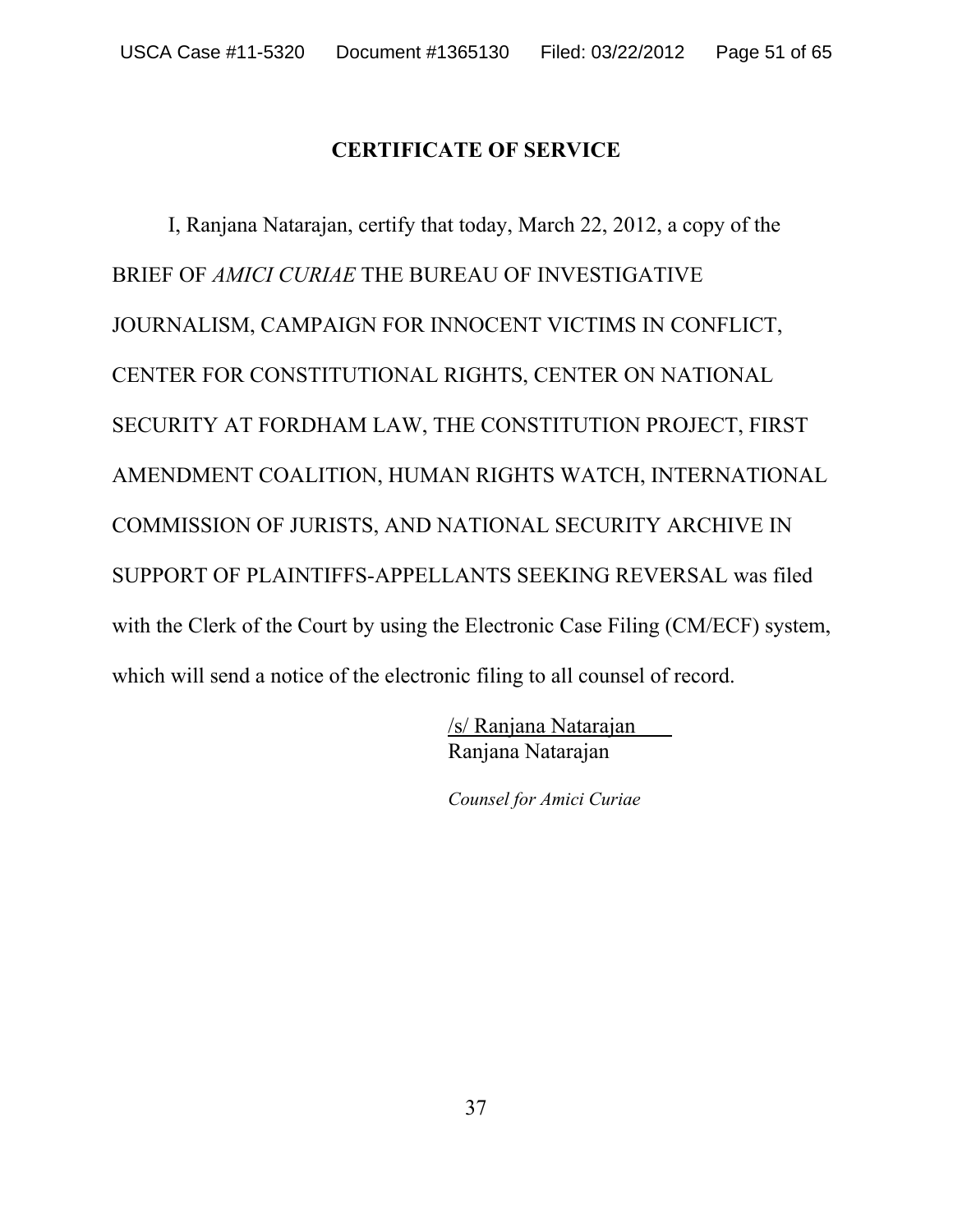#### **APPENDIX**

#### **A.** *AMICI* **STATEMENTS OF INTEREST**

# **The Bureau of Investigative Journalism**

The Bureau of Investigative Journalism is dedicated to the highest standards of investigative journalism. In its two year existence it has garnered numerous awards and plaudits for its forensic investigations in partnership with major media groups. Uniquely, the Bureau has a dedicated investigations team examining aspects of the covert U.S. war on terror, most notably the use of drones by the CIA and the Pentagon's JSOC.

 The Bureau believes that the CIA's position that its Pakistan campaign in Pakistan is 'secret' is untenable, in the face of repeated selective briefings by U.S. officials, including by the President himself. Moreover, the Bureau understands from its own investigations that U.S. officials have demonstrably abused claims of secrecy to promote a distorted perspective of the covert drones campaign, which significantly affect the general public's understanding. There are also clear indications that specific tactics have emerged in recent years which exploit an absence of accountability, in possible contravention of U.S. domestic and international law.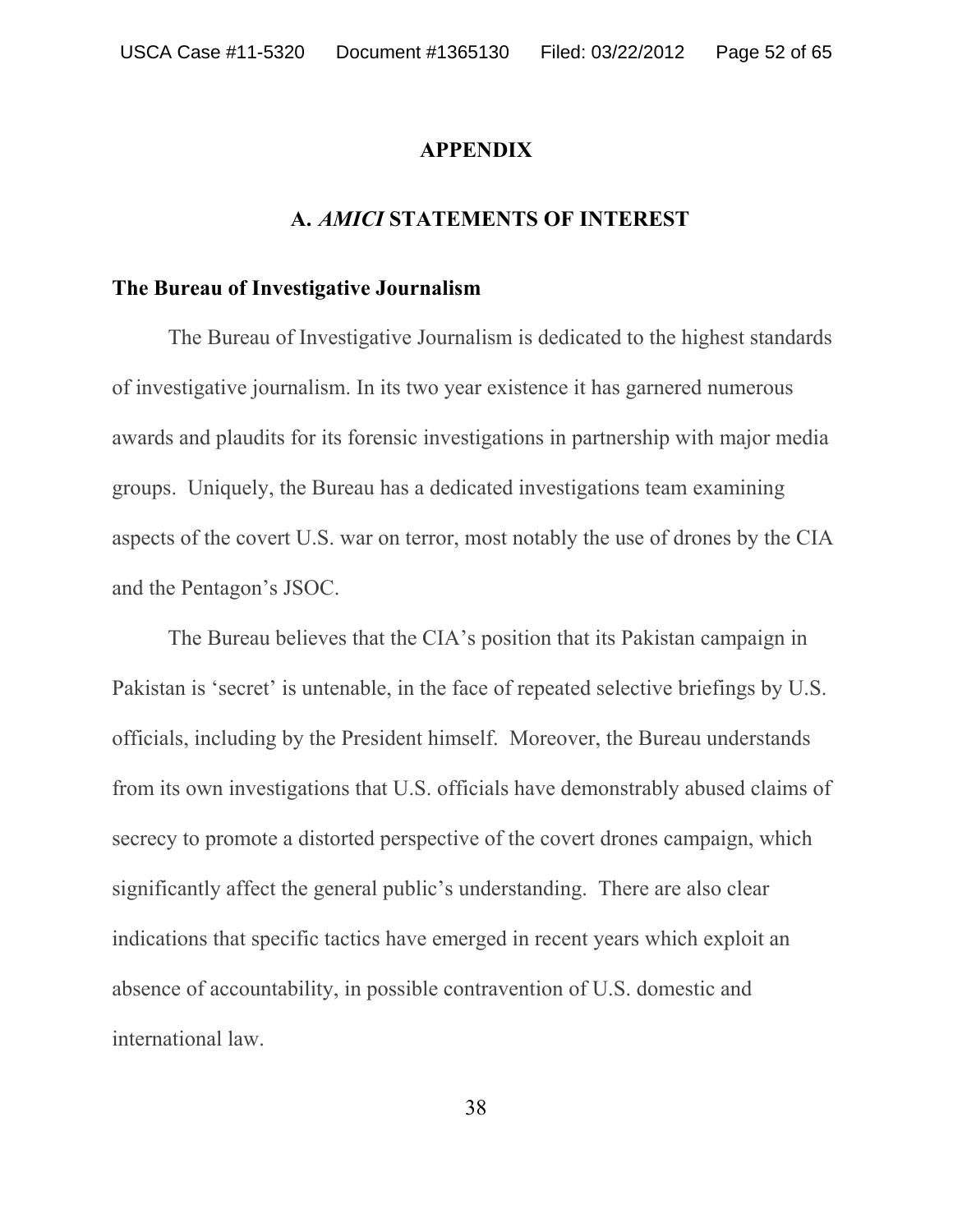#### **Campaign for Innocent Victims in Conflict (CIVIC)**

Campaign for Innocent Victims in Conflict (CIVIC) works to make warring parties more responsible to civilians before, during, and after armed conflict. We believe that warring parties should do everything in their power to avoid harming civilians in the course of their combat operations, and when harm is caused, provide recognition and assistance to civilian victims – formally called making amends -- despite having no formal obligation to do so when such harm is caused within permissible legal bounds.

CIVIC's concerns within the unmanned aerial vehicle debate are specific to U.S. Department of Defense (DOD) operations and, separately, operations by the U.S. Central Intelligence Agency (CIA). While both involve larger questions of accountability for civilian harm around a continuum of U.S. government decisionmaking, our chief concerns with regard to CIA operations include: 1) the lack of transparency regarding who is considered a civilian; 2) the lack of transparency regarding the training of drone operators, ability to conduct civilian harm assessments post-strike, and potential for recognizing and assisting civilians considered by the U.S. Government to be collateral to operations; 3) that the United States is setting a negative precedent for a relatively new weapon and accountability for civilian harm.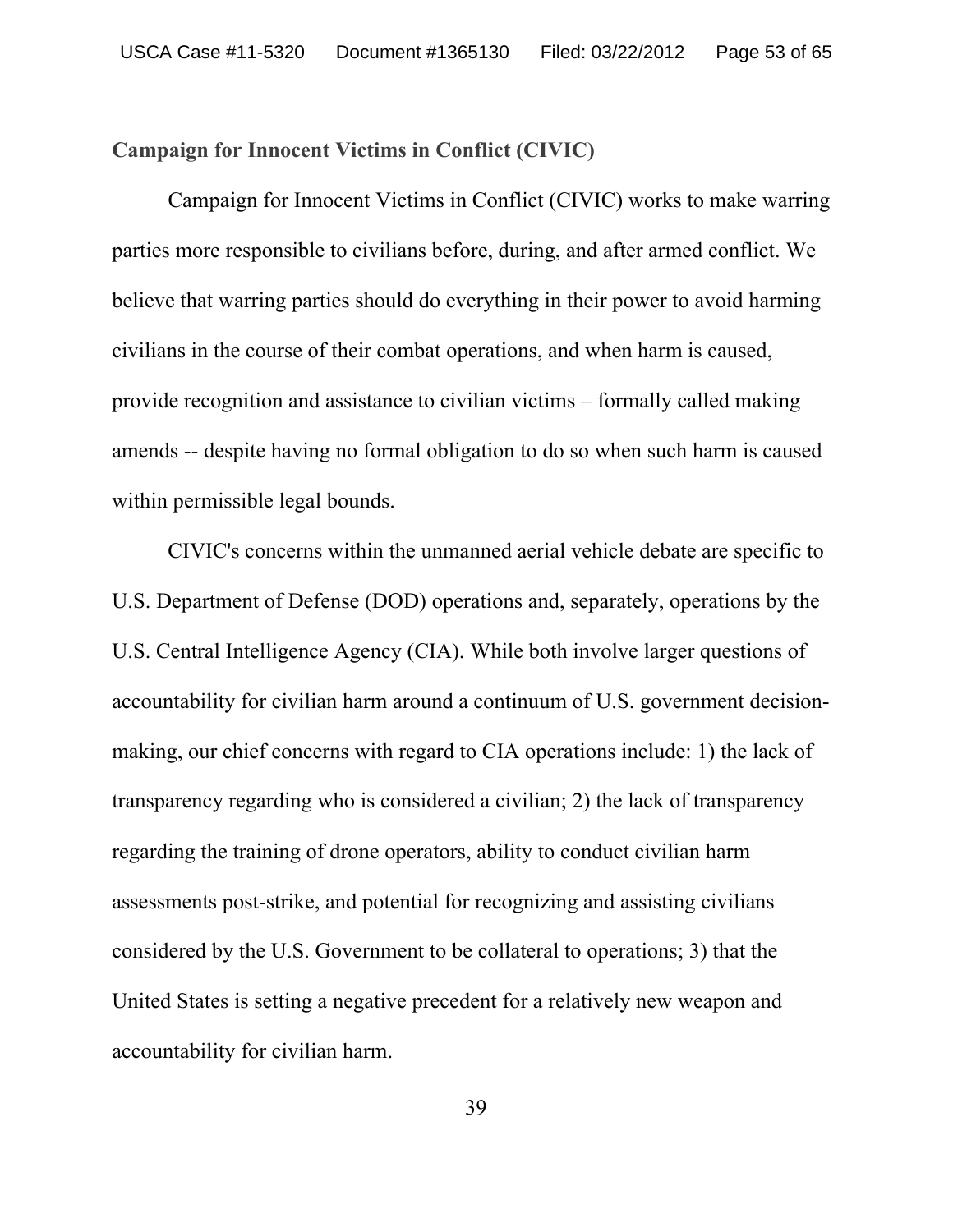From 2009-2010, CIVIC conducted research in Pakistan with the dual goals of documenting civilian harm caused by drone strikes and assessing the impact on the civilian population. CIVIC's research noted that civilians negatively effected by U.S. drone operations in the northwest are often not believed to be "innocent" even by their neighbors, given the lore of drone precision, and seldom receive recognition or assistance for the harms they have suffered. CIVIC's recommendations to the Pakistani Government, the U.S. Government, the United Nations, stakeholders, and donor nations, based on its research, can be found here: http://civicworldwide.org/healing-the-wounds/pakistan/2010-report-northwestpakistan.

CIVIC is continuing its advocacy on behalf of Pakistani civilians adversely impacted by drone strikes, by requesting the CIA and U.S. Government to come forward with relevant information about its targeting and operational practices with regard to civilian harm mitigation.

### **The Center for Constitutional Rights**

The Center for Constitutional Rights ("CCR") is a national non-profit legal and educational organization dedicated to advancing and protecting the rights guaranteed by the United States Constitution and the Universal Declaration of Human Rights. Founded in 1966, CCR has a long history of undertaking litigation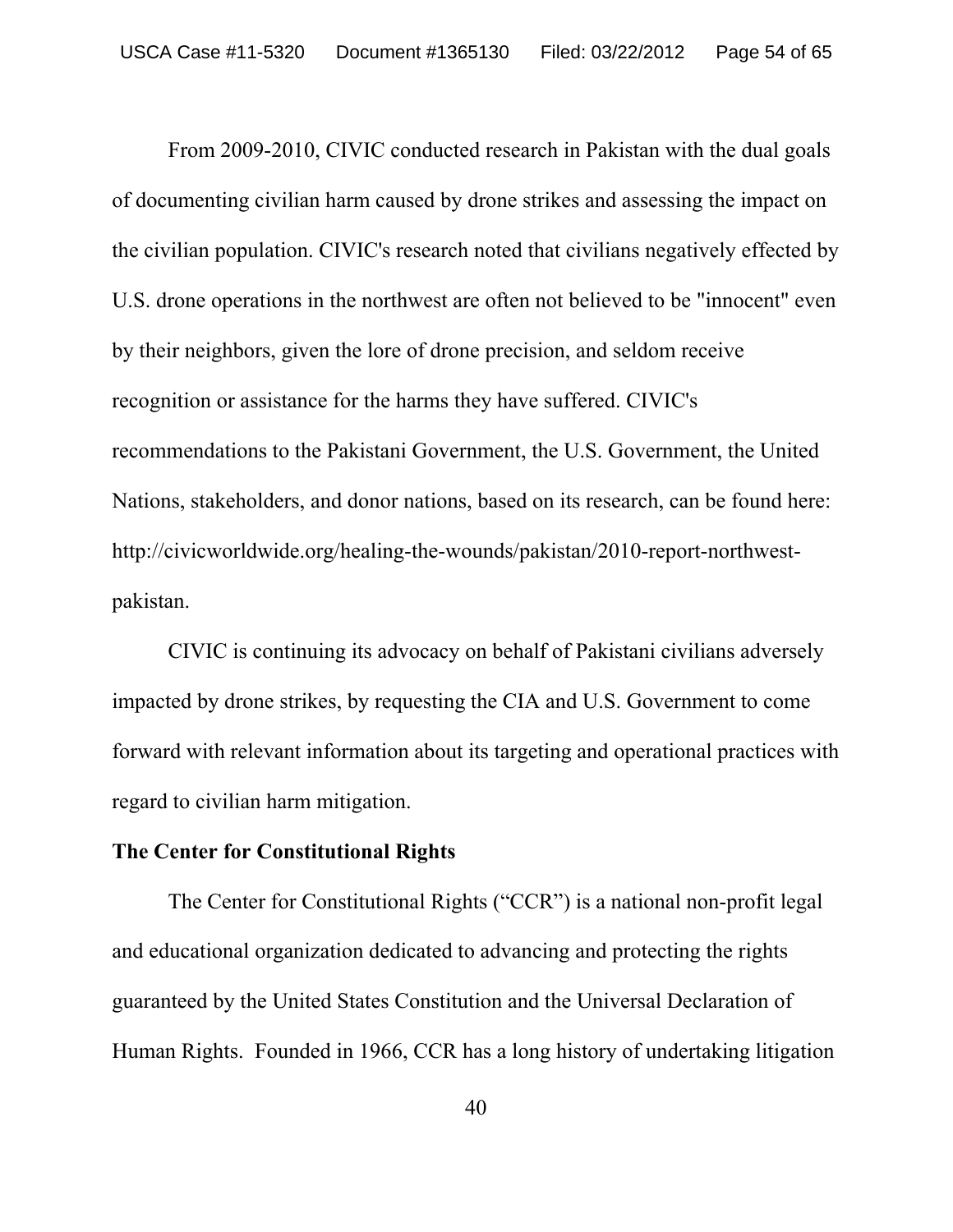and advocacy to expose and challenge government abuses of power.

CCR has a specific interest in information about the U.S targeted killing program. CCR was co-counsel with the American Civil Liberties Union in *Al-Aulaqi v. Obama*, 727 F. Supp. 2d 1 (D.D.C. 2010), which challenged the government's authorization for the targeted killing of U.S. citizen Anwar Al-Awlaki in Yemen by the CIA and JSOC forces.

 CCR has been at the center of efforts to challenge the secrecy and abuses of other government policies and practices in the context of the "war on terror." CCR's work in this area has included representation of individuals detained and tortured at Guantánamo and other U.S. military and CIA prisons, and subjected to the U.S. program of "extraordinary rendition." CCR also filed a Freedom of Information Act lawsuit seeking information from the CIA and other government agencies about the secret detention and extraordinary rendition of individuals suspected of terrorism. *See Amnesty Int'l USA, et. al., v. CIA, et. al.*, 2010 U.S. Dist. LEXIS 137165 (S.D.N.Y. Dec. 21, 2010).

# **Center on National Security at Fordham Law School**

Fordham Law School founded the Center on National Security (CNS) in September 2011. Karen J. Greenberg, a noted expert on national security, terrorism, and civil liberties is the Center's first Director and a Fordham Law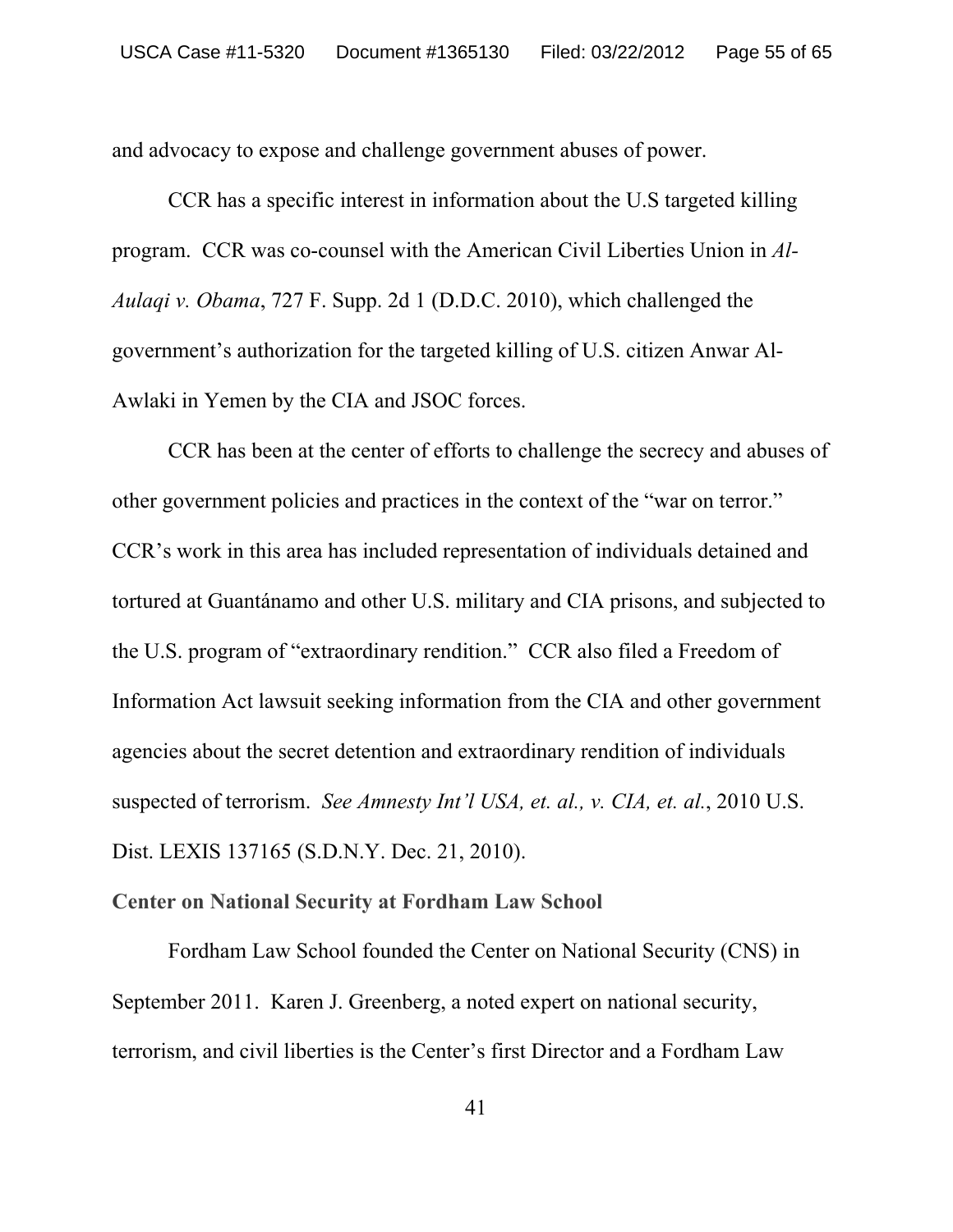Fellow. CNS is a home for understanding the intersection of national security and rights issues in a post September  $11<sup>th</sup>$  world. Its mission is to educate policy makers, the media and the public about national security issues, past and present: What does the domestic terror threat look like and how is it evolving? What policies have made sense as a reaction to the terror threat – and what precedents have been set? What are the constitutional and legal limits on the power of the Executive Branch to curtail individual freedoms in the name of national security? What are the national security threats of the new century?

The Center brings together a broad array of practitioners, policymakers, and academics to engage in research, policy work, and public programming on cuttingedge issues related to national and global security.

The Center distributes the popular "Morning Brief," and "Cyber Brief," enewsletters providing a comprehensive round up of the salient news and opinion on the national and global security and cyber issues of the day.

### **The Constitution Project**

The Constitution Project (TCP) is a constitutional watchdog that brings together legal and policy experts from across the political spectrum to promote and defend constitutional safeguards. TCP's bipartisan Liberty and Security Committee, founded in the aftermath of September 11th, addresses the importance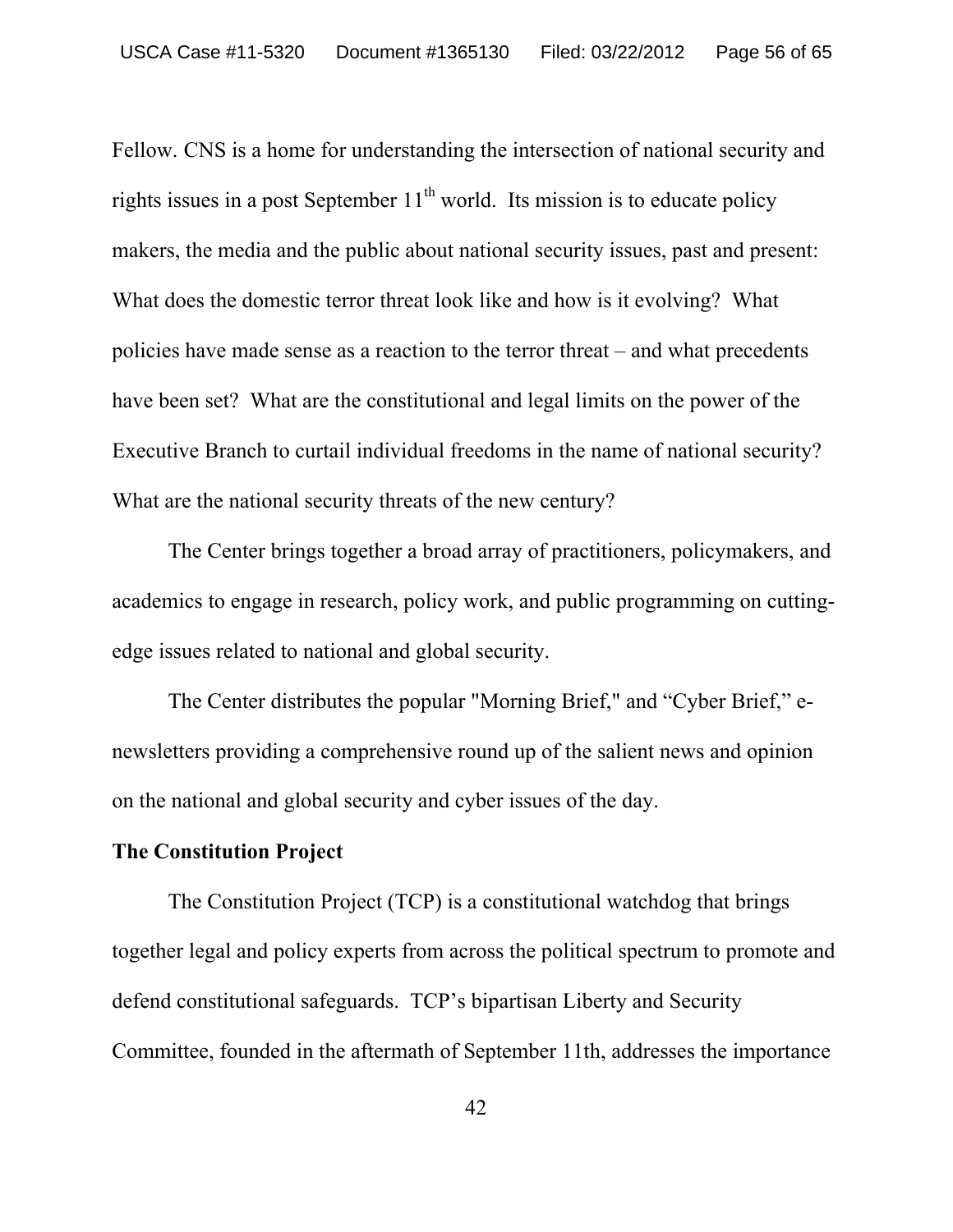of preserving civil liberties as we work to protect our Nation from international terrorism. The committee develops policy recommendations on such issues as U.S. detention and surveillance policies and government secrecy. In particular, TCP has advocated for reforms to address the problem of over-classification; for limits to restore the role of the courts in assessing application of the state secrets privilege; and for an application of FOIA that preserves First Amendment values and promotes transparency and accountability. As TCP's Liberty and Security Committee cautioned in its 2009 report on *Reining in Excessive Secrecy*: "The fundamental principles of openness, public debate, and accountability, central to our democracy, are most vulnerable when our nation's security is threatened. It is difficult during times of threats to our nation's security for our leaders to find the ideal balance between accountability and security; however, recent history reveals we have repeatedly failed to find the true balance. We have too often favored secrecy and lack of transparency at the expense of openness and accountability. This pattern persists today, as excessive secrecy and over-classification remove vast amounts of information from public scrutiny, shielding misconduct and impeding oversight."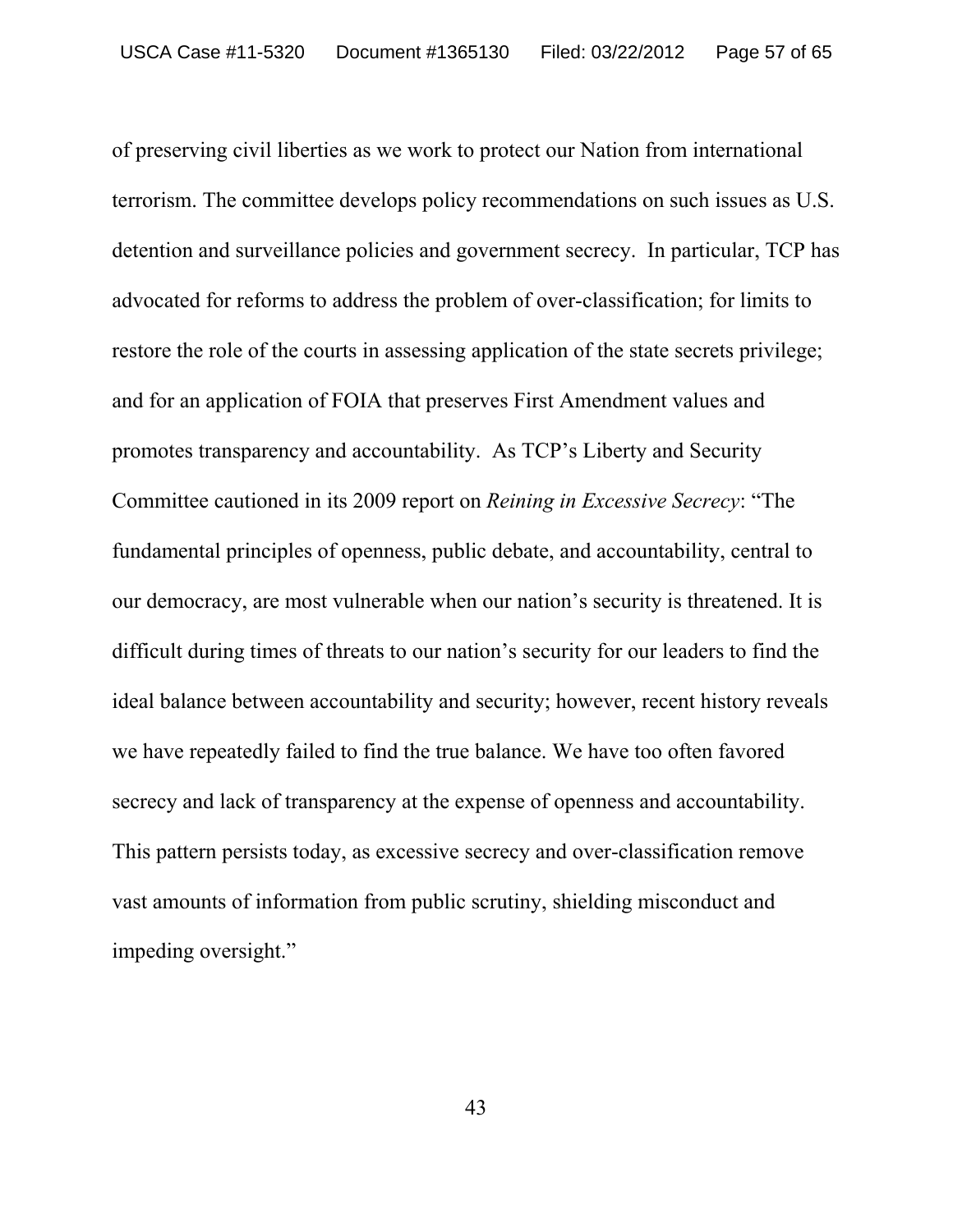#### **First Amendment Coalition**

The First Amendment Coalition is a California non-profit organization dedicated to freedom of speech and government transparency. FAC provides legal information and consultations to journalists, academics, bloggers and ordinary citizens regarding access rights under the FOIA and California's various opengovernment laws. FAC files amicus briefs in important appeals, both in state and federal courts, including the U.S. Supreme Court. FAC also files test-case lawsuits to challenge restrictions on free speech, to defend rights under existing access laws and to help create new access rights. FAC's members include big and small newspapers throughout California, digital news media such as Wired.com, and nearly 150 AOL/Patch Media websites, as well hundreds of individual citizens committed to open-government. A section 501C(3) exempt organization, FAC is nonpartisan and non-ideological. FAC's offices are in San Rafael, CA.

#### **Human Rights Watch**

 Human Rights Watch, a non-profit organization, is the largest U.S.-based international human rights organization, and was established in 1978 to investigate and report on violations of fundamental human rights in some 90 countries worldwide. By exposing and calling attention to human rights abuses committed by state and non-state actors, Human Rights Watch seeks to bring international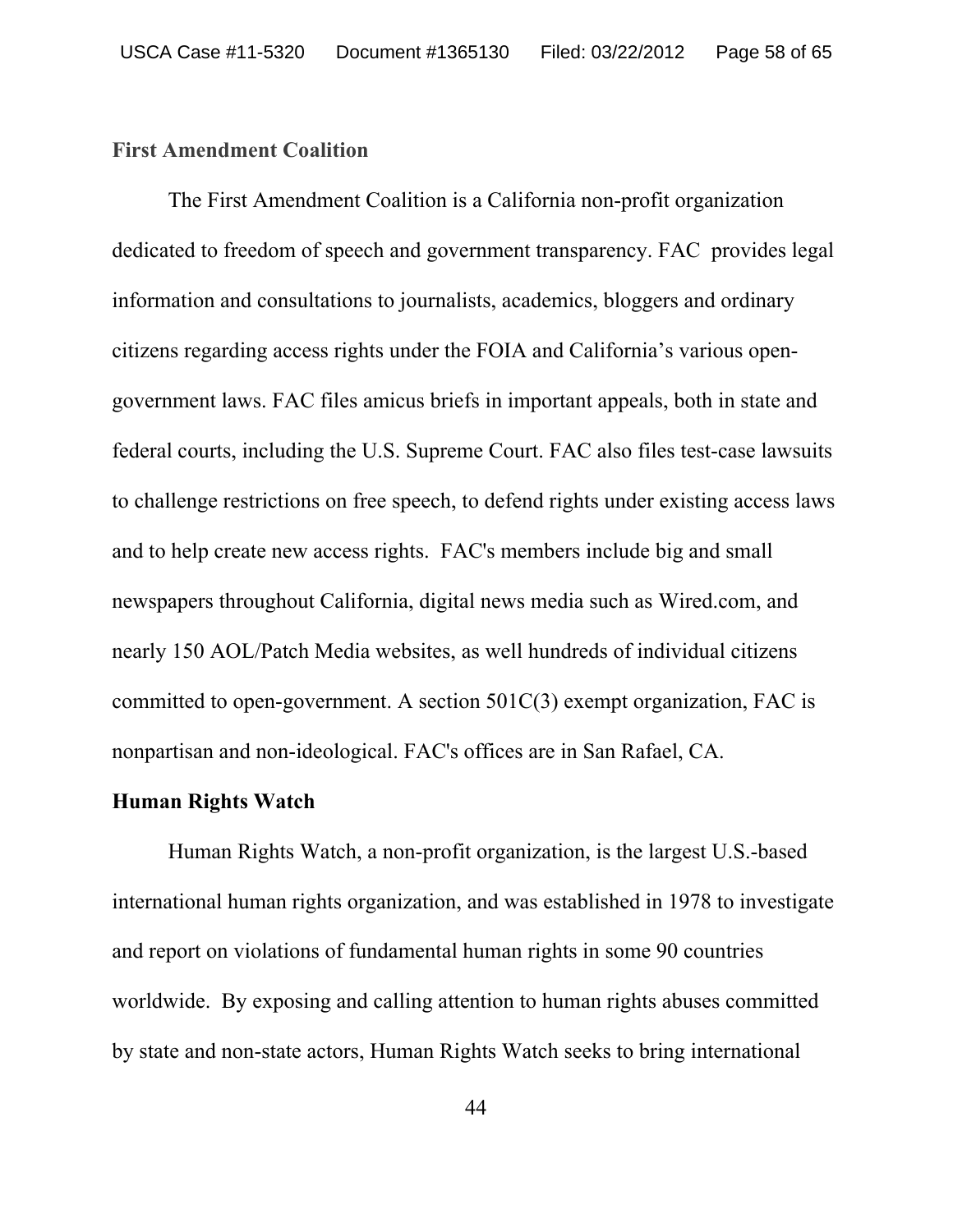public opinion to bear upon offending governments and others in order to end abusive practices.

#### **International Commission of Jurists**

International Commission of Jurists (ICJ) is an international nongovernmental organization dedicated to the promotion and observance of the rule of law and human rights. The ICJ was created in 1952 and is integrated by 6o eminent jurists representing different legal systems. It has its headquarters in Geneva, Switzerland, has three regional offices, and approximately 90 national sections and affiliated organizations throughout the globe. It enjoys consultative status before the United Nations Economic and Social Council, the Council of Europe and the Organizations of African Union. It maintains cooperation ties with the Organization of American States. The ICJ regularly addresses the United Nations Human Rights Council and other U.N. bodies to provide authoritative statements of international human rights law. It also provides legal expertise in international law in the context of national and international litigation.

#### **National Security Archive**

The National Security Archive (the Archive) is an independent non-profit 501(c)3 public interest research institute, library and publisher based at George Washington University (www.nsarchive.org). A frequent user and advocate of the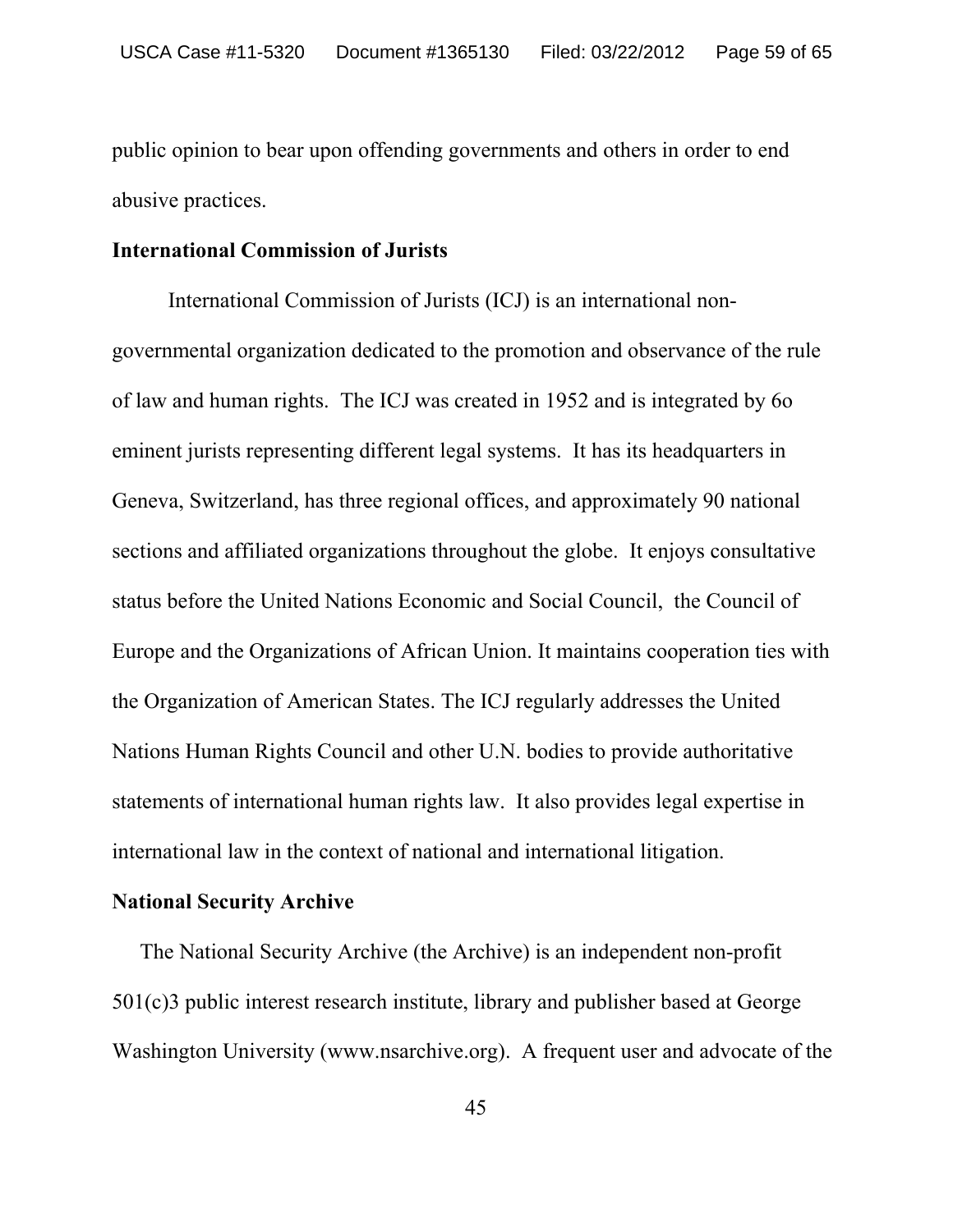Freedom of Information Act, the Archive collects, indexes and publishes declassified and unclassified government documentation on national security and foreign affairs policy, practices and activities. The Archive's work has won multiple journalism and history awards, including the Emmy, the George Polk, the Peabody, the Lionel Gelber, and the Pulitzer.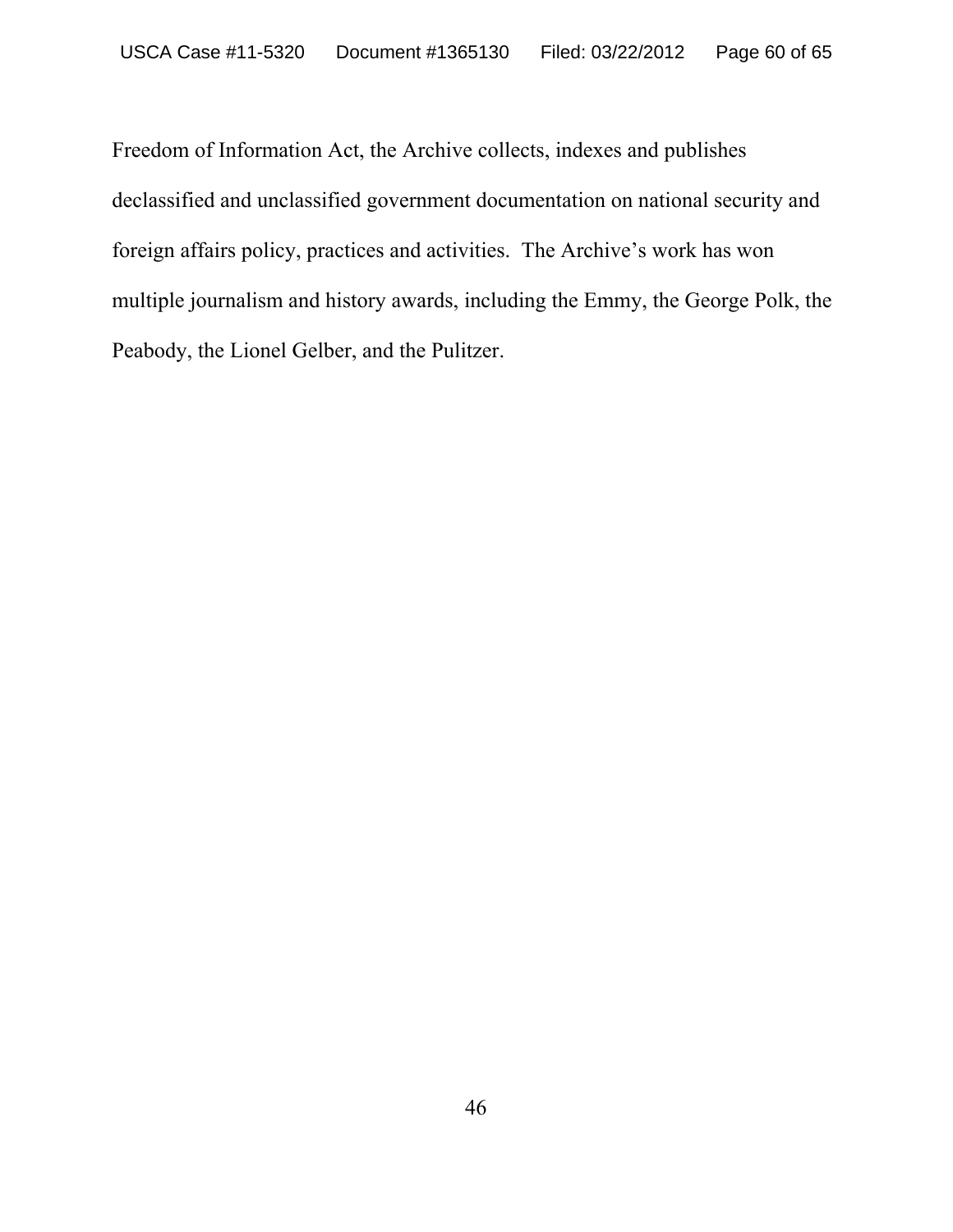# **B. TRANSCRIPT OF SELECT RELEVANT PORTION OF PRESIDENT OBAMA'S GOOGLE+ INTERVIEW (JAN. 30, 2012)<sup>39</sup>**

| 26:31 | <b>Evan:</b> Mr. President, since you took office, |
|-------|----------------------------------------------------|
|       |                                                    |

- 26:32 you've ordered more drone attacks in your first year than
- 26:34 your predecessor did in his entire term.
- 26:37 These drone attacks cause a lot of civilian casualties.
- 26:39 I'm curious to know how you feel they help the nation and whether
- 26:42 you think they're worth it.
- 26:46 **Obama**: Steve, I can't hear you right now.
- 26:48 **Steve Grove**: Oh, I'm sorry.
- 26:49 **Obama**: There you go.
- 26:51 **Steve Grove**: I wanted to explain the reference to the New York Times,
- 26:52 just because the story today focused on the use of drones in
- 26:55 Iraq, actually.

-

26:56 **Obama**: Well, that story I think was a little overwritten.

<sup>39</sup> Google+, *Your Interview with the President-2012*, YouTube (Jan. 30, 2012), http://youtu.be/eeTj5qMGTAI?t=26m30s. Interview transcribed by Gwen Vindell, law student, University of Texas School of Law (prepared solely for this brief).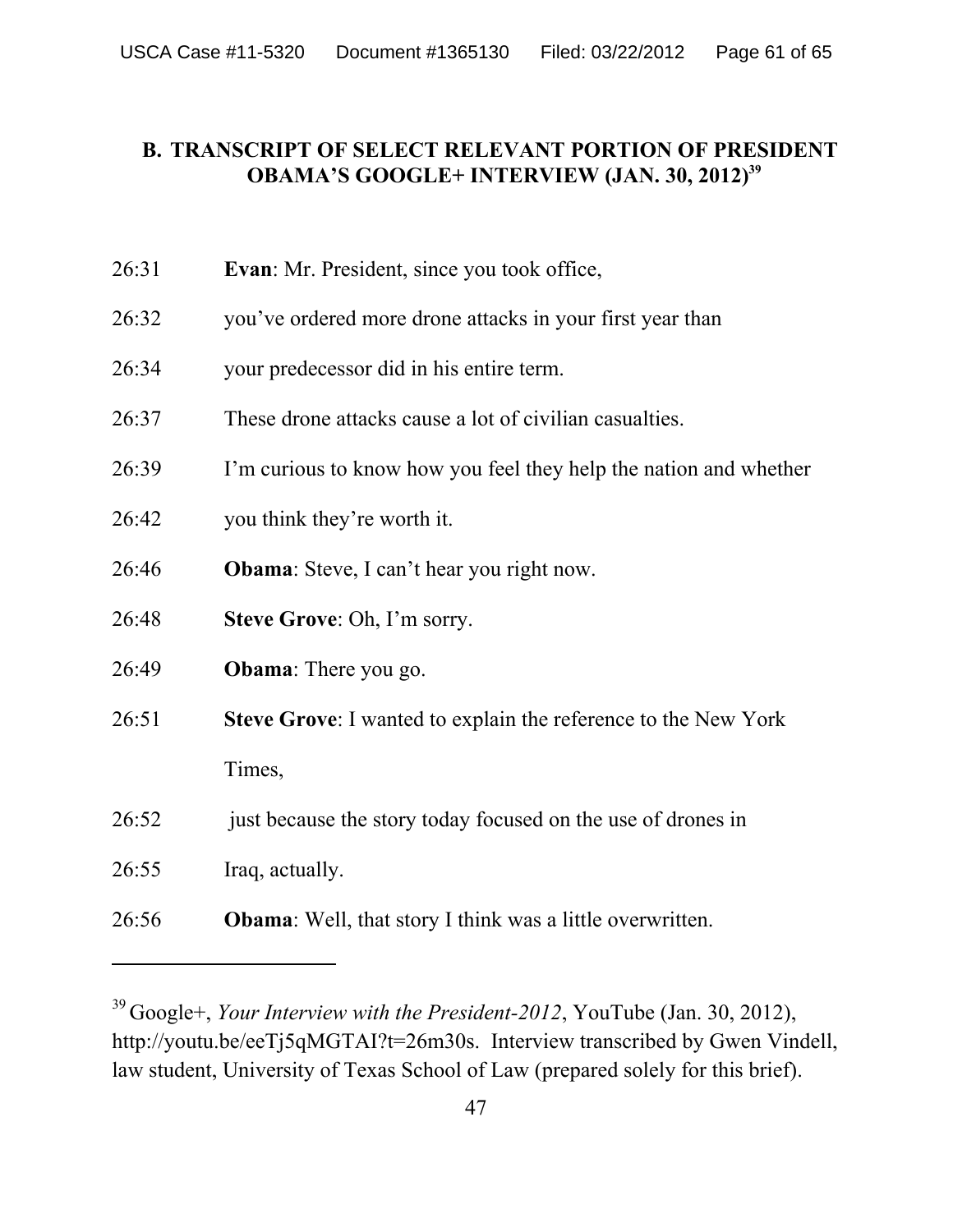- 27:01 The truth of the matter is we're not engaging in a bunch of drone
- 27:04 attacks inside of Iraq.
- 27:05 There's some surveillance to make sure that our embassy
- 27:09 compound is protected.
- 27:11 As a general proposition, the question that was posed,
- 27:17 I want to make sure that people understand actually drones have
- 27:20 not caused a huge number of civilian casualties.
- 27:22 For the most part, they have been very precise precision
- 27:27 strikes against al Qaeda and their affiliates.
- 27:31 And we are very careful in terms of how it's been applied.
- 27:34 So I think that there's this perception somehow that we're
- 27:38 just sending in a whole bunch of strikes willy-nilly.
- 27:41 This is a targeted, focused effort at people who are on a
- 27:47 list of active terrorists who are trying to go in and harm
- 27:54 Americans, hit American facilities, American bases,
- 27:58 and so on.
- 28:00 It is important for everybody to understand that this thing is
- 28:03 kept on a very tight leash.
- 28:05 It's not a bunch of folks in a room somewhere just

48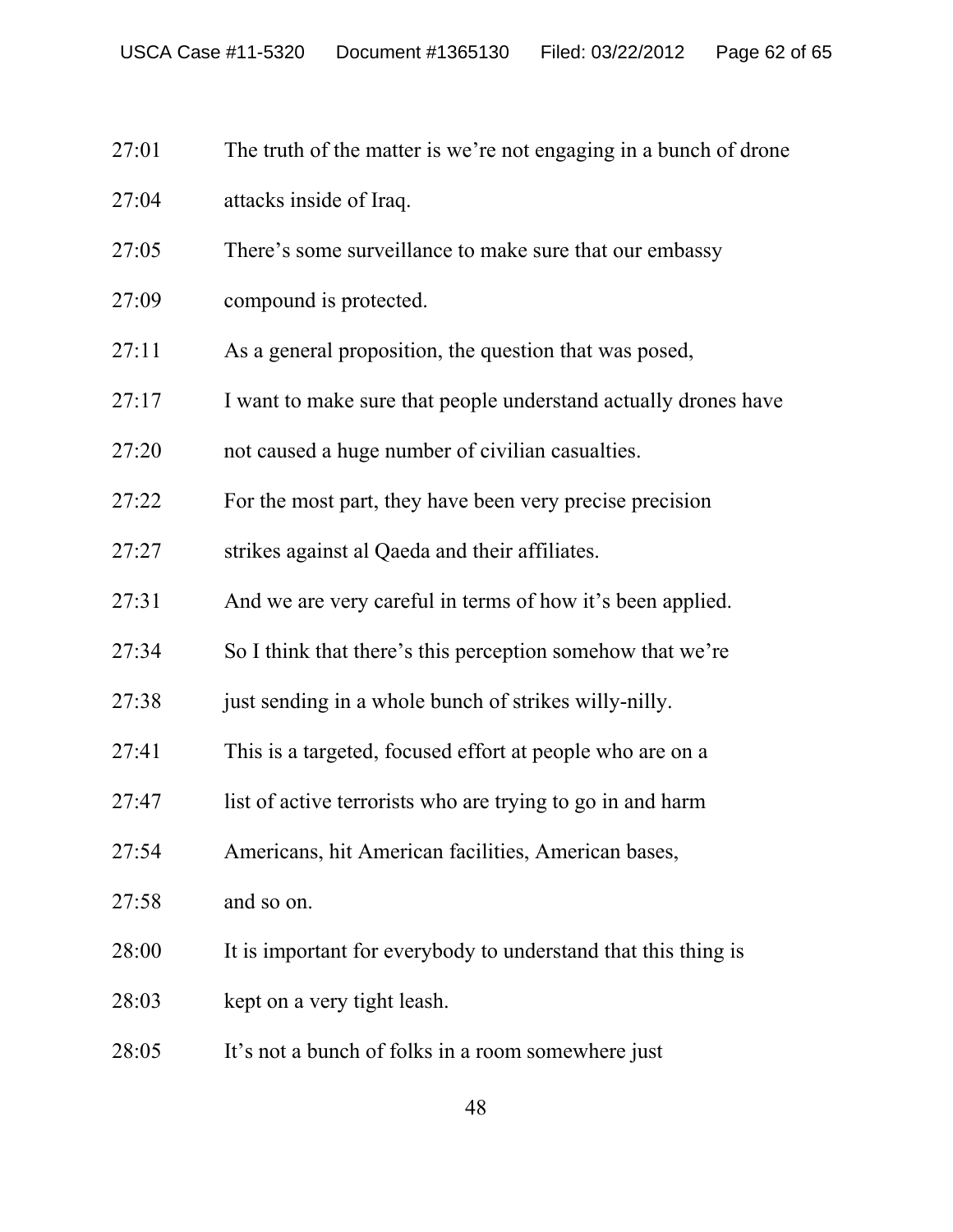# 28:09 making decisions.

- 28:10 And it also part and parcel of our overall authority when it
- 28:16 comes to battling al Qaeda.
- 28:18 It is not something that's being used beyond that.
- 28:21 **Steve Grove**: Got it.
- 28:22 **Paras Patel**: Mr. President, do you think that possibly these drone strikes,
- 28:25 do they send the message that the U.S. is interfering in other
- 28:29 countries' affairs?
- 28:30 Because I feel like regardless of how much we do,
- 28:32 people in other countries might perceive that we're interfering,
- 28:35 and that might not be good for us.
- 28:36 Is there a way that we're combating that?
- 28:38 **Obama**: Well, I think that we have to be judicious in how we use drones.
- 28:44 But understand that probably our ability to respect the
- 28:51 sovereignty of other countries and to limit our incursions into
- 28:57 somebody else's territory is enhanced by the fact that we are
- 29:01 able to pinpoint-strike an al Qaeda operative in a place where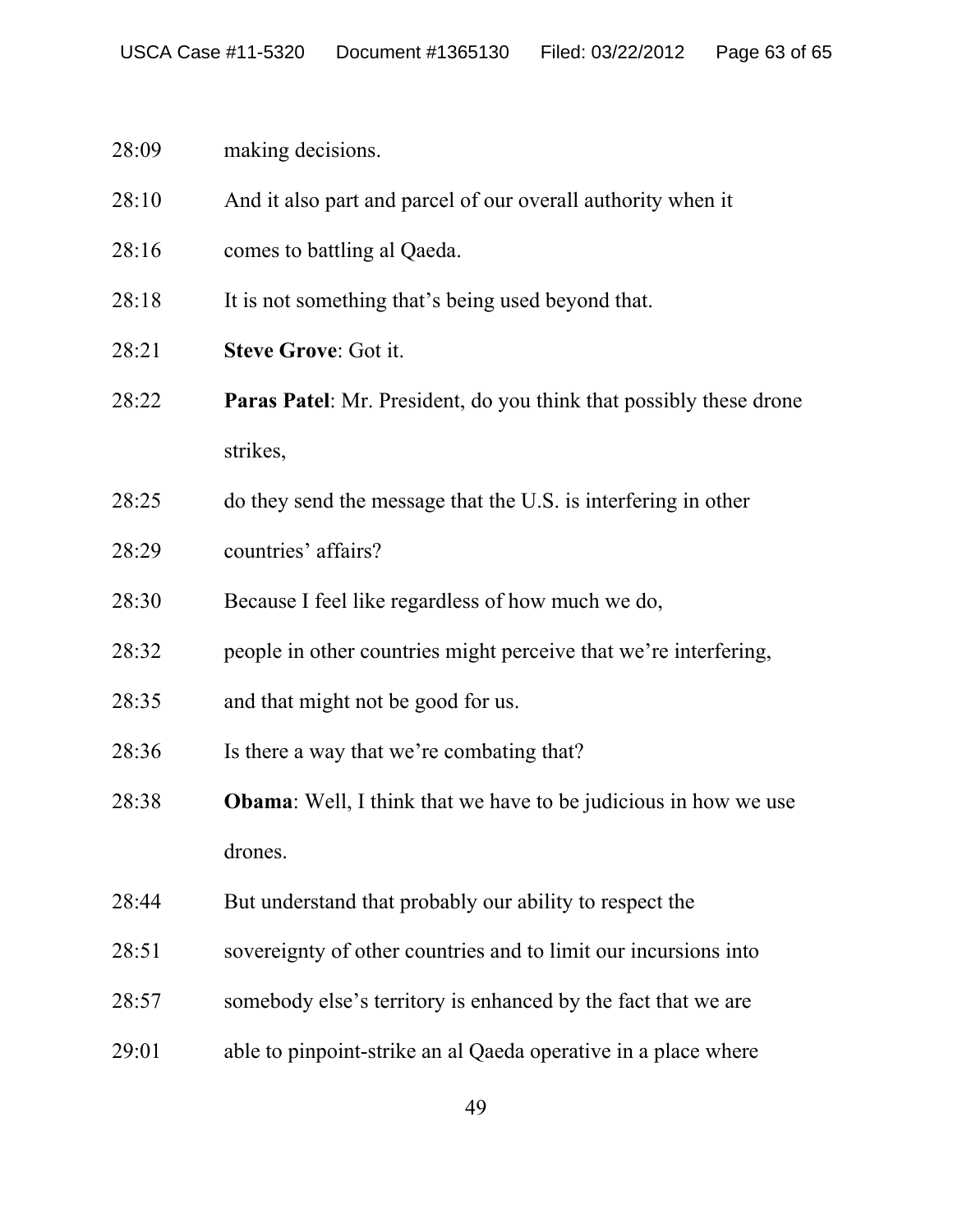| 29:06 |  |  |  | the capacities of that military in that country may not be able |
|-------|--|--|--|-----------------------------------------------------------------|
|-------|--|--|--|-----------------------------------------------------------------|

| 29:10 | to get them. |
|-------|--------------|
|-------|--------------|

- 29:11 So obviously a lot of these strikes have been in the FATA
- 29:14 and going after al Qaeda suspects who are up in very
- 29:20 tough terrain along the border between Afghanistan
- 29:22 and Pakistan.
- 29:23 For us to be able to get them in another way would involve
- 29:29 probably a lot more intrusive military actions than the one
- 29:33 that we're already engaging in.
- 29:35 That doesn't mean that we shouldn't be careful about how
- 29:38 we proceed on this.
- 29:39 And obviously I'm looking forward to a time where al Qaeda
- 29:47 is no longer an operative network and we can refocus a lot
- 29:53 of our assets and attention on other issues.
- 29:57 But this is something that we're still having to deal with.
- 30:00 There are still active plots that are directed against the
- 30:04 United States.
- 30:05 And I think that we are on the offense now.
- 30:08 al Qaeda has been really weakened.